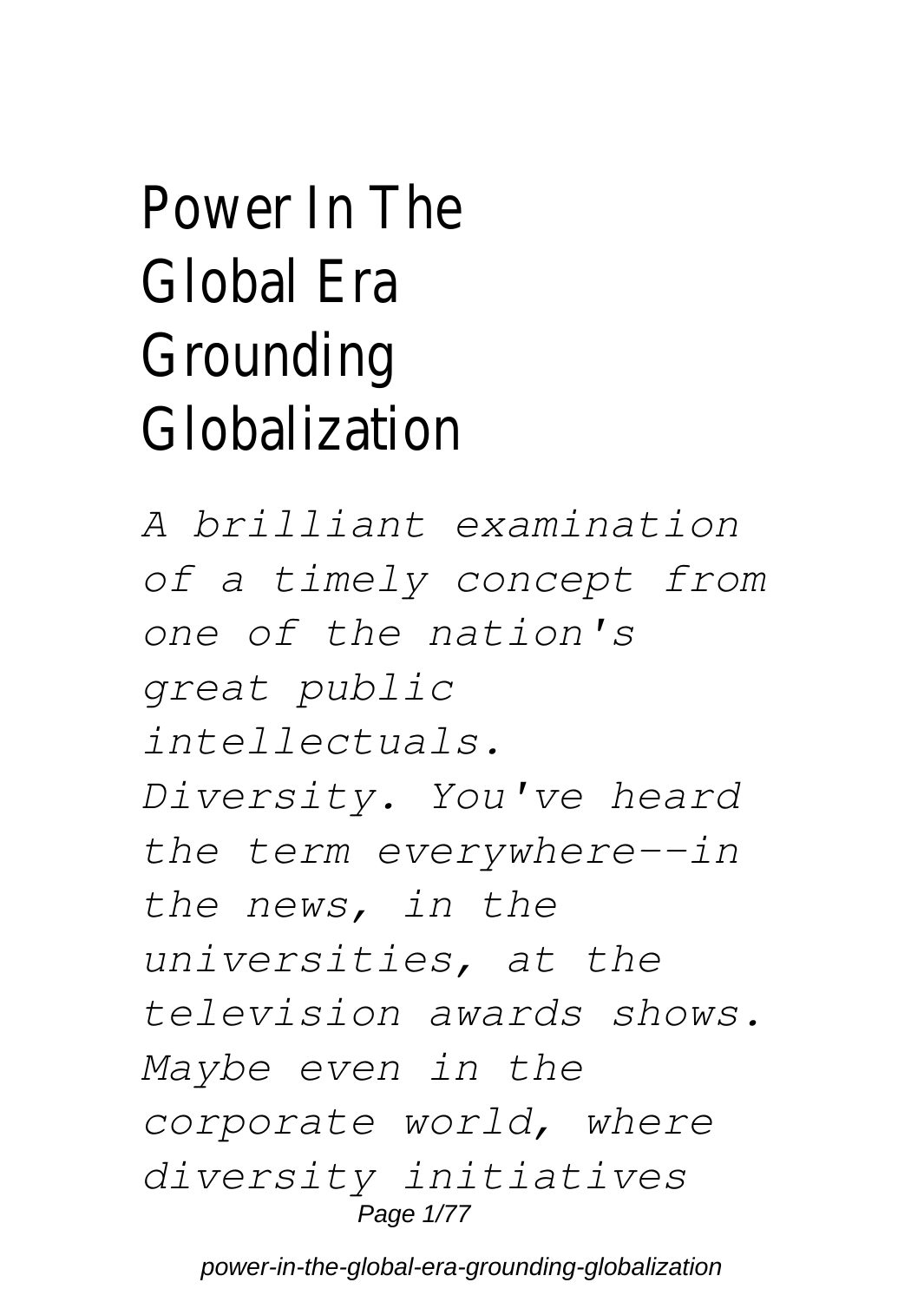*have become de rigueur. But what does the term actually mean? Where does it come from? What are its intellectual precedents? Moreover, how do we square our love affair with diversity with the fact that the world seems to be becoming more and more, well, homogeneous? With a lucid, straightforward prose that rises above the noise, one of America's greatest intellectual gadflies, Russell Jacoby, takes these* Page 2/77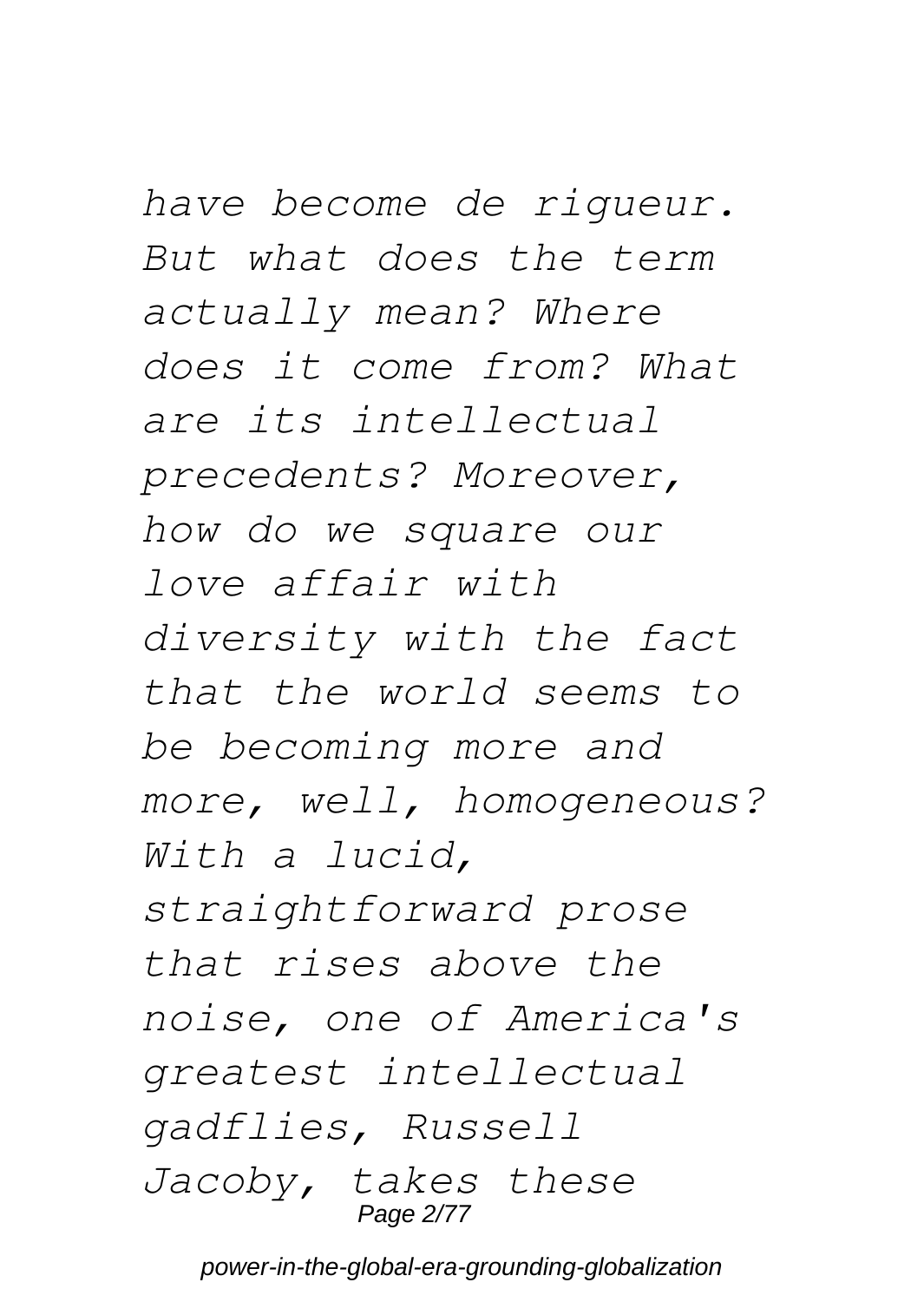*questions squarely on. Discussing diversity (or lack thereof) in language, fashion, childhood experience, political structure, and the history of ideas, Jacoby offers in plain language a surprising and penetrating analysis of our cultural moment. In an age where our public thinkers seem to be jumping over one another to have the latest correct opinion, Jacoby offers a most dangerous, and liberating, injunction:* Page 3/77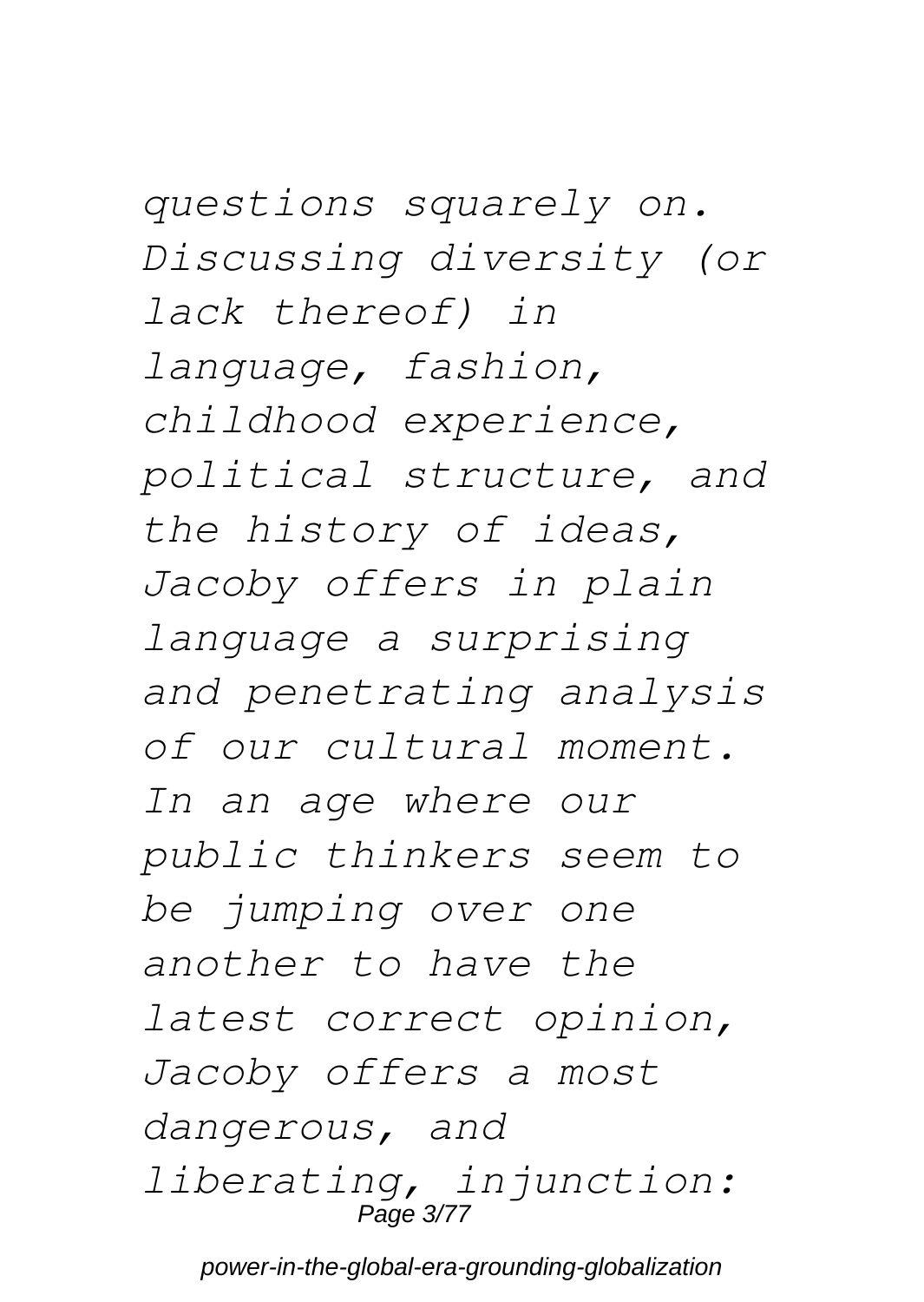*to stop and think. Written by*

*internationally renowned author and scholar James Midgley, Social Welfare for a Global Era provides a comprehensive framework for examining social welfare from a global perspective. Drawing on a large body of literature and his own extensive knowledge of the field, Dr. Midgley offers students, scholars, and practitioners an up-todate account of the complex ways social well-*Page 4/77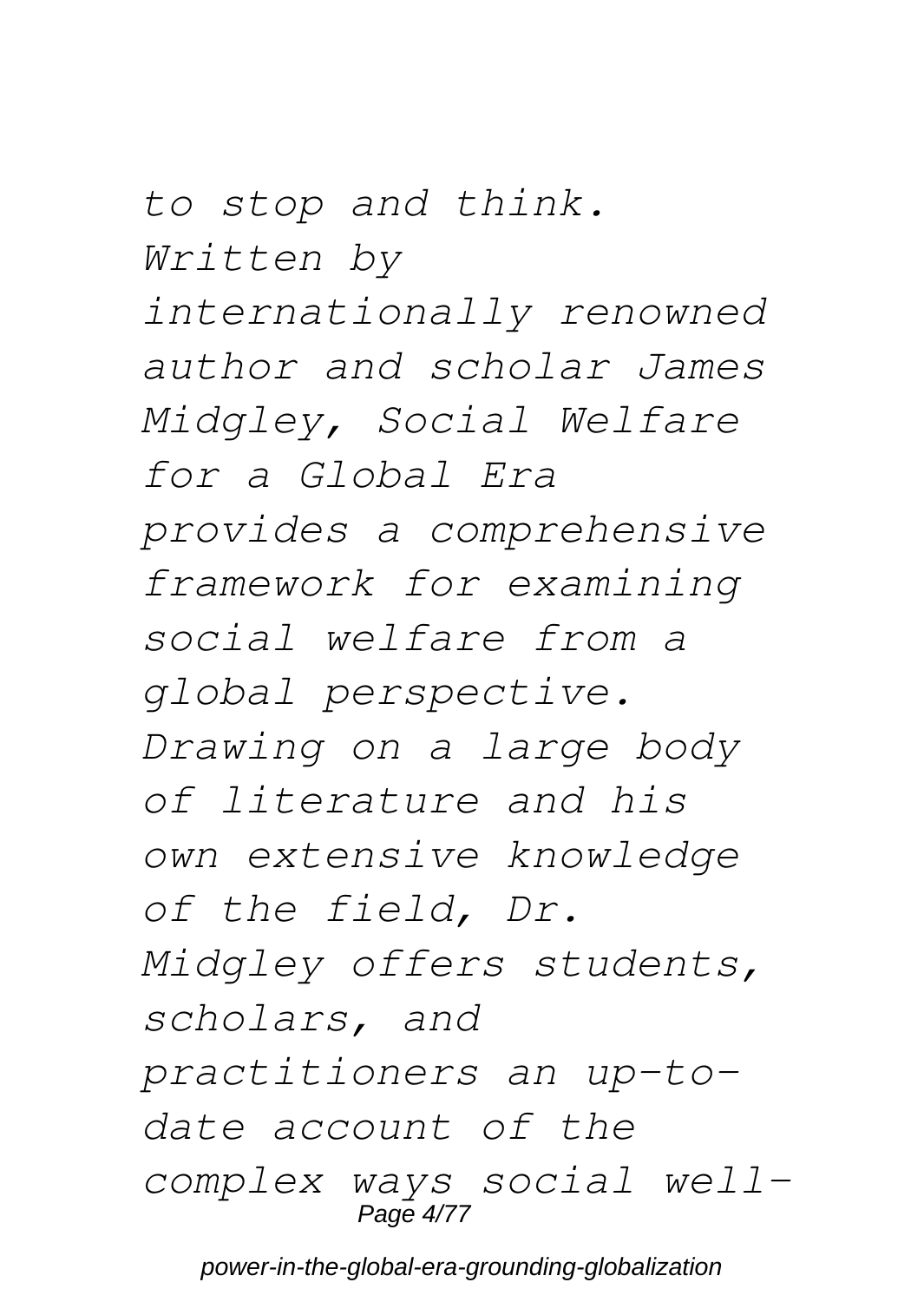*being is enhanced in the global era, including the major welfare institutions that provide a cultural context for social welfare policy and practice. Alfred C. Aman here*

*examines how the U.S. public law system has adapted to change and how the regulatory structures and discourses of the past are being transformed by the global realities of the present. Tracing the evolution of* Page 5/77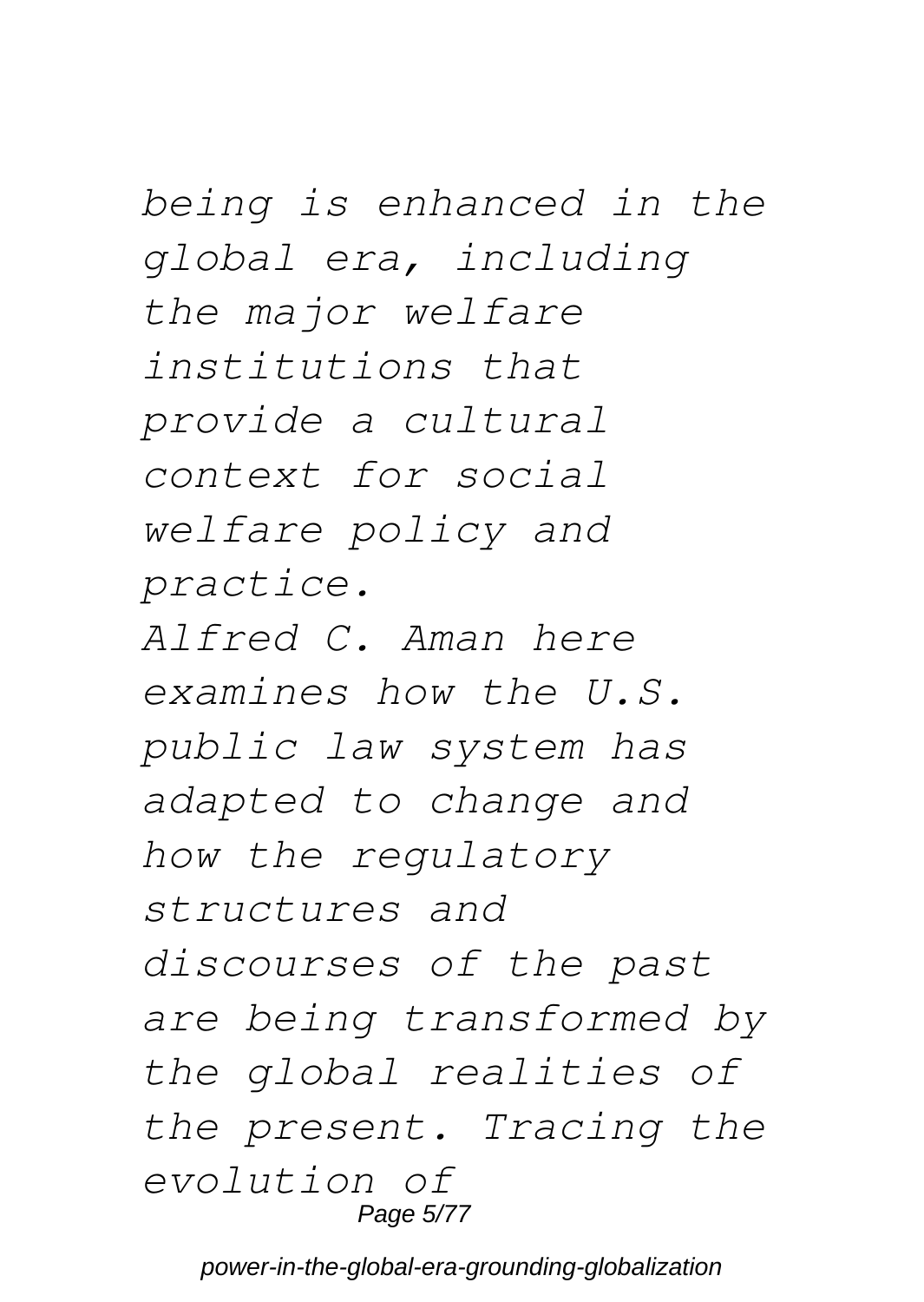*administrative law during the regulatory eras of the New Deal and the environmental period of the 1960s and 70s as well as the current global deregulatory era beginning with the Reagan presidency, he illuminates key trends in the interpretation of constitutional and administrative law. In the course of examining important shifts in administrative law, Aman provides insights into the process of legal change and the* Page 6/77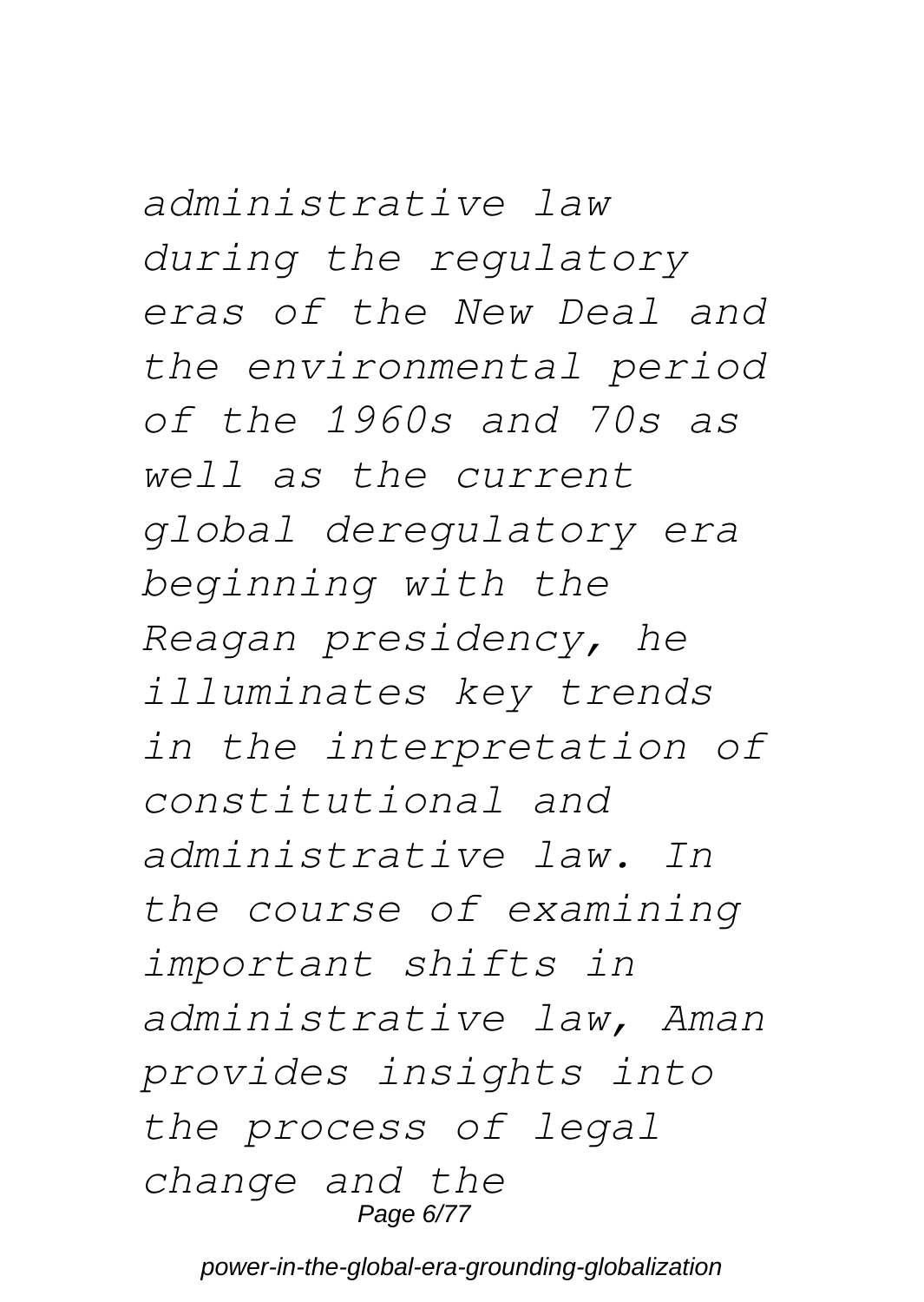*discourses that shape our legal order. He also considers why such issues as the constitutionality of administrative agencies once again are serious legal concerns, and he assesses the trend toward increasing executive power over federal administrative agencies. This timely book will be welcomed by legal scholars, political scientists, American historians, policymakers, and other readers interested in* Page 7/77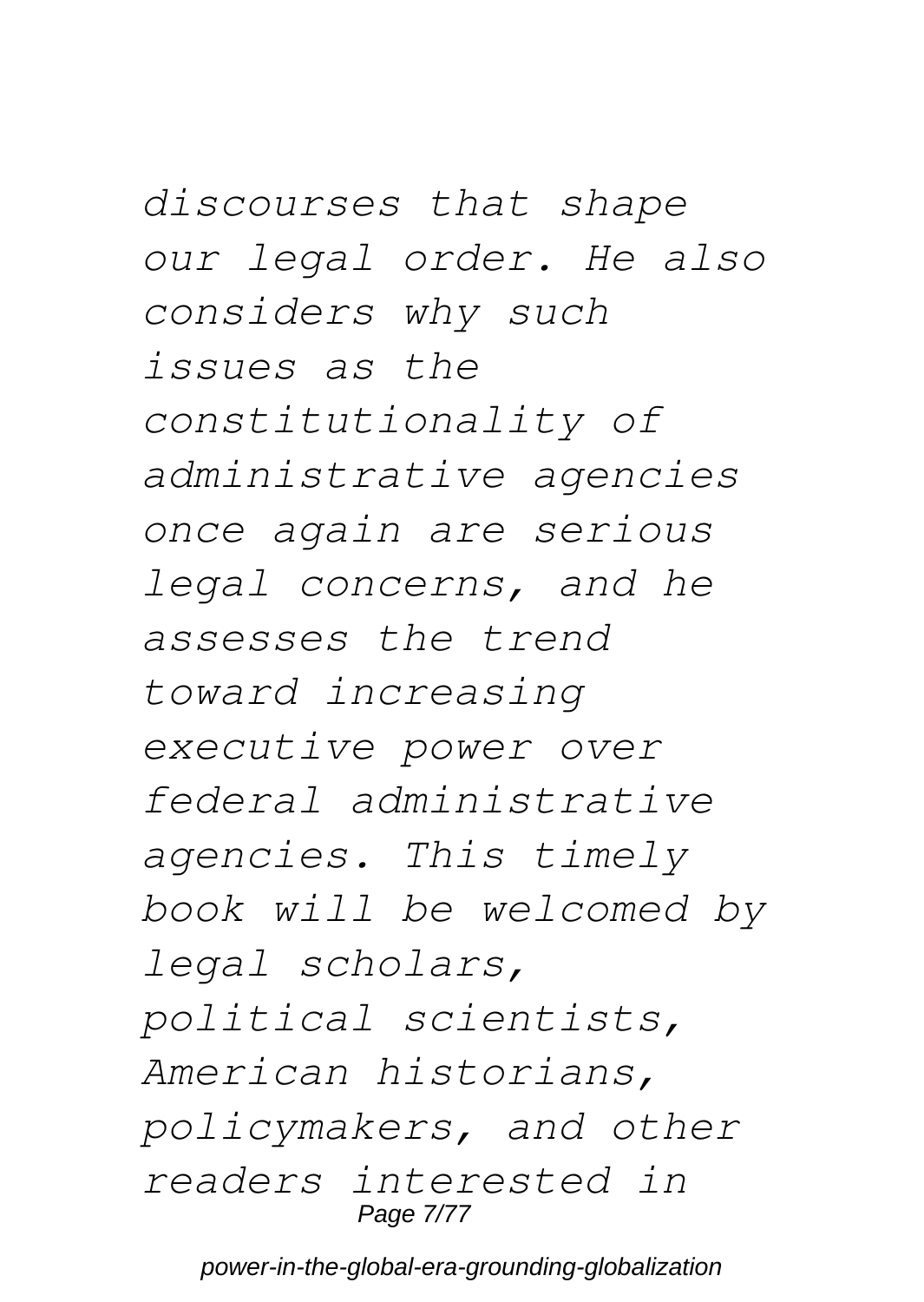*the history and future of administrative law and international and domestic environmental regulation.*

*This book provides a path-breaking study of the genesis, growth, gains, and dilemmas of women's movements in countries throughout the world. Its focus is on the global South, where women's movements have engaged in complex negotiations with national and international forces. It challenges widely held* Page 8/77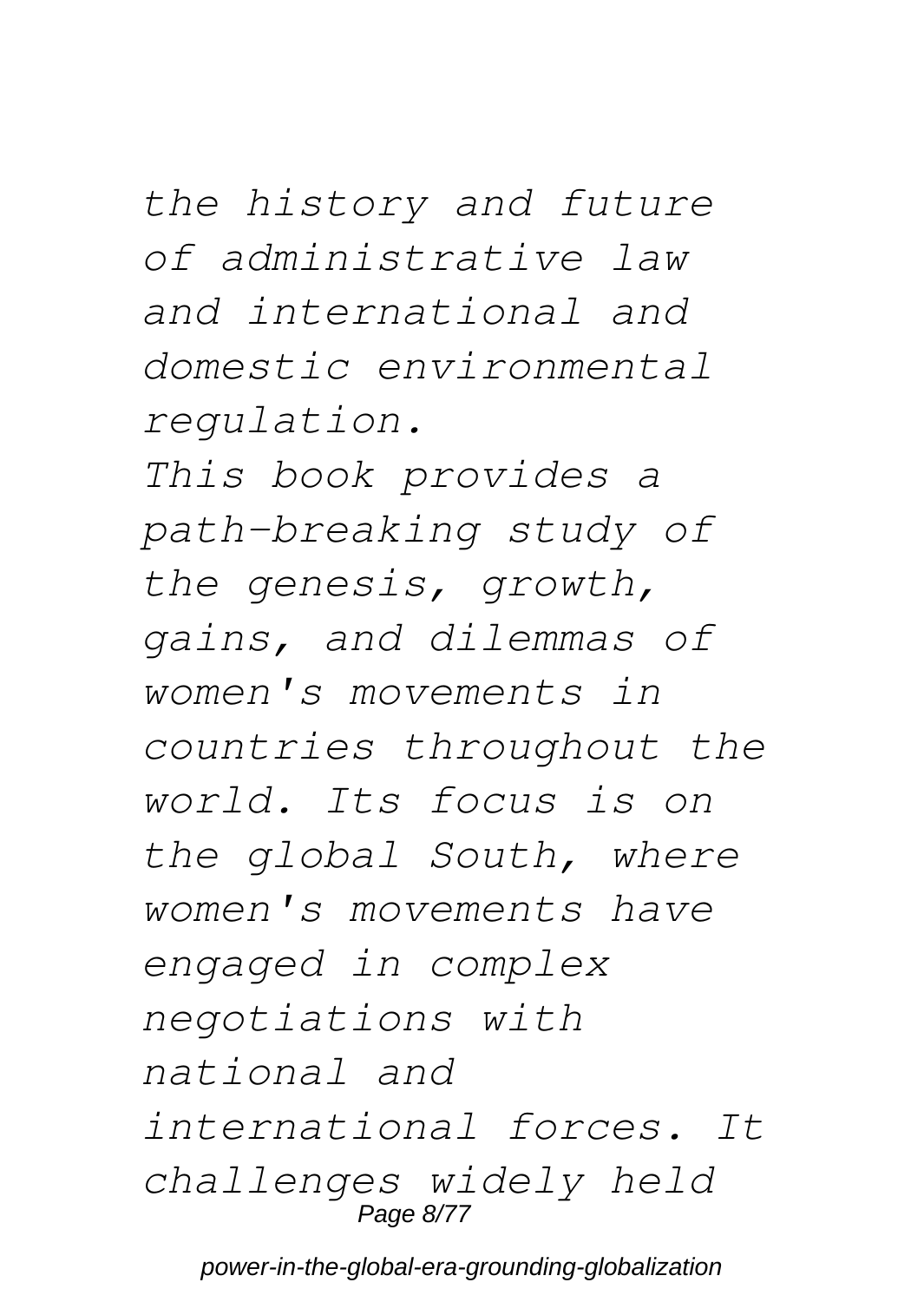*assumptions about the Western origins and character of local feminisms. The authors locate women's movements within the terrain from which they emerged by exploring their relationships with the state, civil society, and other social movements. This fully revised second edition contains six new chapters by leading scholars of women and gender studies, on both individual countries and on several major regions* Page 9/77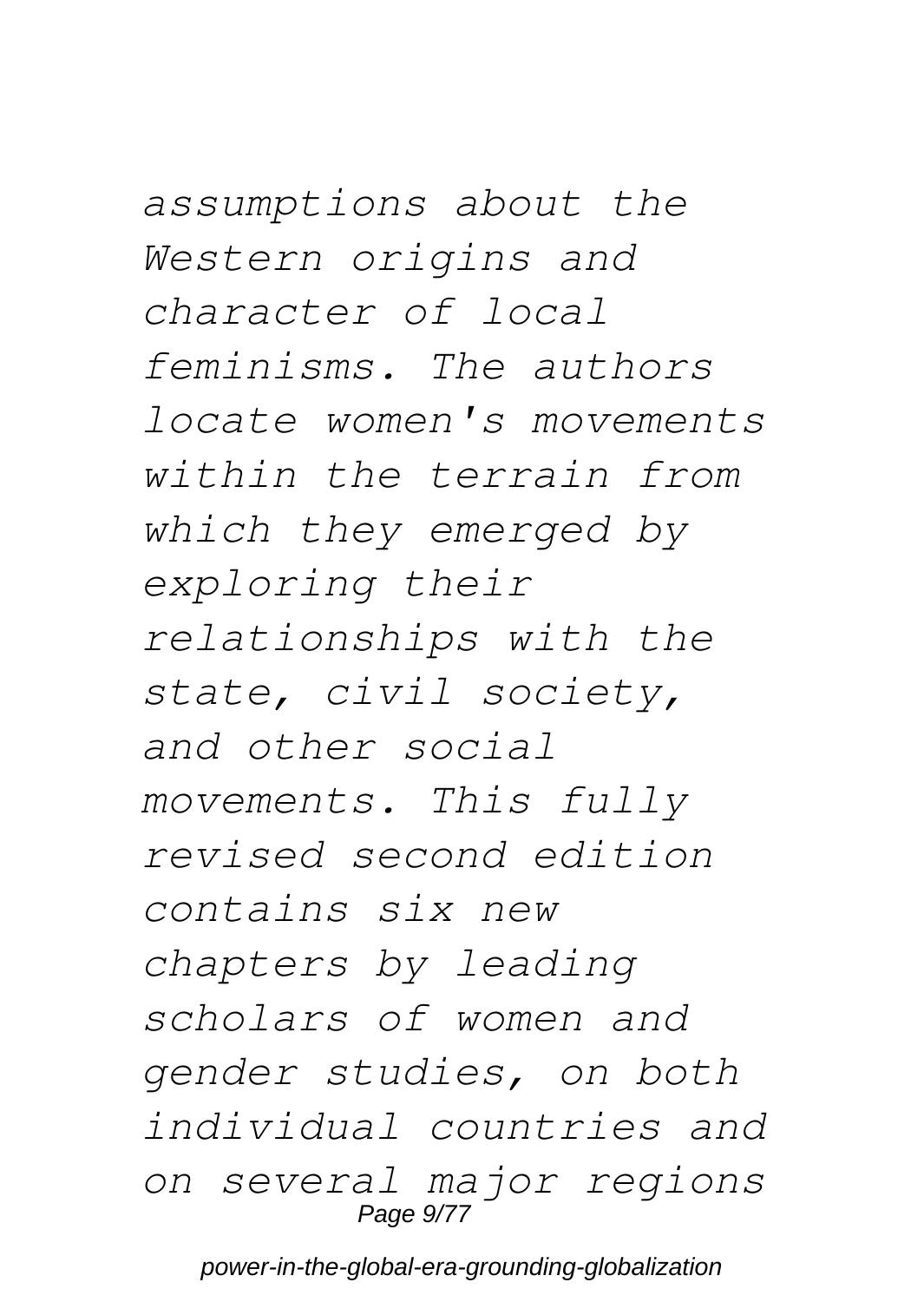*of the world—Europe, Africa, Latin America, and the Maghreb. This balanced coverage enables readers to identify regional patterns and also learn from in-depth case studies. Women's Movements in the Global Era is essential reading for anyone interested in the global scope and implications of feminism. Unsettled Legitimacy Masculinities in a Global Era The Global 1980s* Page 10/77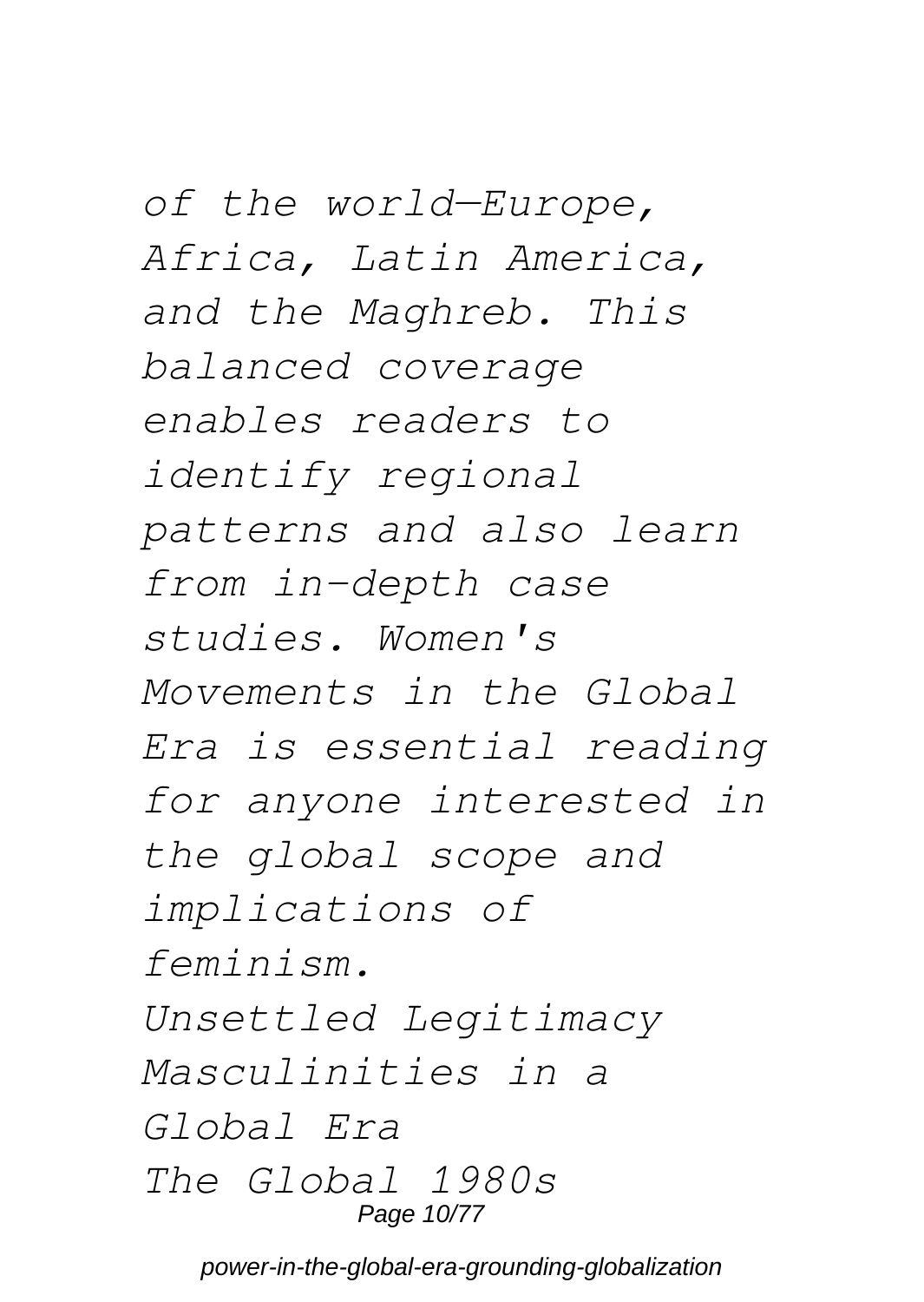*International Perspectives on Policy and Practice People Power in an Era of Global Crisis On Diversity Security Beyond the State*

### **From the Publisher: This latest edition of an official U.S. Government military history classic provides an authoritative historical survey of the organization and accomplishments of the United States Army. This scholarly yet readable book is designed to** Page 11/77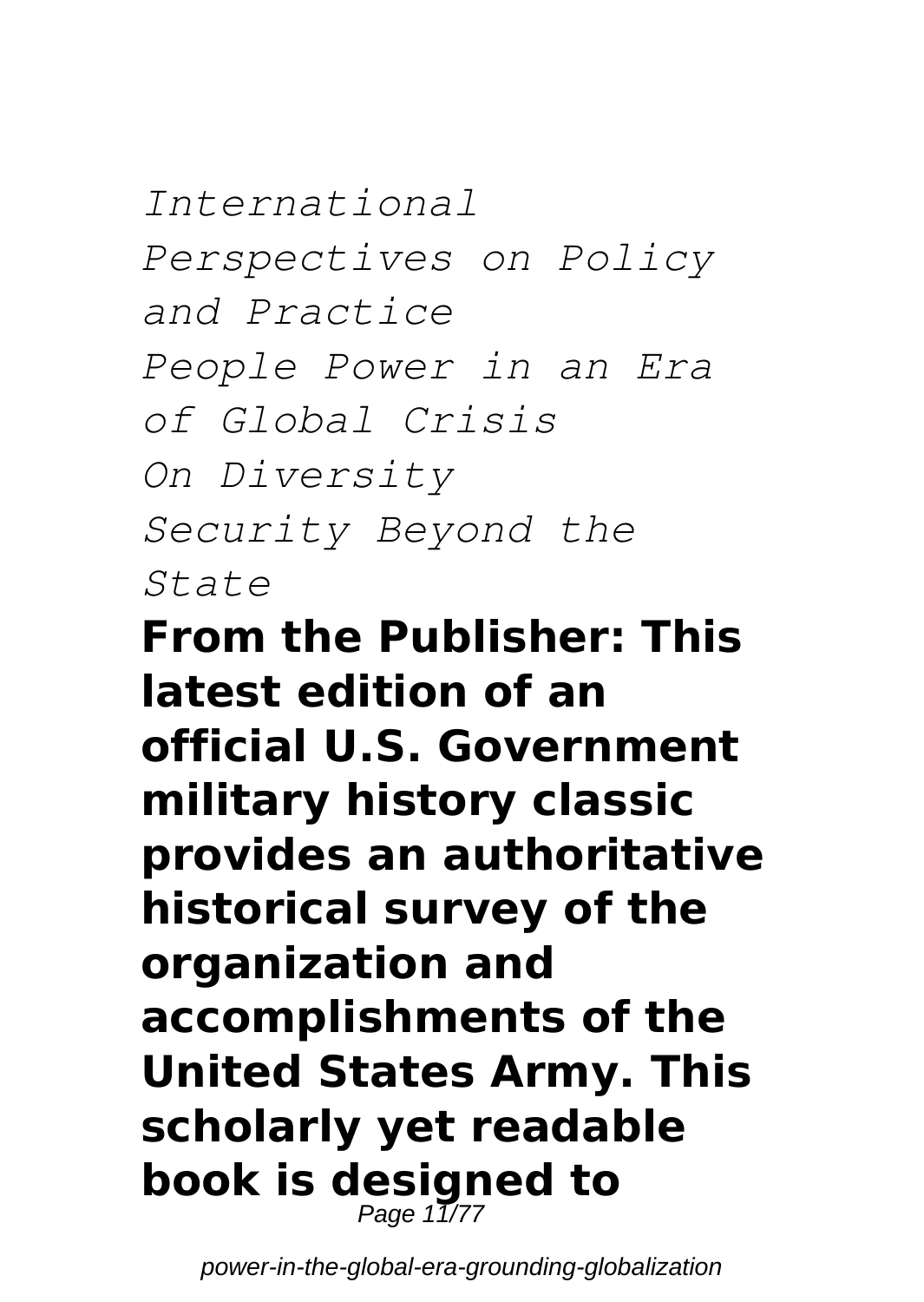## **inculcate an awareness of**

**our nation's military past and to demonstrate that the study of military history is an essential ingredient in leadership development. It is also an essential addition to any personal military history library. This book re-visits how we think about**

**communication and**

**power in the global era. It takes stock of the last fifty years of scholarship, maps key patterns and concepts and sets an agenda for theory and** Page 12/77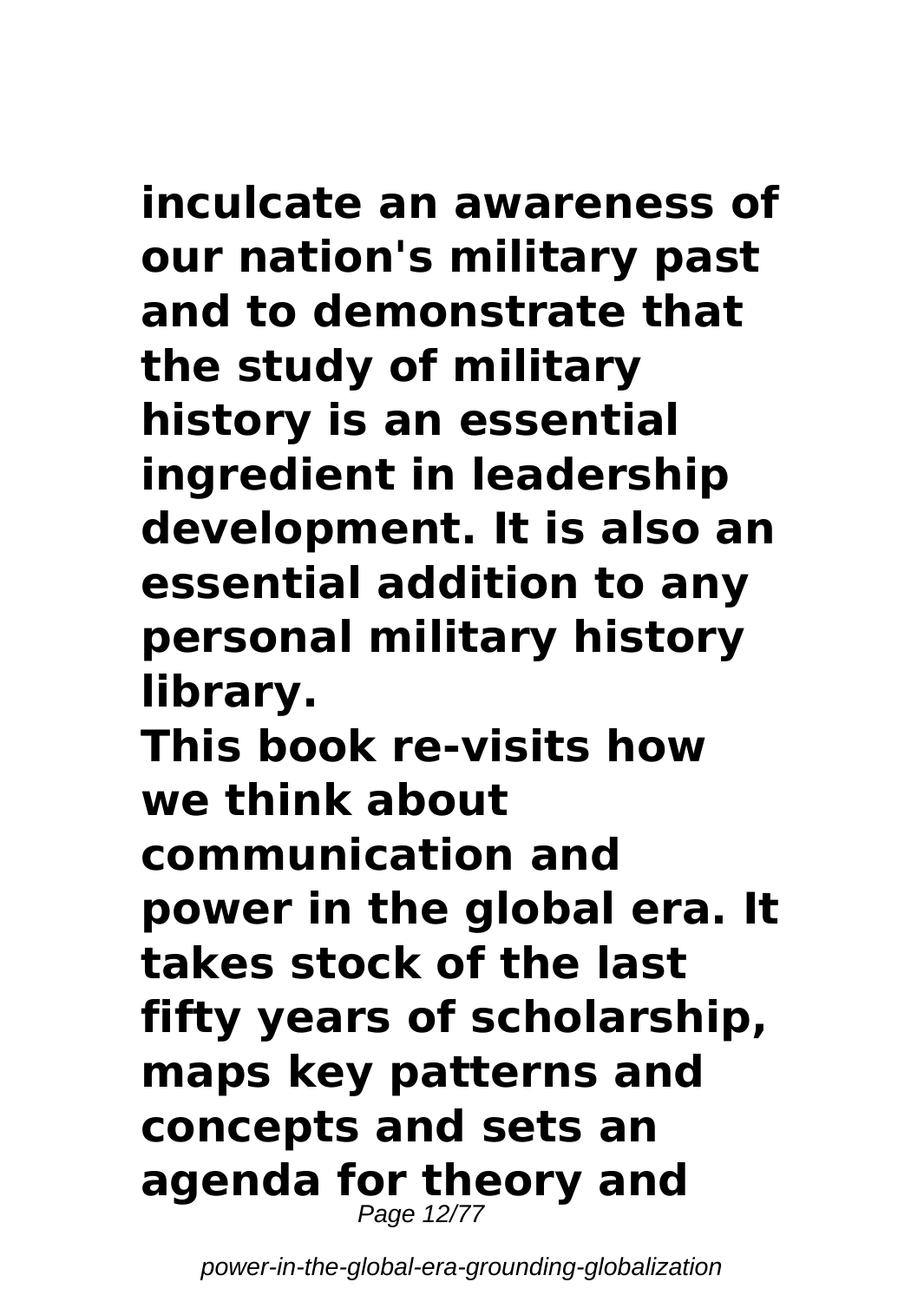**research. The book addresses such questions as: How are national and cultural identities refashioned and expressed in the global era? How can we best understand the emergence of multiple and sometimes antagonistic modernities worldwide? How are political struggles fought and communicated on the local-national-global nexus? How do we integrate emerging media environments in global communication studies? Bringing together essays** Page 13/77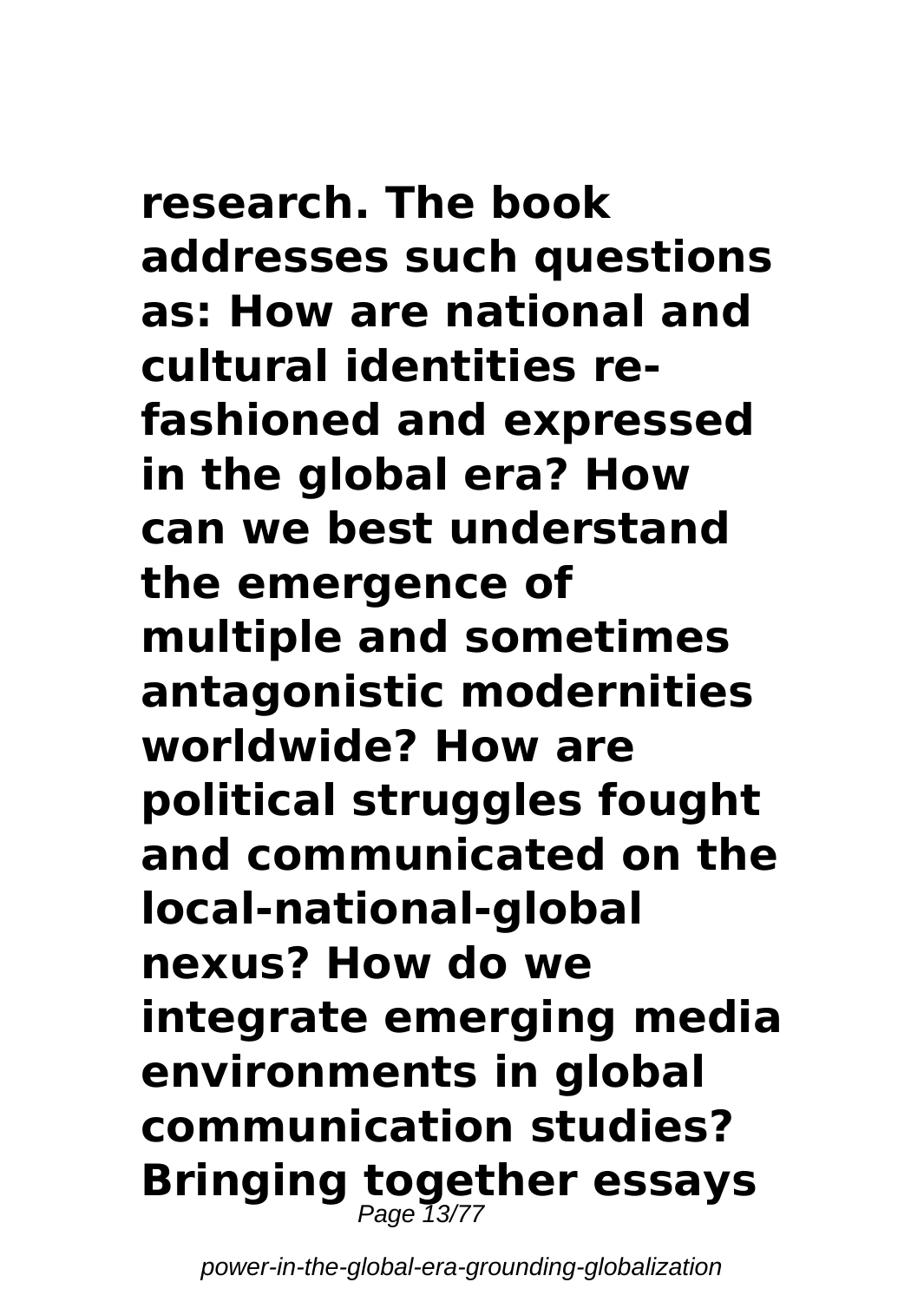**from a range of internationally renowned scholars, this book will be useful to undergraduate and postgraduate students on Media and Communication Studies courses, particularly those studying globalisation and global media. Contributors: Hector Amaya Paula Chakravartty Andrew Crocco Myria Georgiou Le Han Anikó Imre Koichi Iwabuchi Marwan M. Kraidy Sara Mourad Patrick D. Murphy Tarik Sabry Paddy Scannell** Page 14/77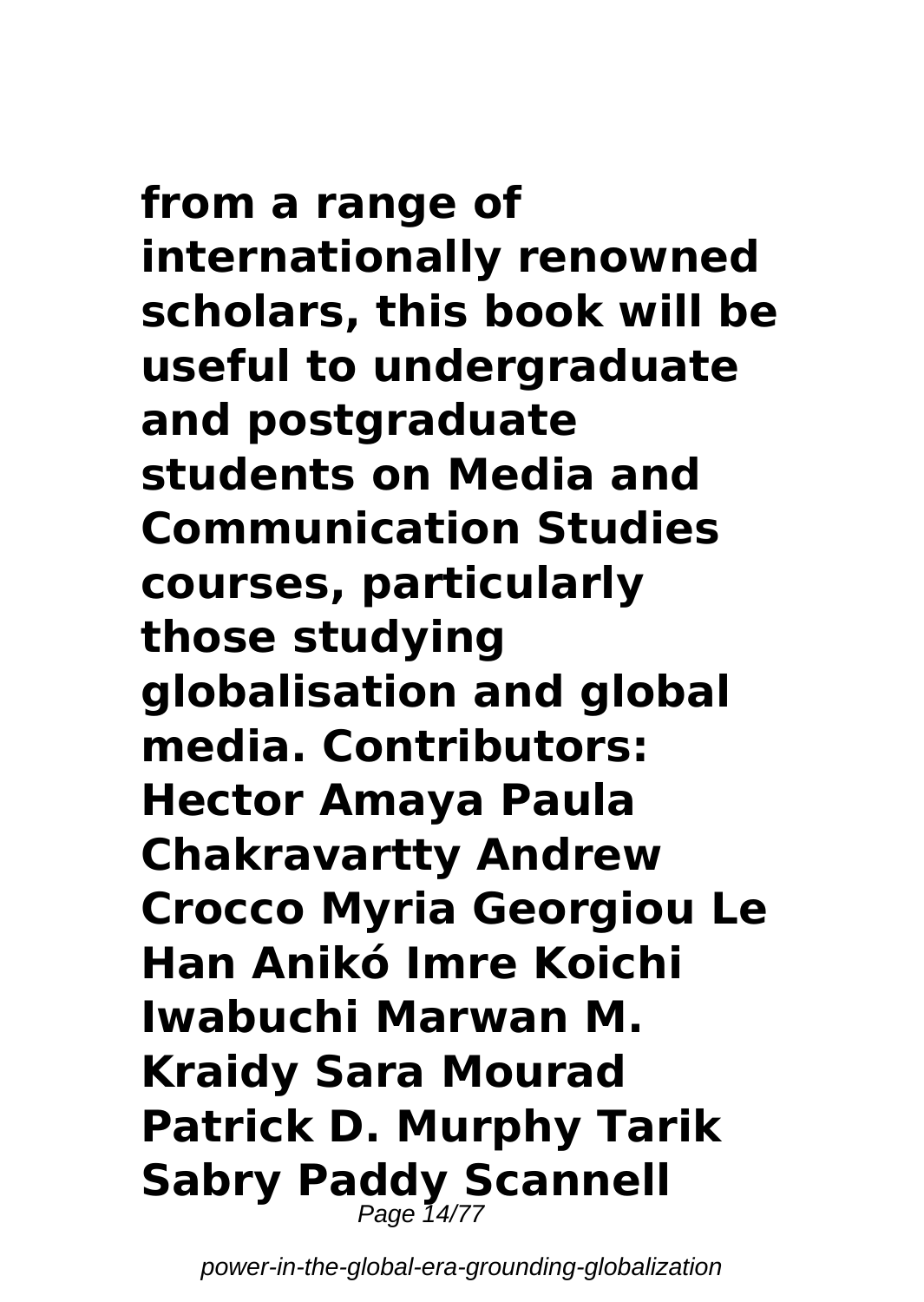# **Piotr M. Szpunar Guobin**

**Yang Barbie Zelizer In this cogent text, Laura Neack argues that foreign policy making, in this uncertain era of globalization and American global hegemony, revolves around seeking and maintaining power. Now in a thoroughly revised and updated edition, the book reviews both old and new lessons on how foreign policy decisions are made and executed. To make sense of these lessons, Neack employs a** Page 15/77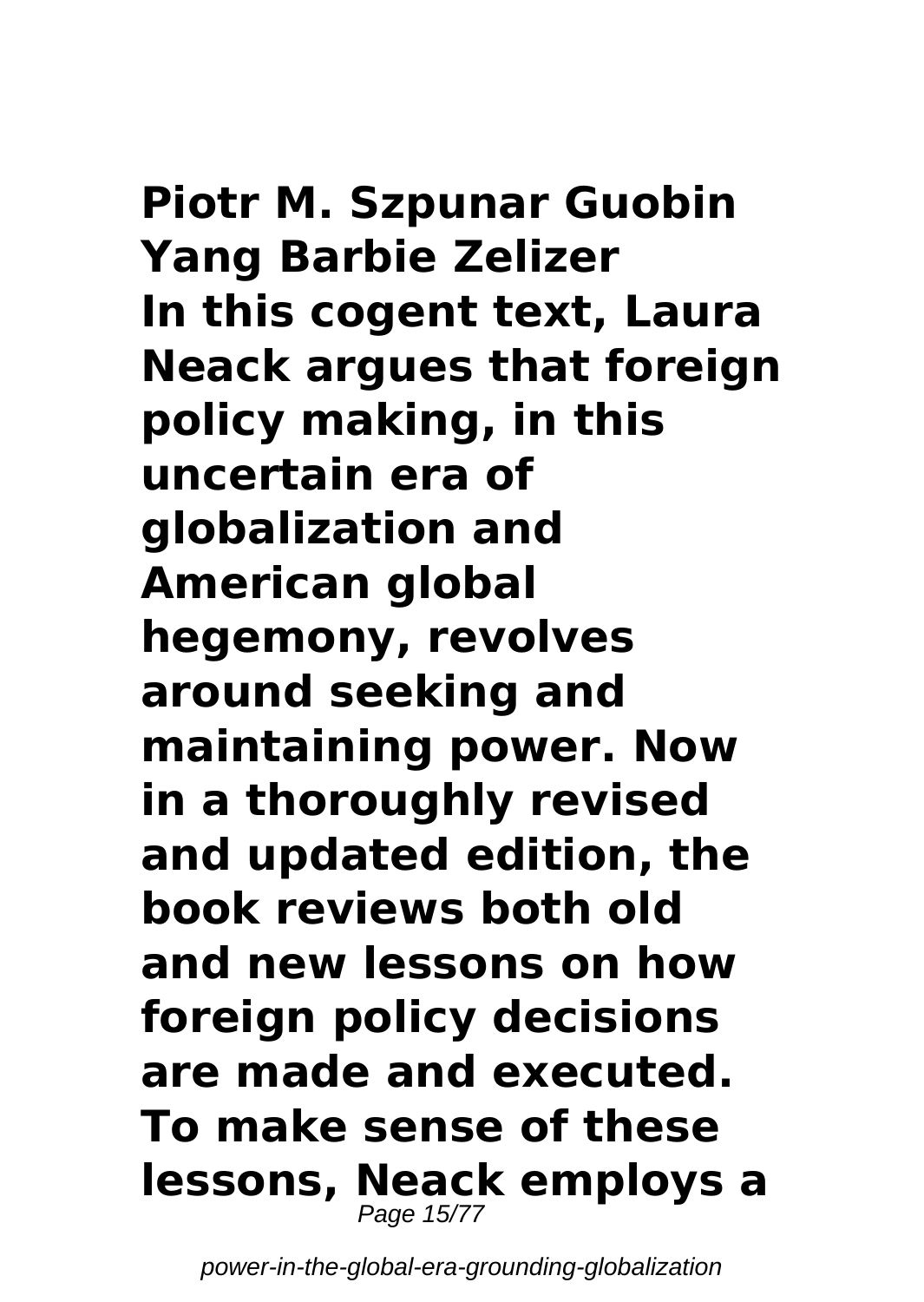**rich array of new and enduring international case studies organized in a set of concise, accessible chapters. Following a levels-ofanalysis organization, the author considers all elements that influence foreign policy, including the role of leaders, bargaining, national image, political culture, public opinion, the media, and non-state actors. Mary Kaldor's New and Old Wars has fundamentally changed the way we understand** Page 16/77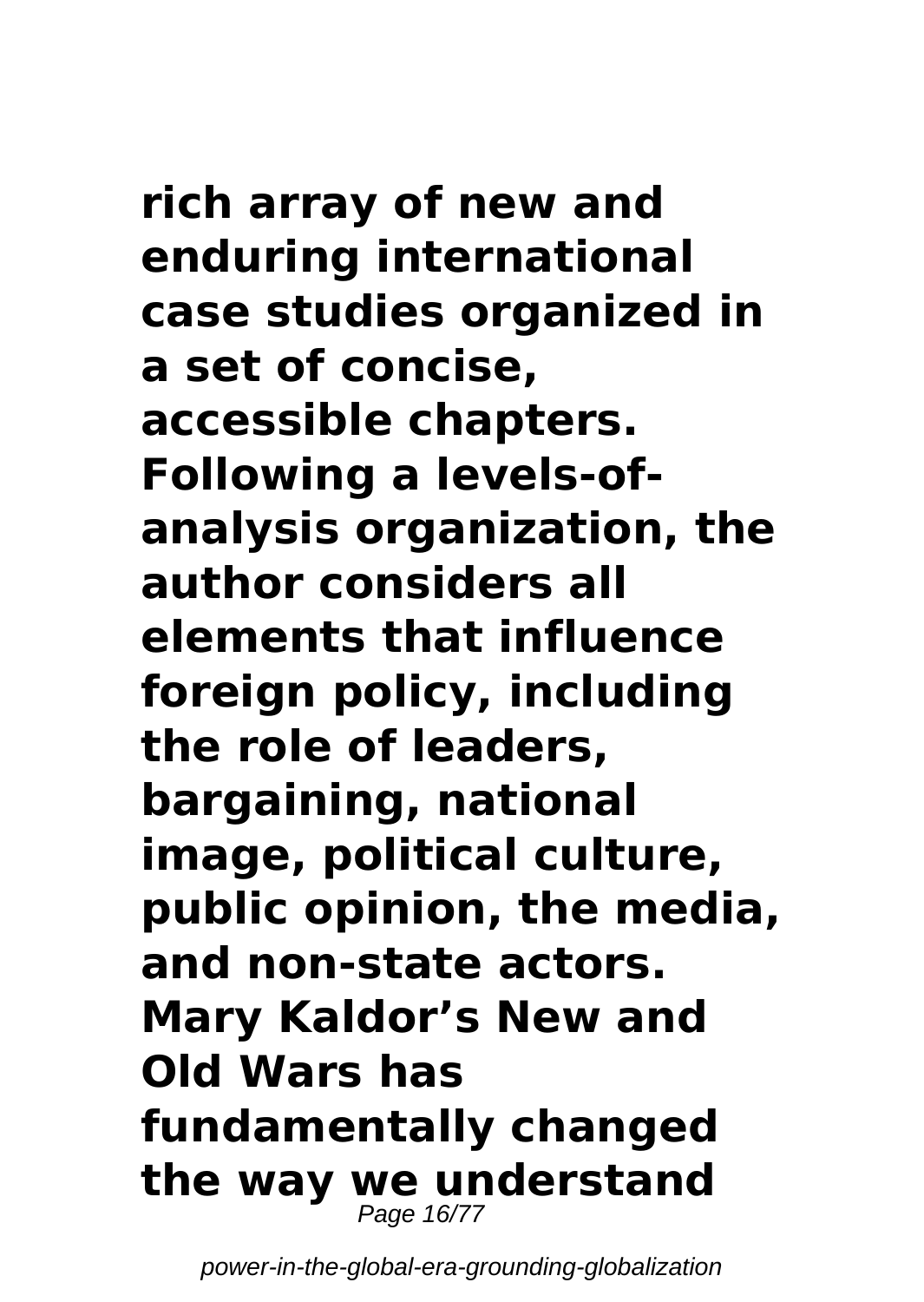## **contemporary war and**

**conflict. In the context of globalization, this pathbreaking book has shown that what we think of as war – that is to say, war between states in which the aim is to inflict maximum violence – is becoming an anachronism. In its place is a new type of organized violence or 'new wars', which could be described as a mixture of war, organized crime and massive violations of human rights. The actors are both global and local,** Page 17/77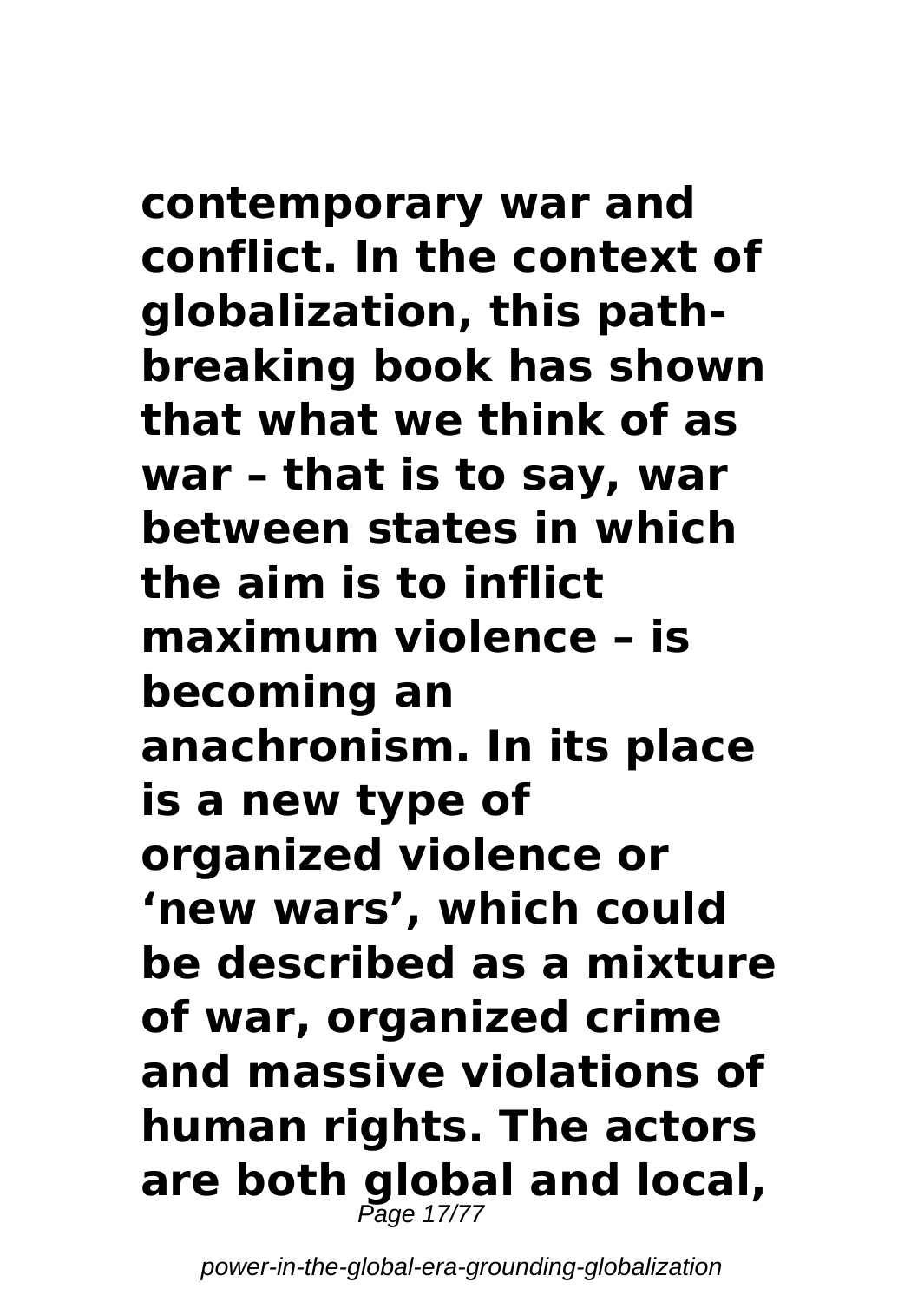**public and private. The wars are fought for particularistic political goals using tactics of terror and destabilization that are theoretically outlawed by the rules of modern warfare. An informal criminalized economy is built into the functioning of the new wars. Kaldor's analysis offers a basis for a cosmopolitan political response to these wars, in which the monopoly of legitimate organized violence is reconstructed on a transnational basis** Page 18/77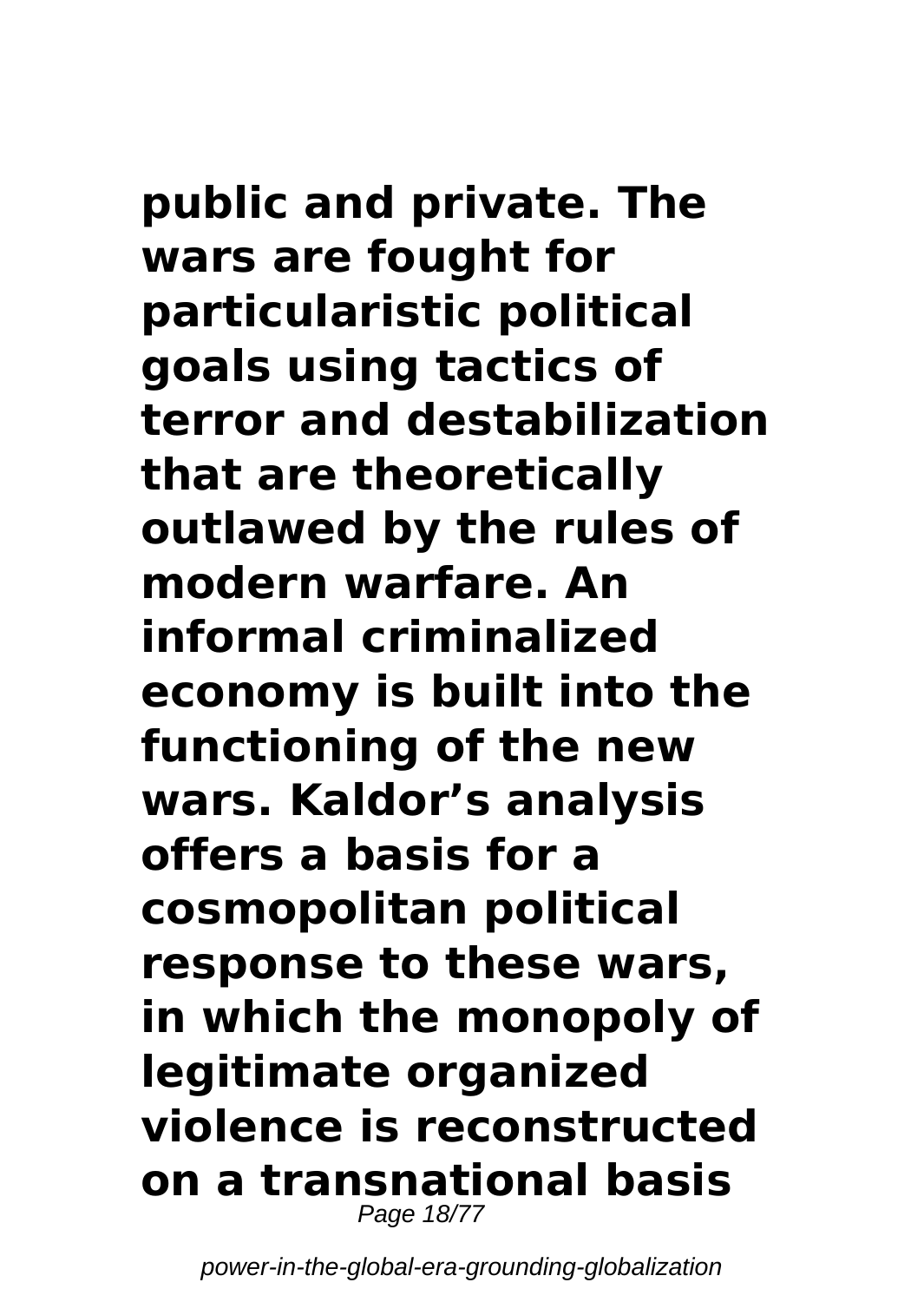**and international peacekeeping is reconceptualized as cosmopolitan law enforcement. This approach also has implications for the reconstruction of civil society, political institutions, and economic and social relations. This second edition has been fully revised and updated to deal fully with the implications of 'the new wars' in the post 9-11 world. In a new chapter, Kaldor shows how old war** Page 19/77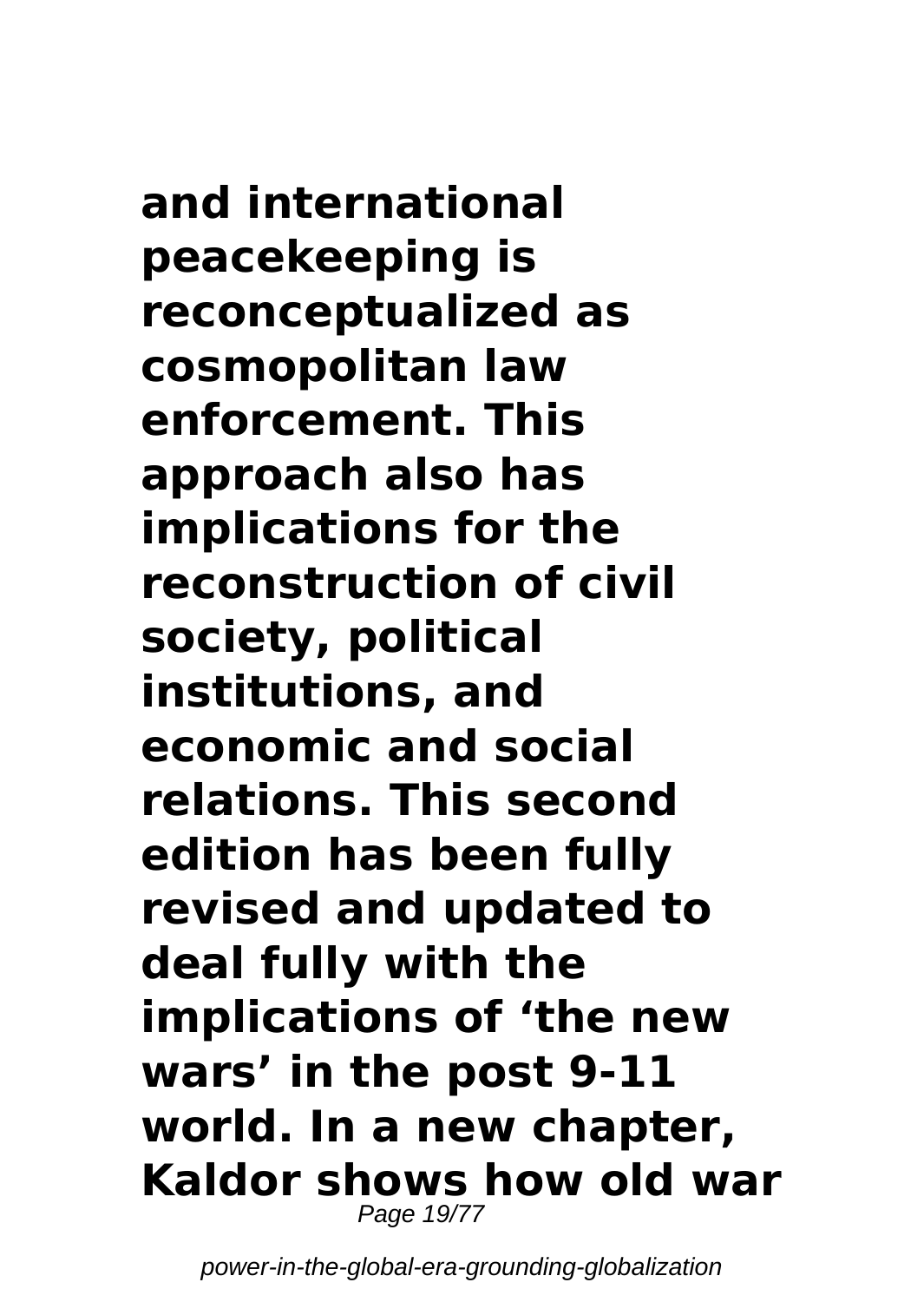### **thinking in Iraq has has greatly exacerbated what is, in many ways, the archetypal new war – with insurgency, chaos and the occupying forces' lack of direction prescient of a different kind of conflict now emerging in the 21st Century. Like its predecessor, the second edition of New and Old Wars will be essential reading for students of international relations,**

**politics and conflict studies as well as to all those interested in the changing nature and** Page 20/77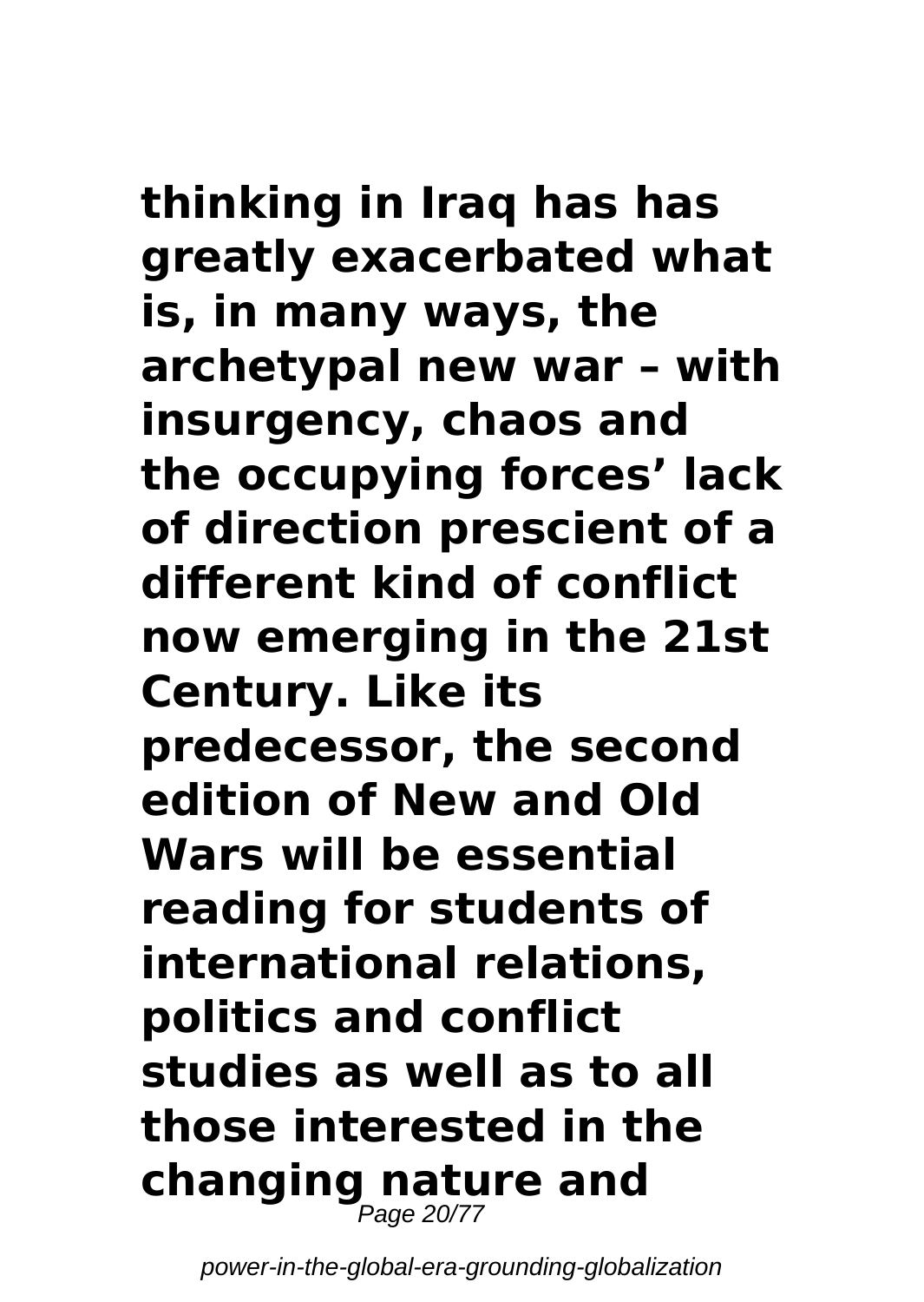**prospect of warfare. An Introduction to the State and Society Rebellion, Resistance and Liberation The Eclipse of the Individual in a Global Era International Institutions and Power Politics Bridging the Divide China-EU Relations in a New Era of Global Transformation The New Foreign Policy**

Political Sociology in a Global Era provides a critical analysis of the origins, nature, development, and transformation of the state and society historically and today, examining the

Page 21/77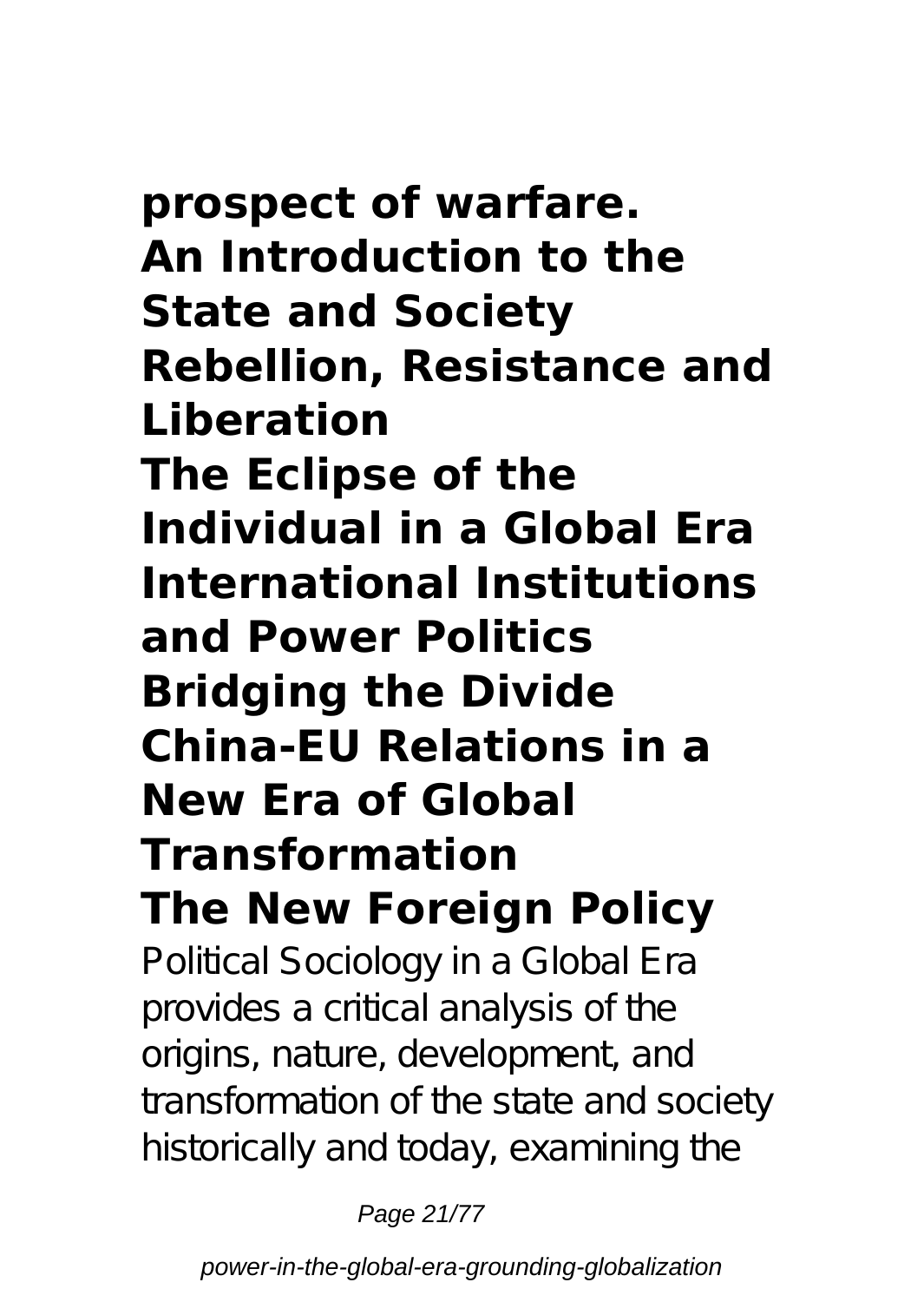class nature and social basis of politics and the state in different societal settings. The book emphasizes the centrality of class relations in explaining political power and the role of the state in class-divided societies by providing powerful theoretical and empirical analyses of themes in political sociology in an era of globalization. It examines in detail the major political issues and events of our time, and makes them relevant to the study of power and politics today. Some of the features of this text include: Introduces a global political sociology emphasizing the dynamics of power relations Provides a critical analysis of the role of politics and the state within the world-historical process Describes classical and contemporary theories of politics and the state Explains the origins and Page 22/77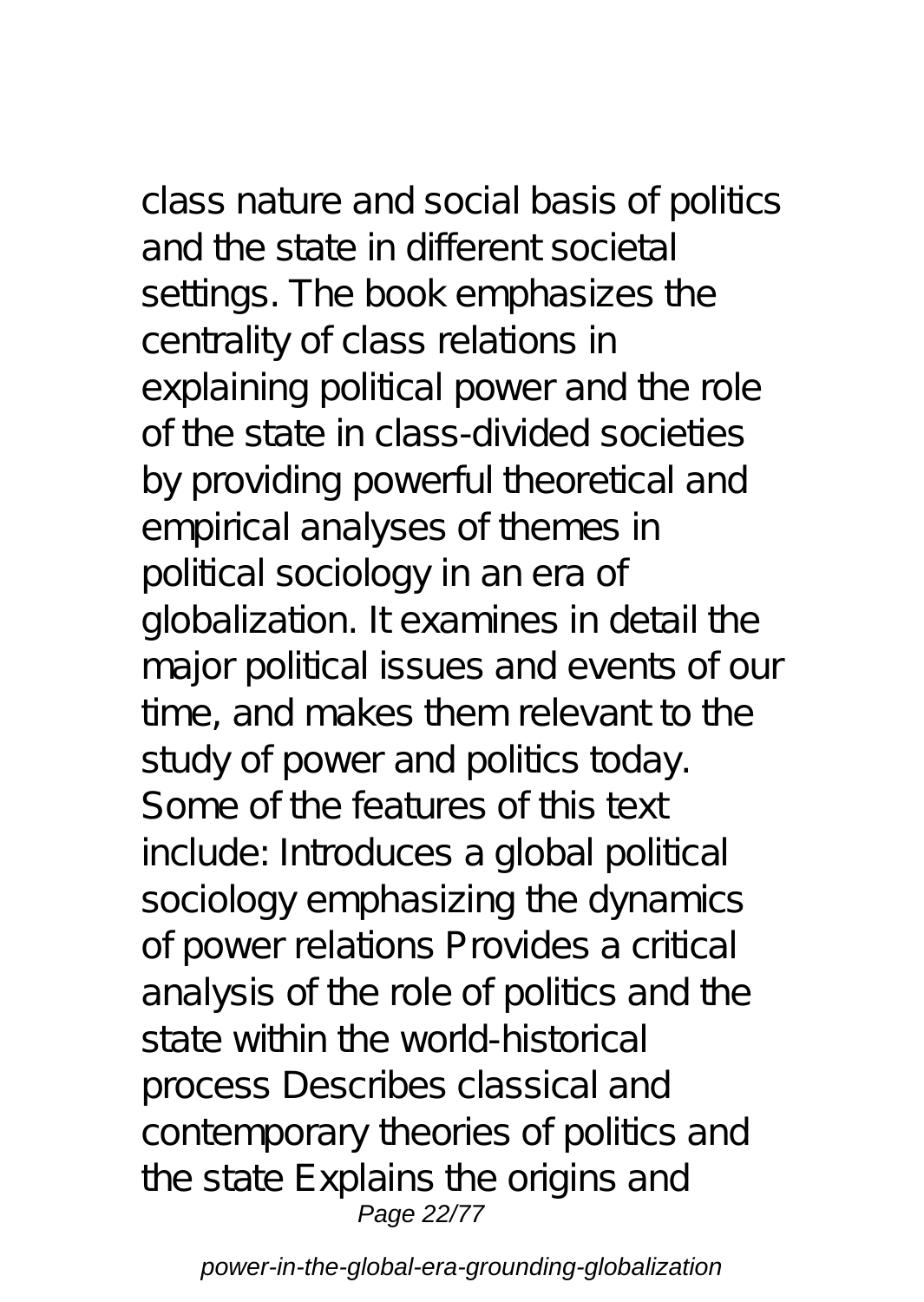development of the state, discussing the nature of the state, its class basis, and contradictions in different types of societies Considers the dynamics of the capitalist state and traces its development in Europe and the United States from the 18th century to the present Details the role of the advanced capitalist state in the global political economy at the current, advanced stage of late capitalism Discusses the social movements that have been actively struggling against the capitalist state from earlier times to the present, including the Arab Spring, focusing on recent developments in both advanced capitalist and lessdeveloped capitalist societies where mobilization of the masses has led to struggles against the capitalist state on a global scale Offers an original analysis of global capitalism and Page 23/77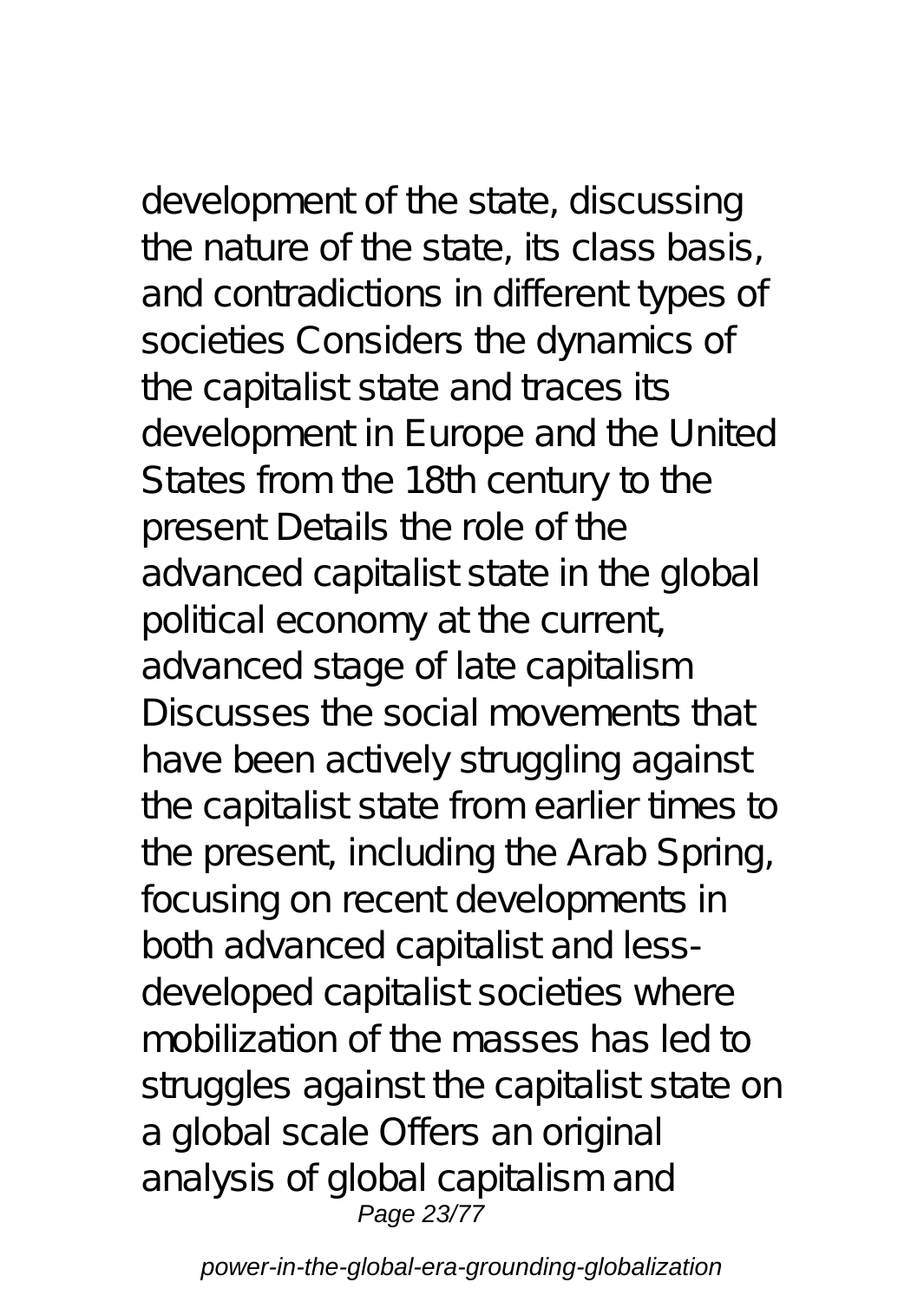places it in the context of the current crisis of the global capitalist system This book provides a path-breaking study of the genesis, growth, gains, and dilemmas of women's movements in countries throughout the world. Its focus is on the global South, where women's movements have engaged in complex negotiations with national and international forces. It challenges widely held assumptions about the Western origins and character of local feminisms. The authors locate women's movements within the terrain from which they emerged by exploring their relationships with the state, civil society, and other social movements. This fully revised second edition contains six new chapters by leading scholars of women and gender studies, on both individual countries and on several major regions of the Page 24/77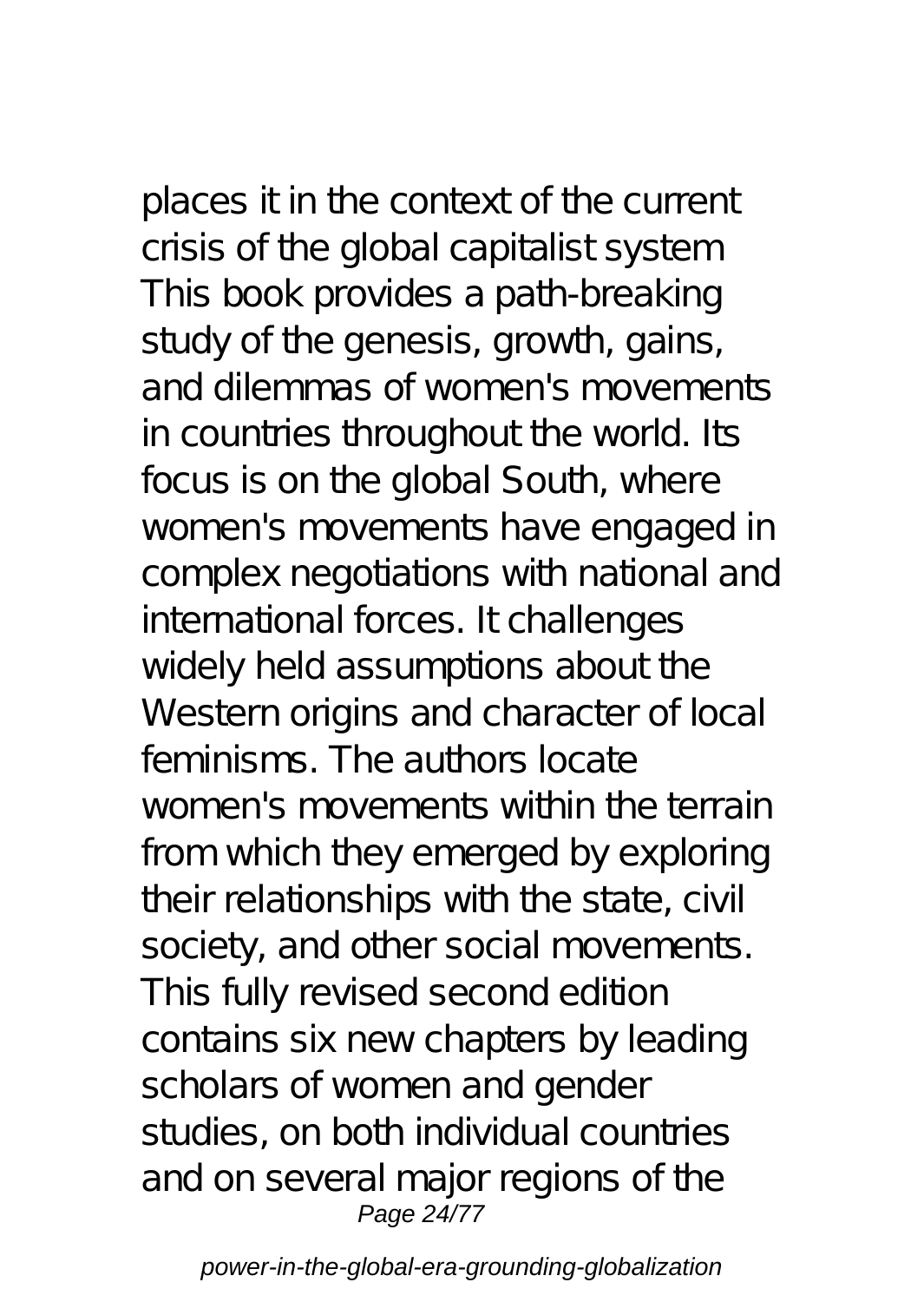world? Europe, Africa, Latin America, and the Maghreb. This balanced coverage enables readers to identify regional patterns and also learn from in-depth case studies. Women's Movements in the Global Era is essential reading for anyone interested in the global scope and implications of feminism.

Masculinities in a Global Era extends the conversation of masculinity studies by analyzing global masculinities from a psychological perspective. Canvassing a broad array of psychological aspects such as the construction of identity, the negotiation of power, coping with trauma, and sexuality, this volume shows how masculinities are experienced, performed and embodied in geographically dispersed communities. Importantly, Masculinities in a Global Page 25/77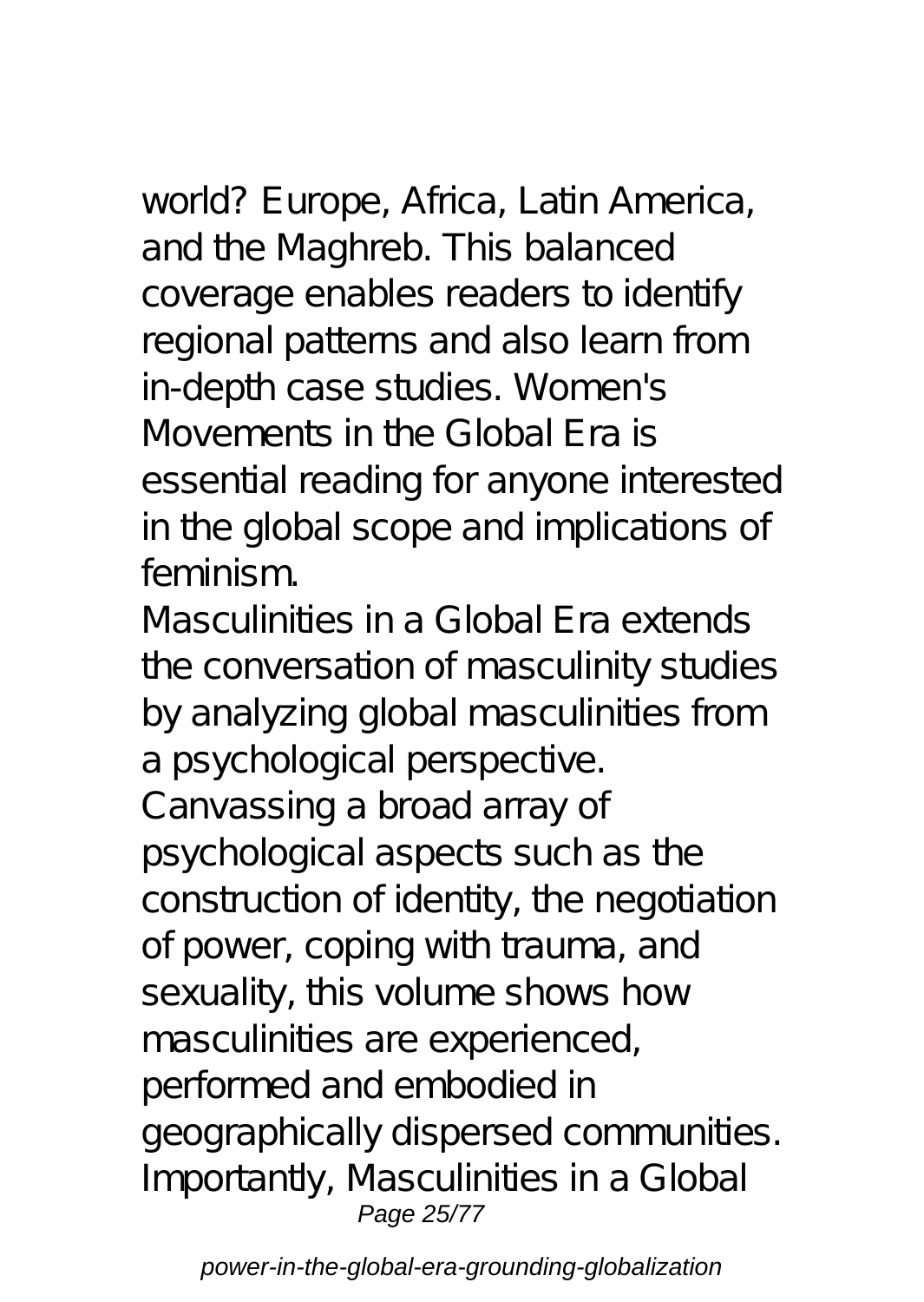Era fulfills a much-needed but elusive need within the study of masculinities: a forum in which the often polarized approaches of pro-feminists and men's rights advocates can begin to move beyond their entrenched historical positions towards a more fruitful and nuanced future.

This book draws together leading experts to examine the key issues in China-EU relations. China-EU relations are increasingly complex and affected by a number of inter-related factors, such as China's global rise, growing China-US strategic competition, US global withdrawal, the transatlantic split, the China-Russia comprehensive "alliance," and Brexit. The book highlights the struggles of both China and the EU to look for a dynamic and durable mode of engagement in an attempt to achieve Page 26/77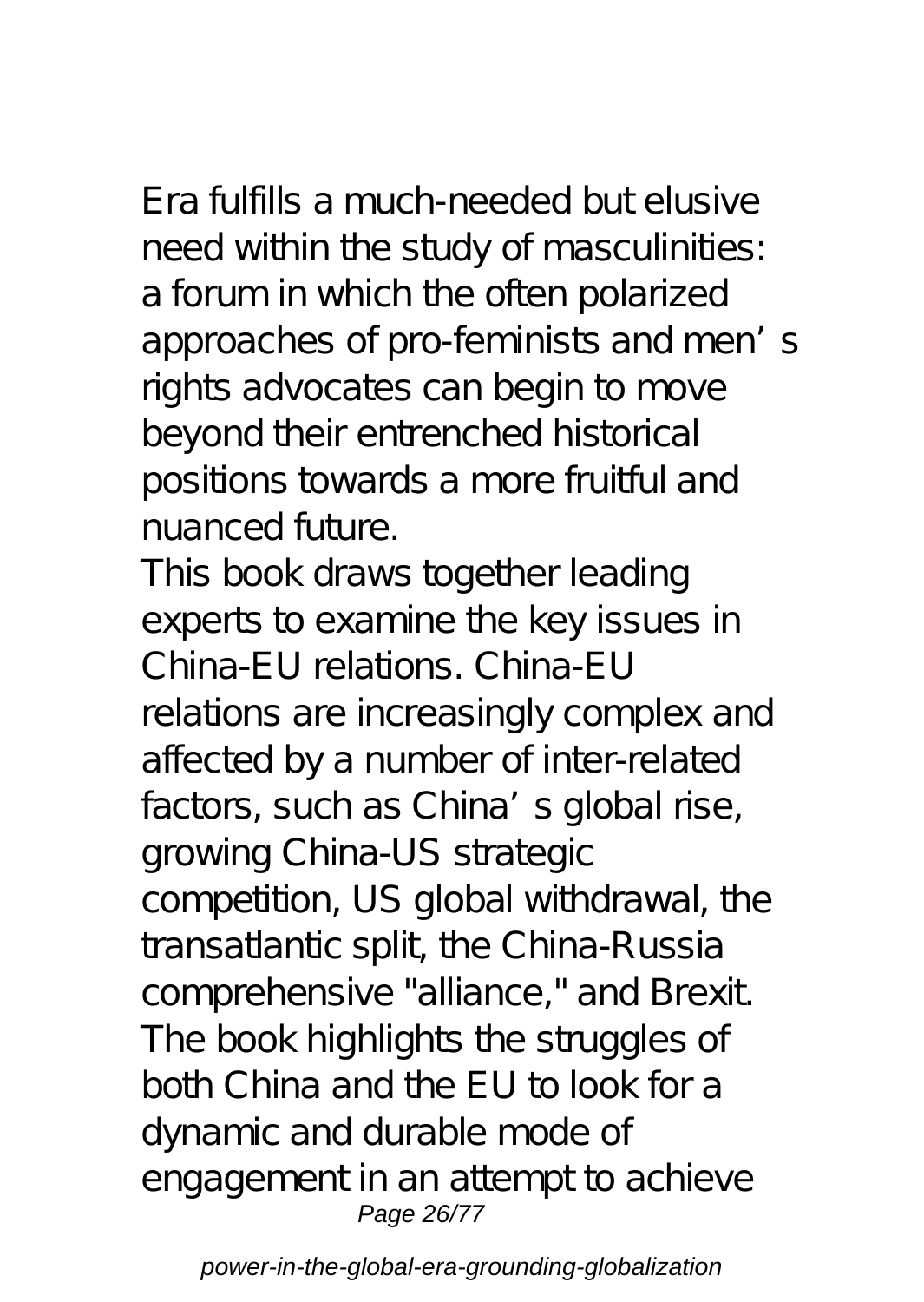the balance between opportunities and challenges, and between partnership and rivalry. International contributors explore how to conceptualise China-EU relations and identify their differences and commonalities such as the EU's role in China's foreign policy process and how the EU works with China as a strategic partner. Finally, it analyses China's and the EU's perceptions of their own present and future roles. Shedding light on the perspectives of understanding and change in China-EU relations and its impact on multilateralism, it will appeal to researchers and professionals working in International Relations, International Political Economy and area studies who are interested in the rise of emerging powers and the changing world order. American Military History, Volume II Page 27/77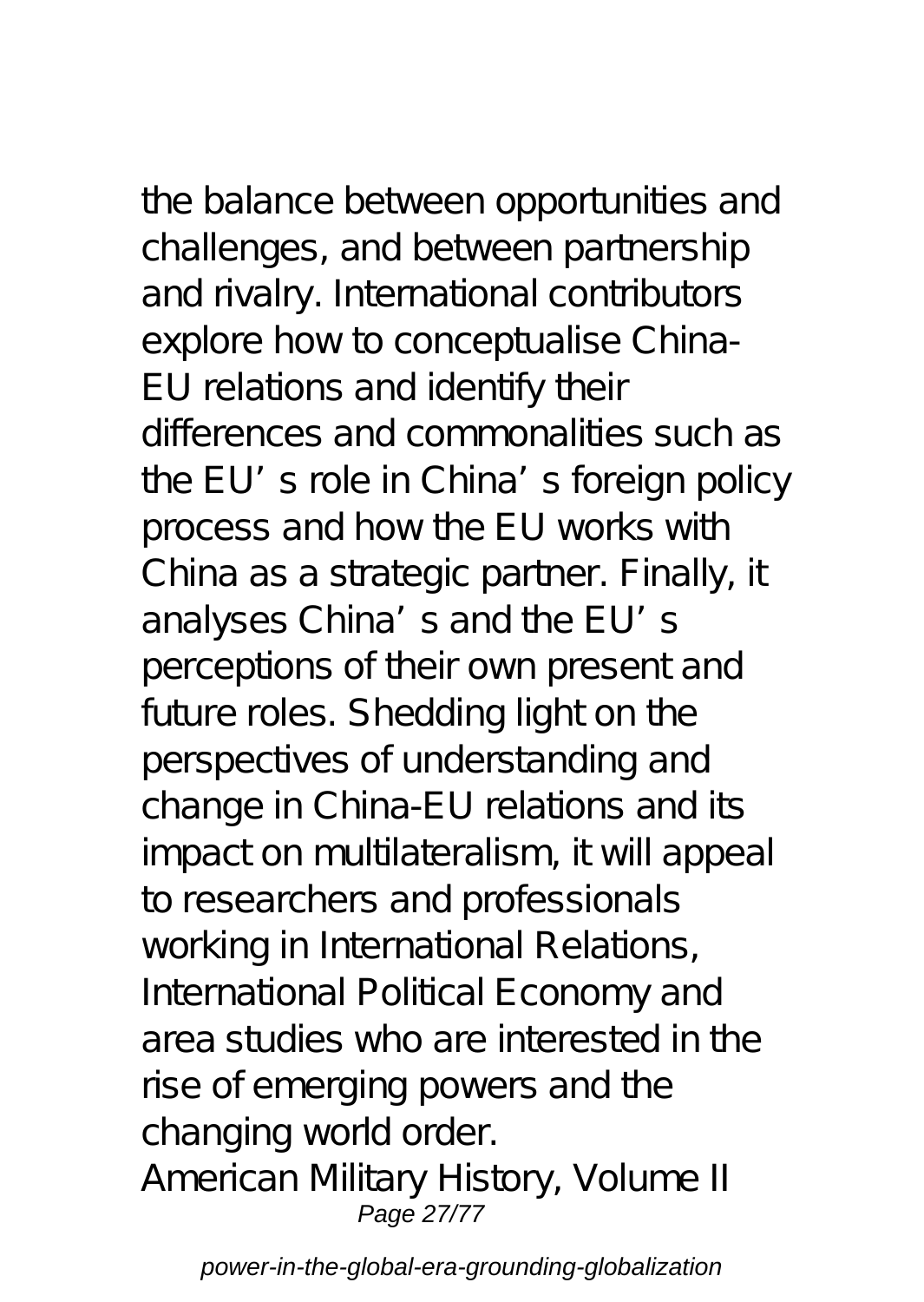Seeing the World Mapping an Alternative Global Future Comparative Perspectives Professional Service Firms and Politics in a Global Era Geopolitics in the Era of Globalisation Global Political Economy in the Information Age This book presents an

alternative roadmap for a world characterised by geopolitical uncertainty. The surging expectations about a future world of democratic values and high economic growth, born out of superpower bonhomie at the end of the Cold War, did not lead to the promised outcomes. Instead we are faced with deeply destabilising Page 28/77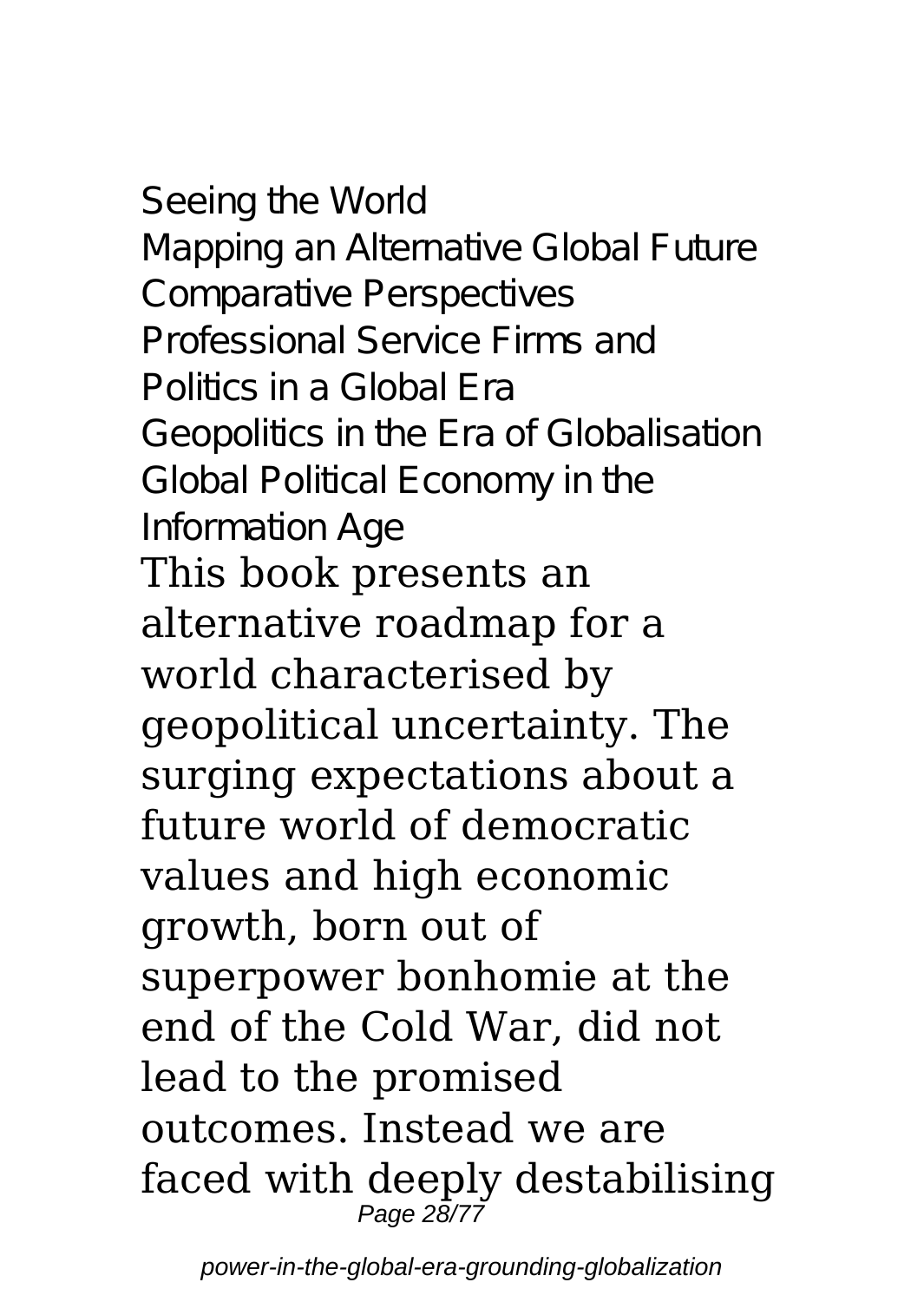challenges, like climate change, widespread state fragility, terrorism, arms race, disruptive newer technologies, global economic volatility, and ineffectiveness of multilateral institutions, old and new. The volume: surveys the intellectual discourse, the attempts to redesign the global institutions, and the geopolitical trends since the end of the Cold War for an understanding of the contemporary geopolitics, analyses the characteristics of the contemporary geopolitics, the seeming intractability of the global challenges, and the ongoing discourse about

Page 29/77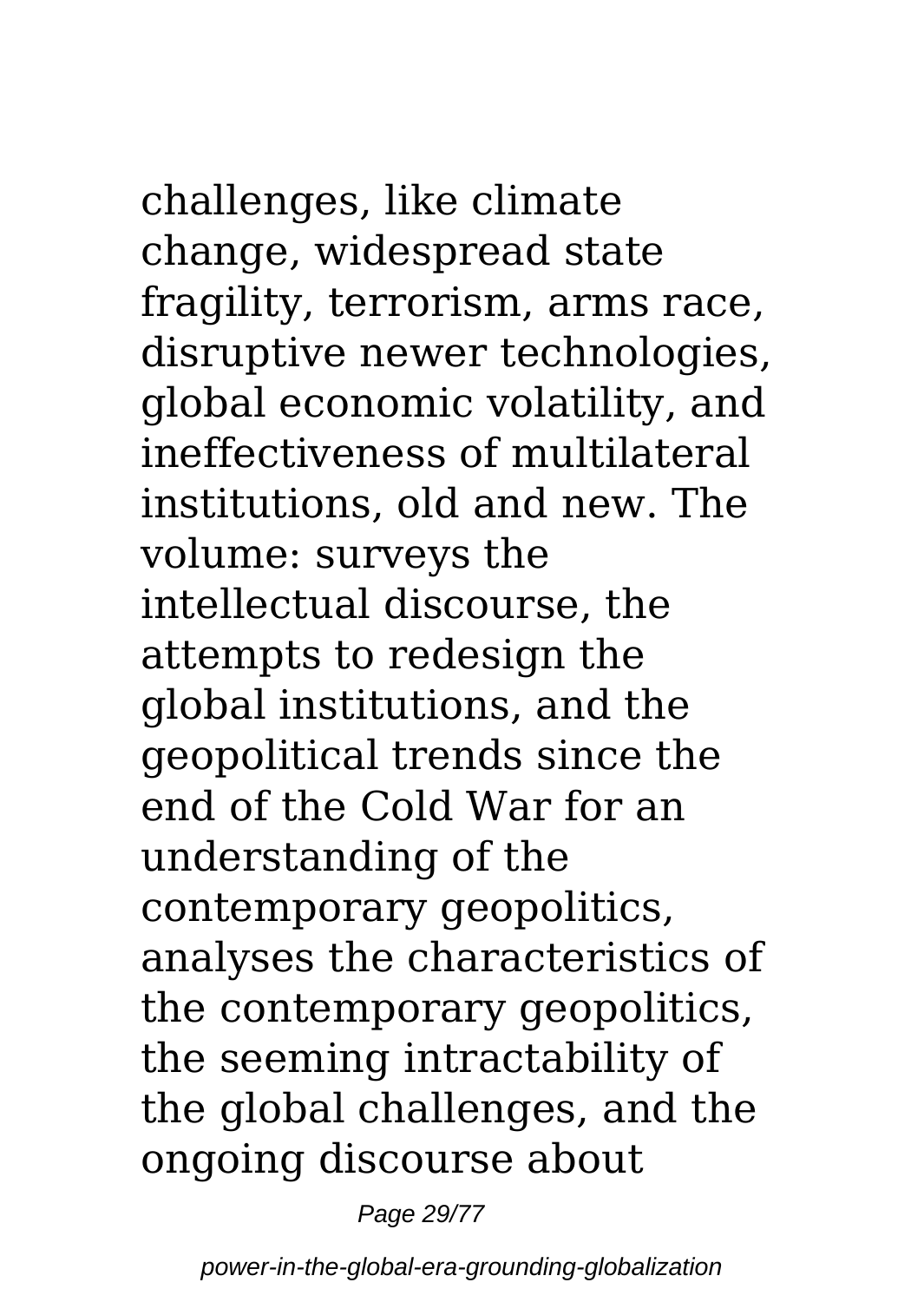preventing their further deterioration, foregrounds the Gandhian praxis and IR theory for managing power transitions anchored in nonviolent mobilisation of empowered masses, ensuring institutional resilience, and illustrates them through ongoing conflicts in Iraq and Afghanistan, outlines an approach, based on the Gandhian experience of managing political change, towards conflict, geopolitical uncertainties, and institutional ineffectiveness for securing a better future globally, including South Asia. Accessibly written, this volume

Page 30/77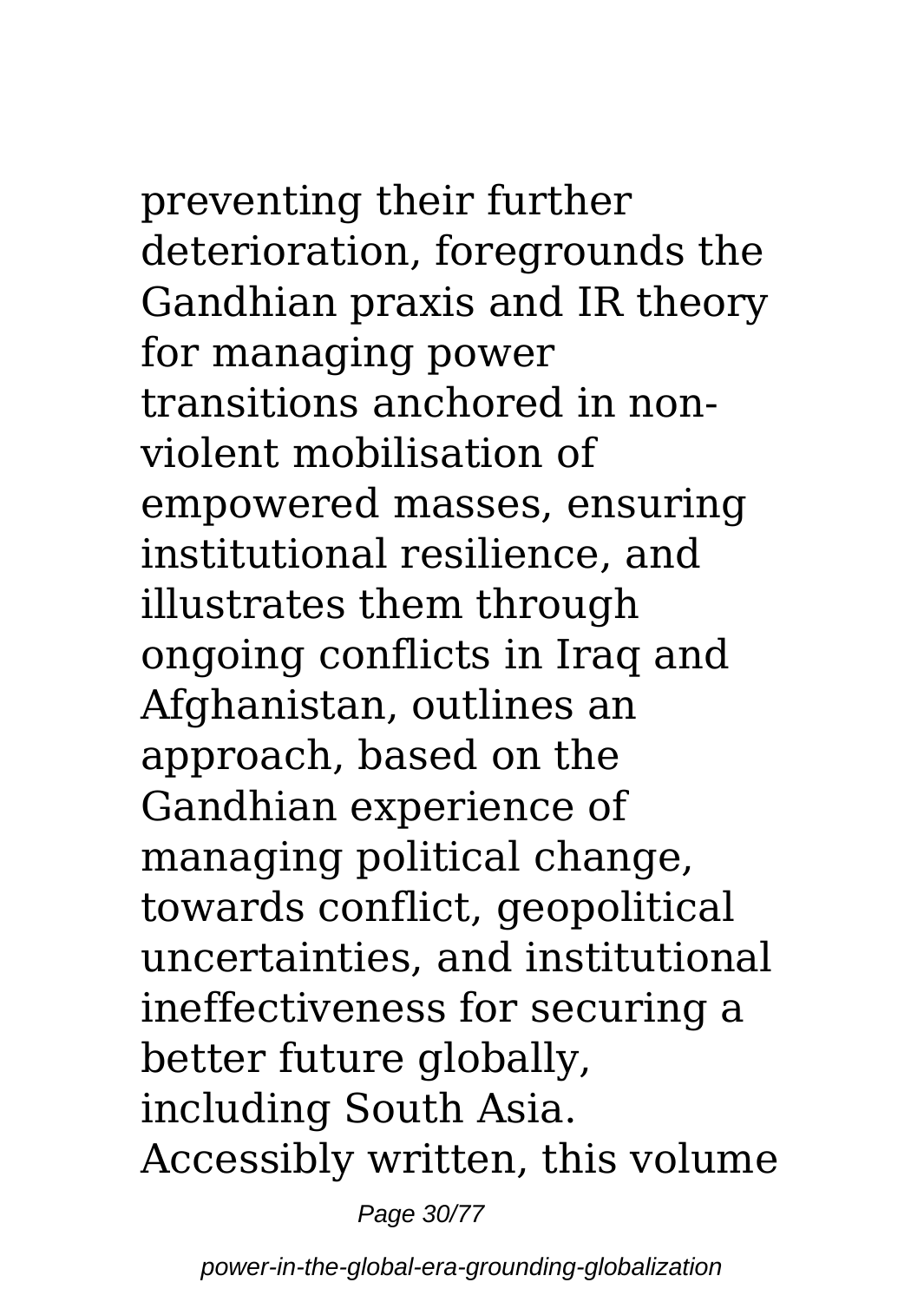will be indispensable for foreign policy experts, government think tanks, and career bureaucrats. It will also be essential for scholars and researchers of international relations, foreign policy, politics, and governance and public policy.

A quarter of a century has now passed since the historic popular uprising that led to the overthrow of the Ferdinand Marcos dictatorship in the Philippines. The mass movement known as the "People Power Revolution" was not only pivotal to the democratic transition within the Philippines, but it also

Page 31/77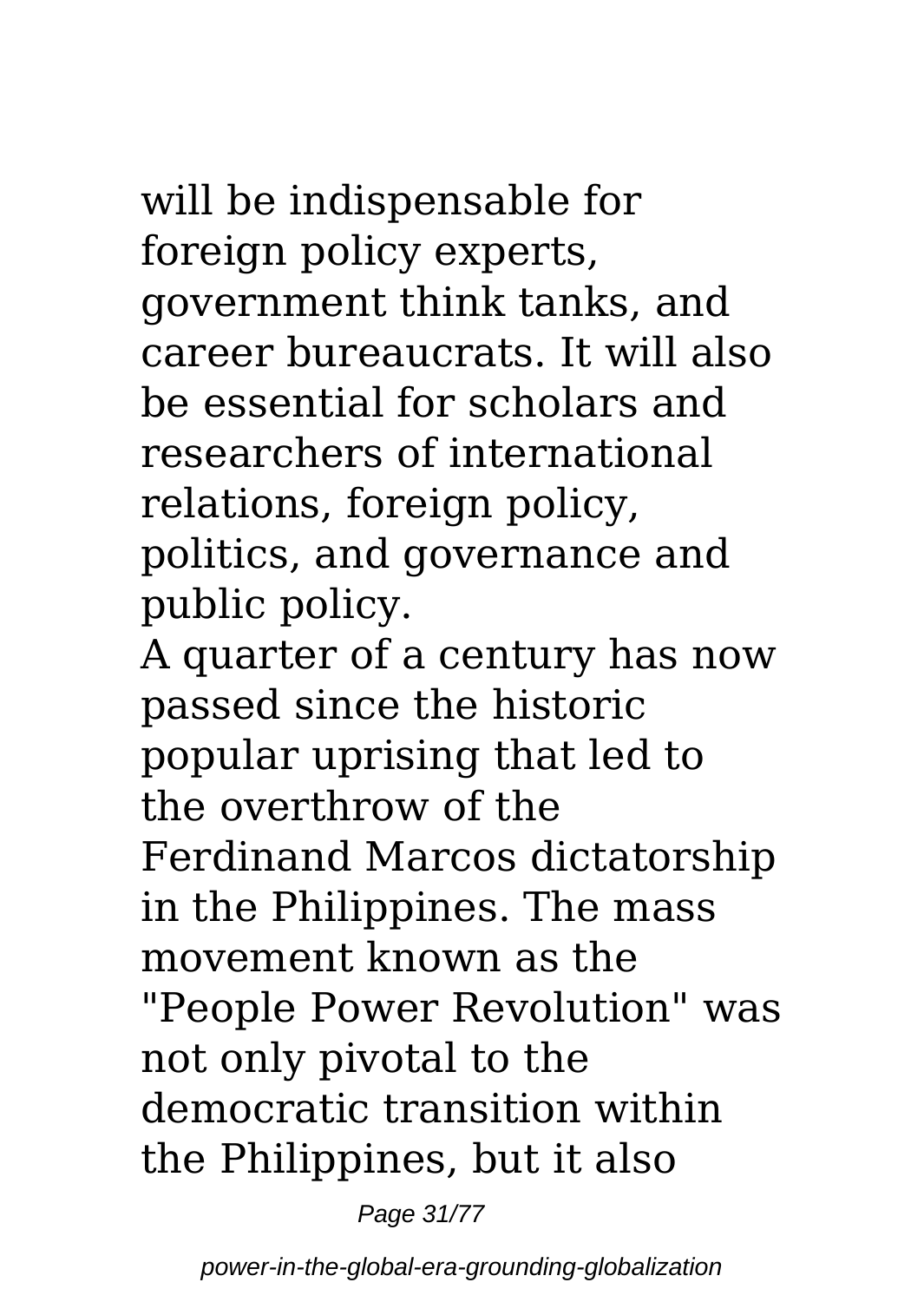became an inspiration for subsequent mass movements leading to further democratic transitions throughout the Third World and in the former Communist bloc in Eastern Europe and the Soviet Union. However, the neoliberal economic policies subsequently pursued by newly democratic governments throughout the Third World led all but the most celebratory observers to note the constrained and limited nature of these formal political transitions. This volume poses the question of the extent to which 'people power' has been able to play

Page 32/77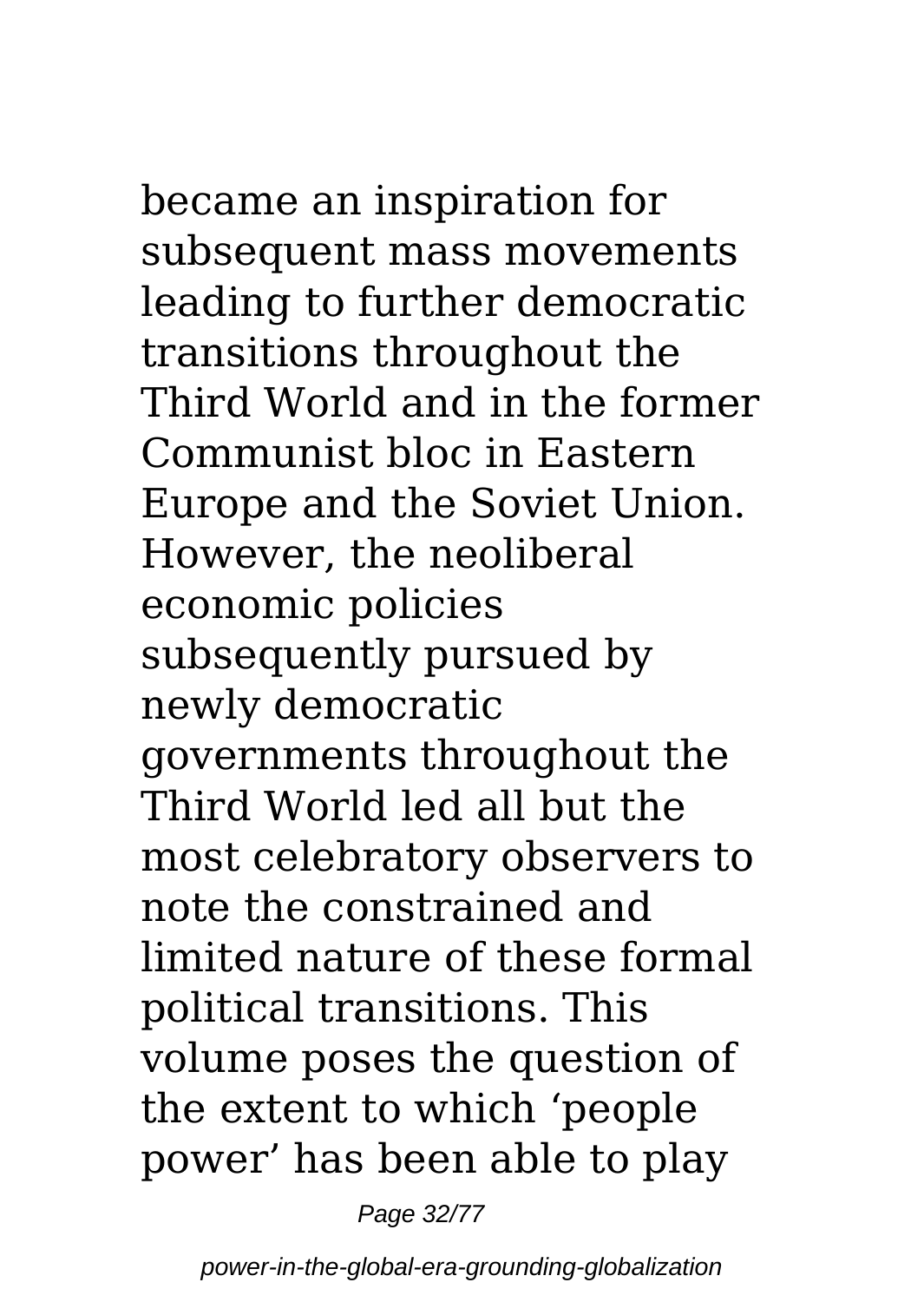an active role resisting neoliberalism and deepen substantive democracy and social justice. Through a series of case studies of the regions and individual countries of Asia, Africa, Latin America and Eastern Europe, the contributions in the volume provide a new set of original and in-depth critical assessments of the nature of the longer-term impact of the democratic transitions commencing in the 1980s and continuing until the present, and questioning their impact and potential influence on human dignity, freedom, justice, and self-determination,

Page 33/77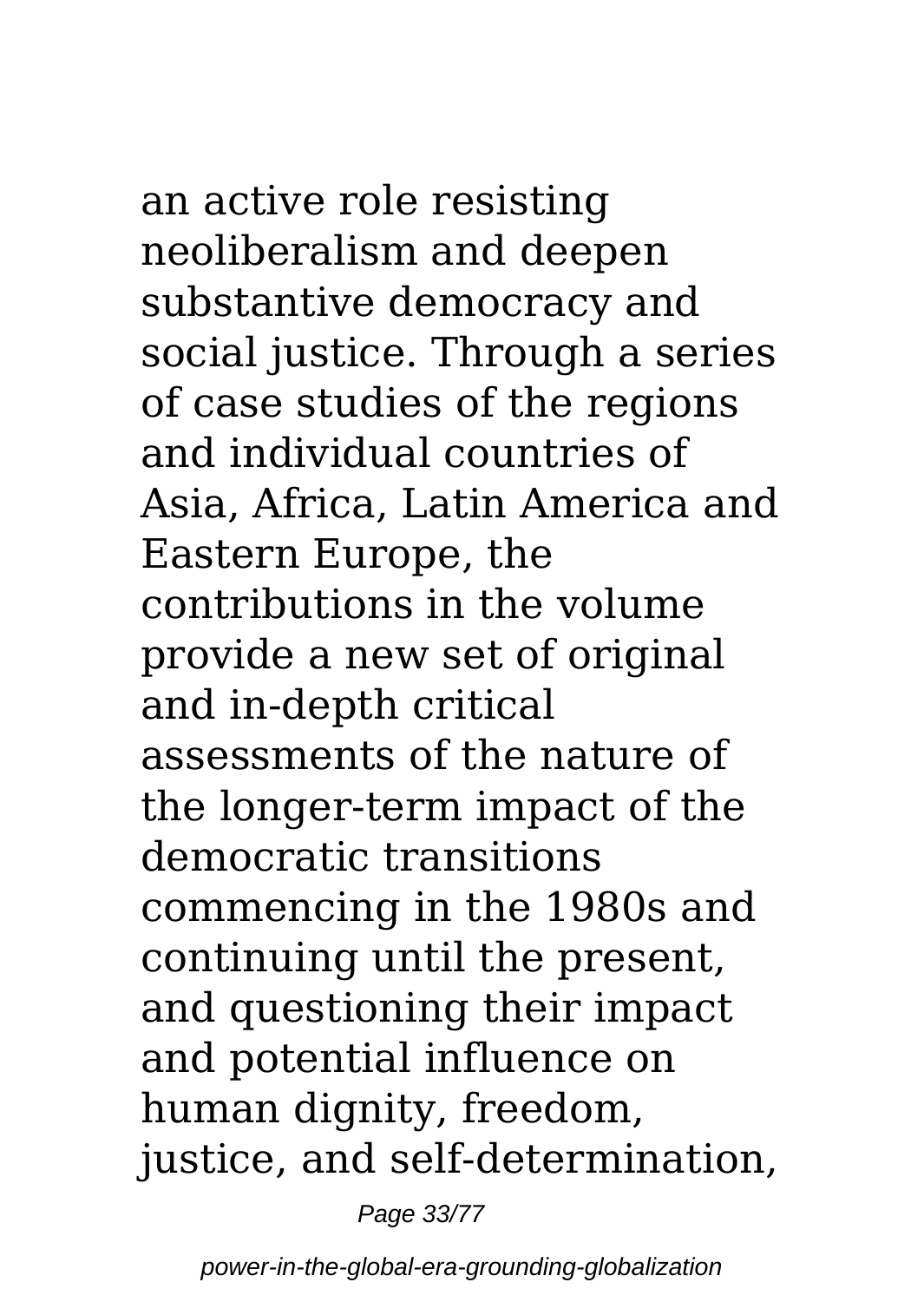### and thus opening new avenues of enquiry into the future of democracy. This book was originally published as a special issue of Third World Quarterly.

In light of the events of 2011, Real-Time Diplomacy examines how diplomacy has evolved as media have gradually reduced the time available to policy makers. It analyzes the workings of real-time diplomacy and the opportunities for mediacentered diplomacy programs that bypass governments and directly engage foreign citizens.

This volume explores the

Page 34/77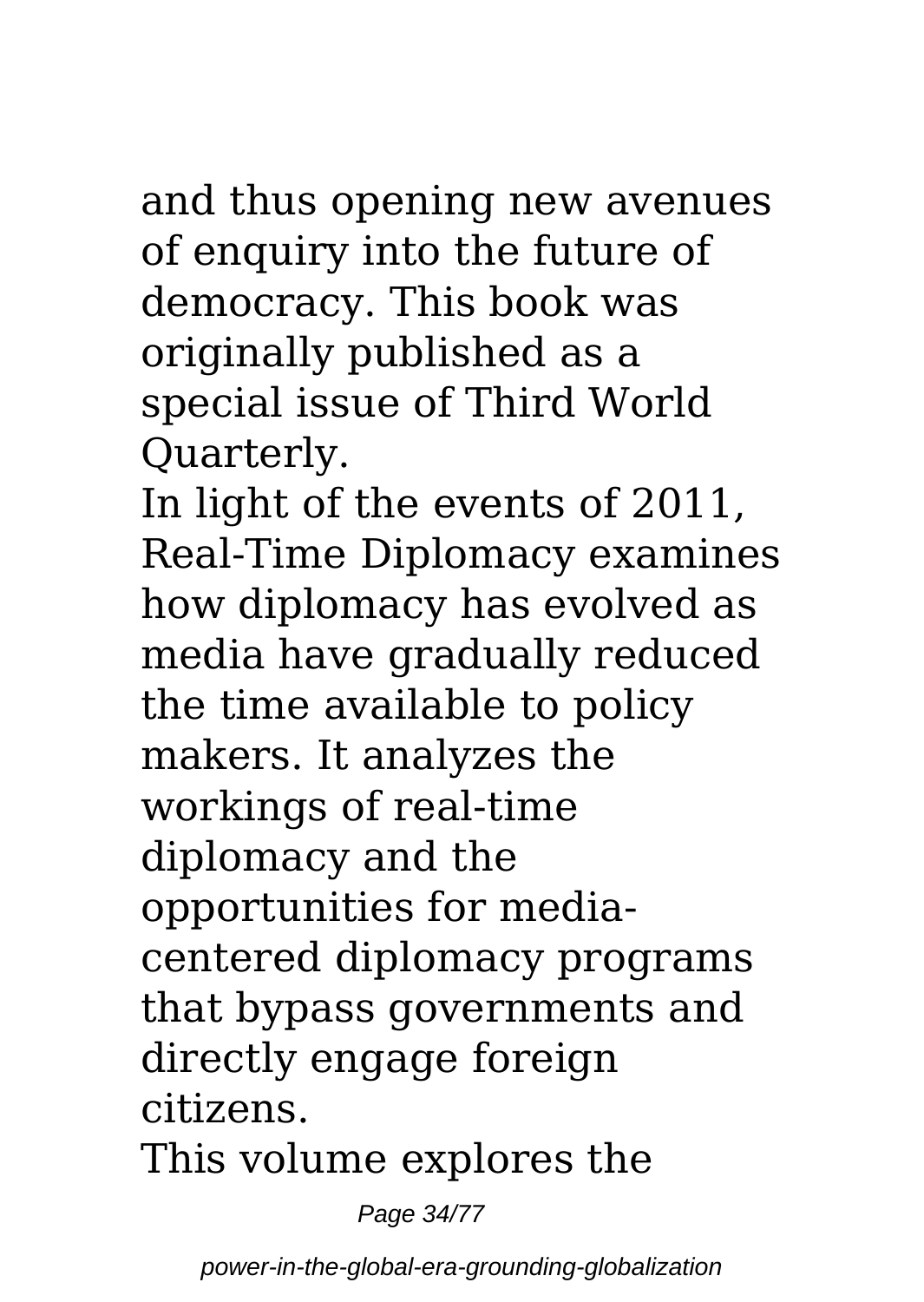influence of professional service firms on public policymaking from a global perspective. Drawing on cases studies from around the world, researchers from different disciplines—including sociology, political science, geography, anthropology, history, and management studies—examine how professional service firms have generated power in the policymaking process. The chapters further investigate the structure and organization of these firms and their relationship with public agencies. They discuss the impact of strategies,

Page 35/77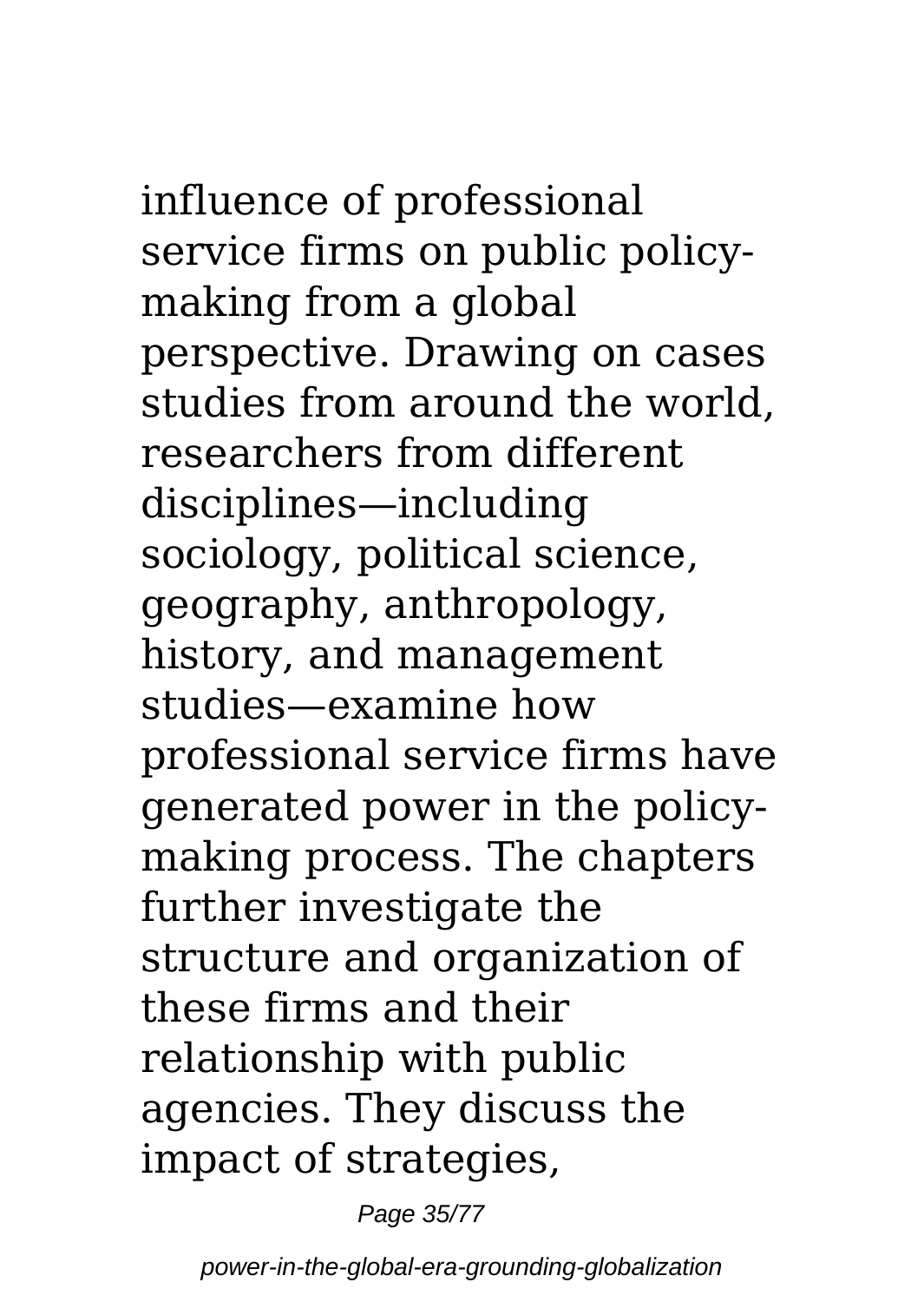techniques and models promoted by these firms on political decision-making. And they analyze how these firms have contributed to the formation of global policypipelines, facilitating the quick diffusion of policy ideas across time and space. Exposing how professional advisors can undermine democratic decision-making, the chapters in this book explore the potential for resistance and regulation of public-private relationships. Global Tensions The Rise And Fall of British Naval Mastery Writing History in the Global

Page 36/77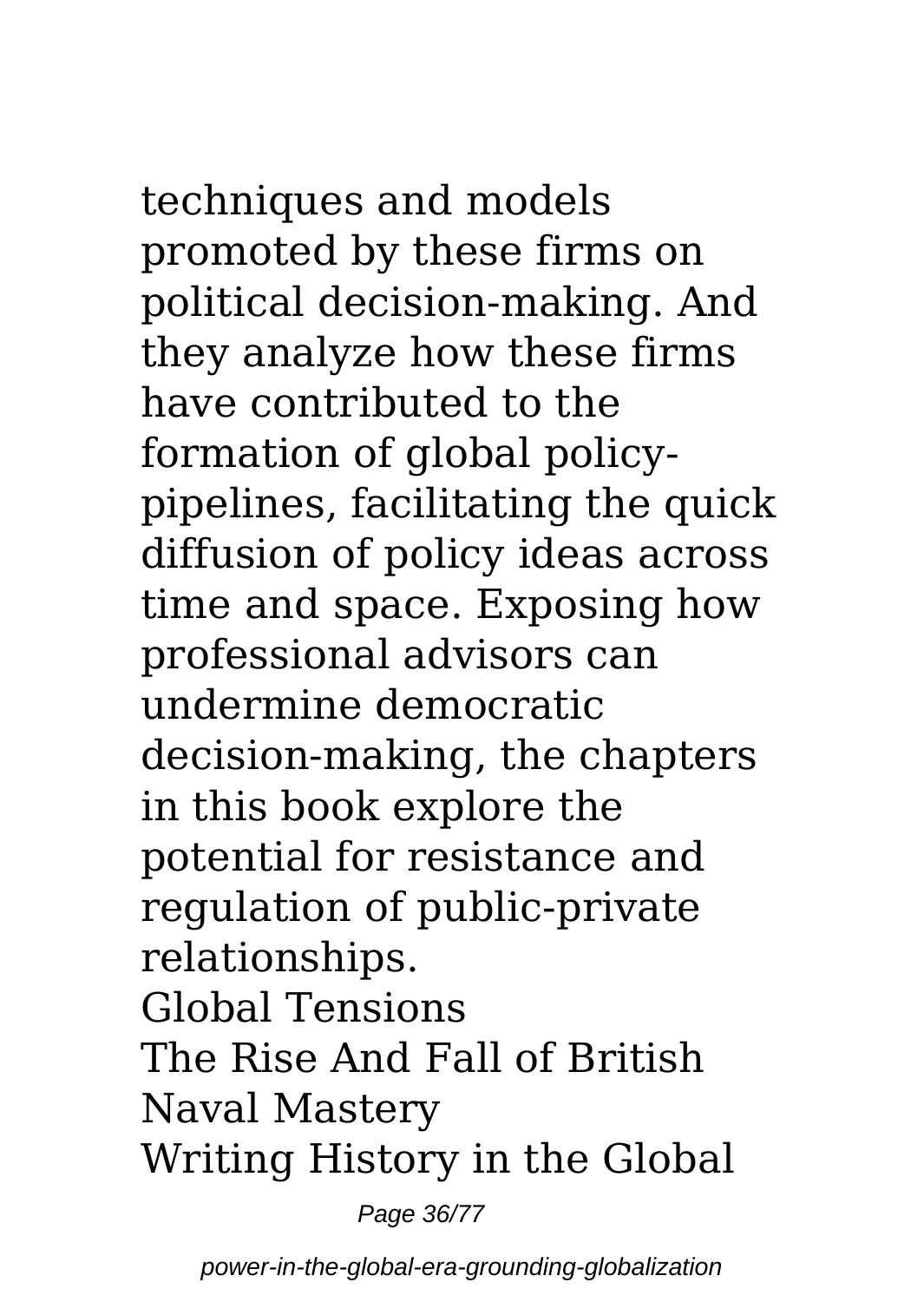Era De facto International Prosecutors in a Global Era Political Sociology in a Global Era Public Policy, Private Expertise Korean Cinema of the Global Era A third edition of this book is now available. In this cogent text, Laura Neack argues that foreign policy making, in this uncertain era of globalization and American global hegemony, revolves around seeking and maintaining power. Now in a thoroughly revised and

Page 37/77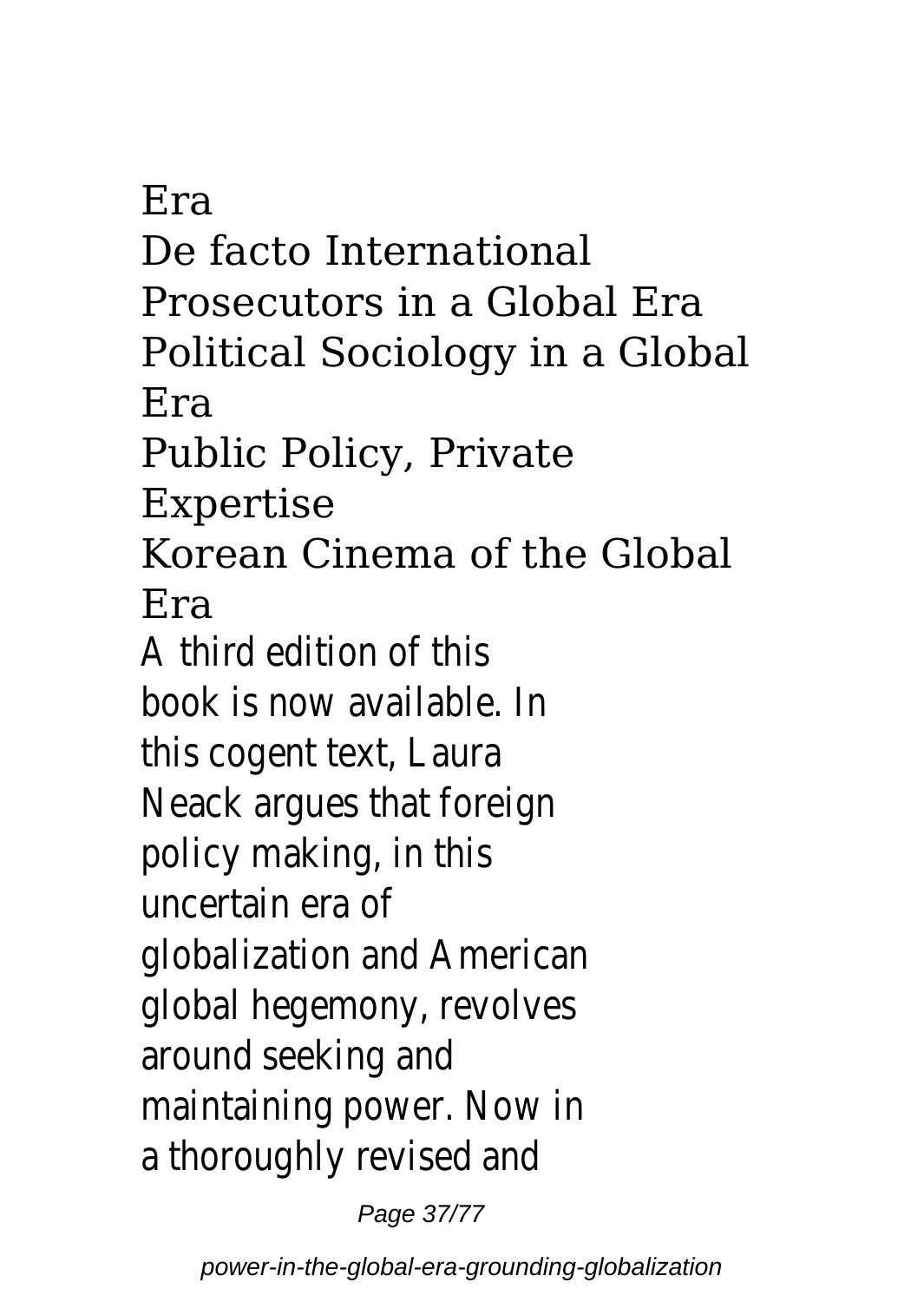updated edition, the book reviews both old and new lessons on how foreign policy decisions are made and executed. To make sense of these lessons, Neack employs a rich array of new and enduring international case studies organized in a set of concise, accessible chapters. Following a levels-of-analysis organization, the author considers all elements that influence foreign policy, including the role of leaders, bargaining, national image, political culture, public opinion,

Page 38/77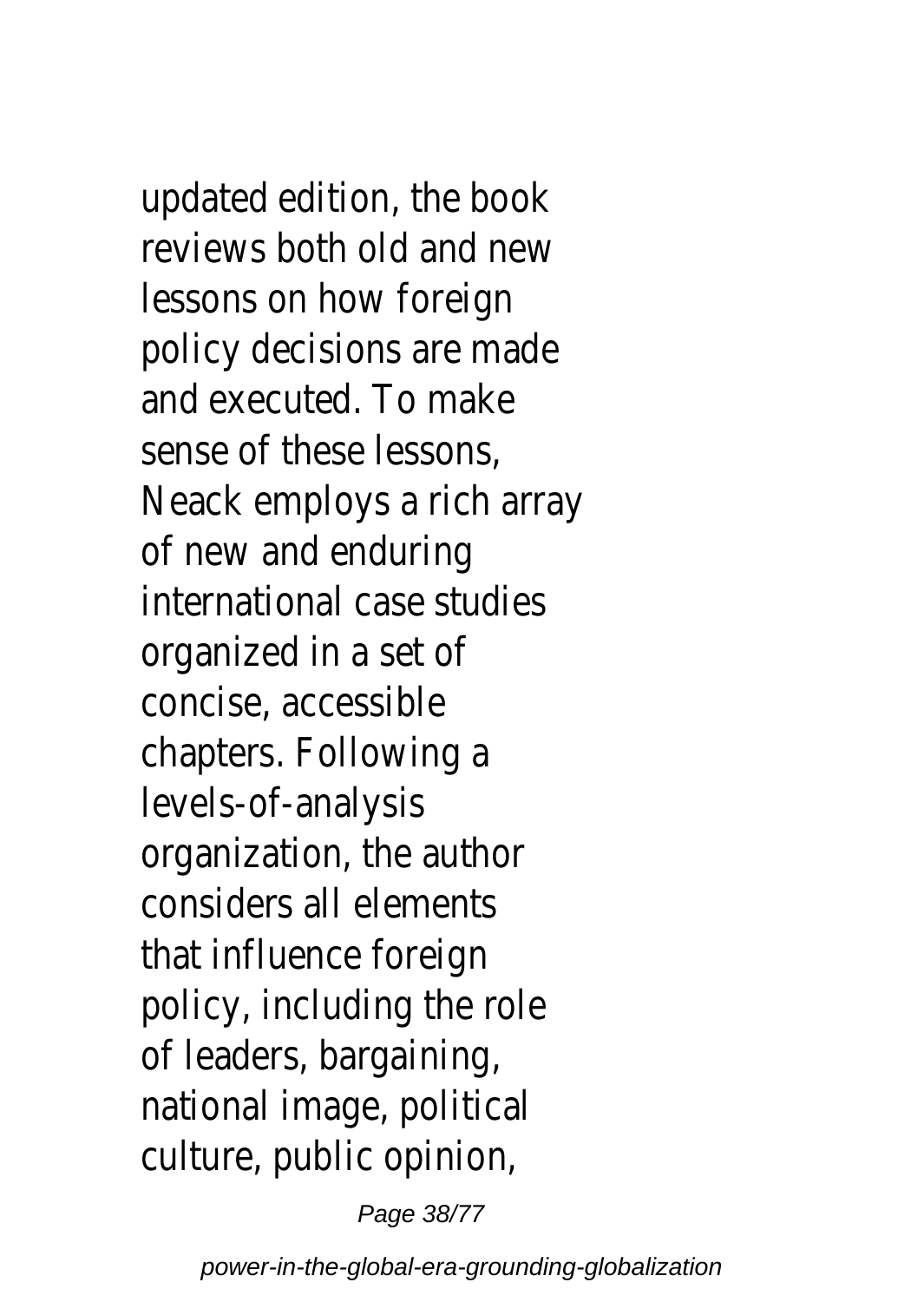the media, and non-state actors.

This book moves scholarly debates beyond the old question of whether or not international institutions matter in order to examine how they matter, even in a world of power politics. Power politics and international institutions are often studied as two separate domains, but this is in need of rethinking because today most states strategically use institutions to further their interests. Anders Wivel, T.V. Paul, and the international group of

Page 39/77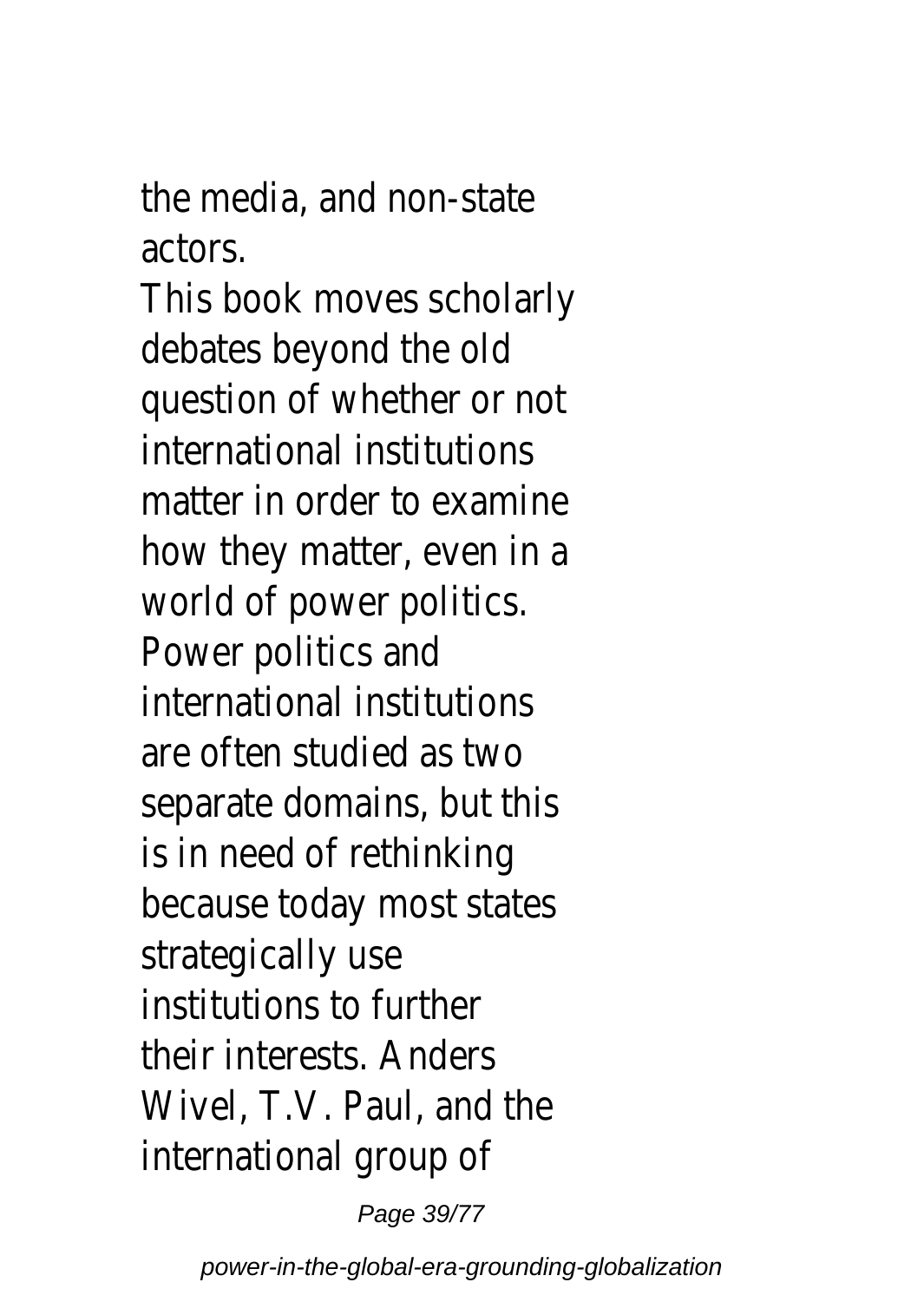contributing authors update our understanding of how institutions are viewed among the major theoretical paradigms in international relations, and they seek to bridge the divides. Empirical chapters examine specific institutions in practice, including the United Nations, International Atomic Energy Agency, and the European Union. The book also points the way to future research. International Institutions and Power Politics provides insights for both international relations

Page 40/77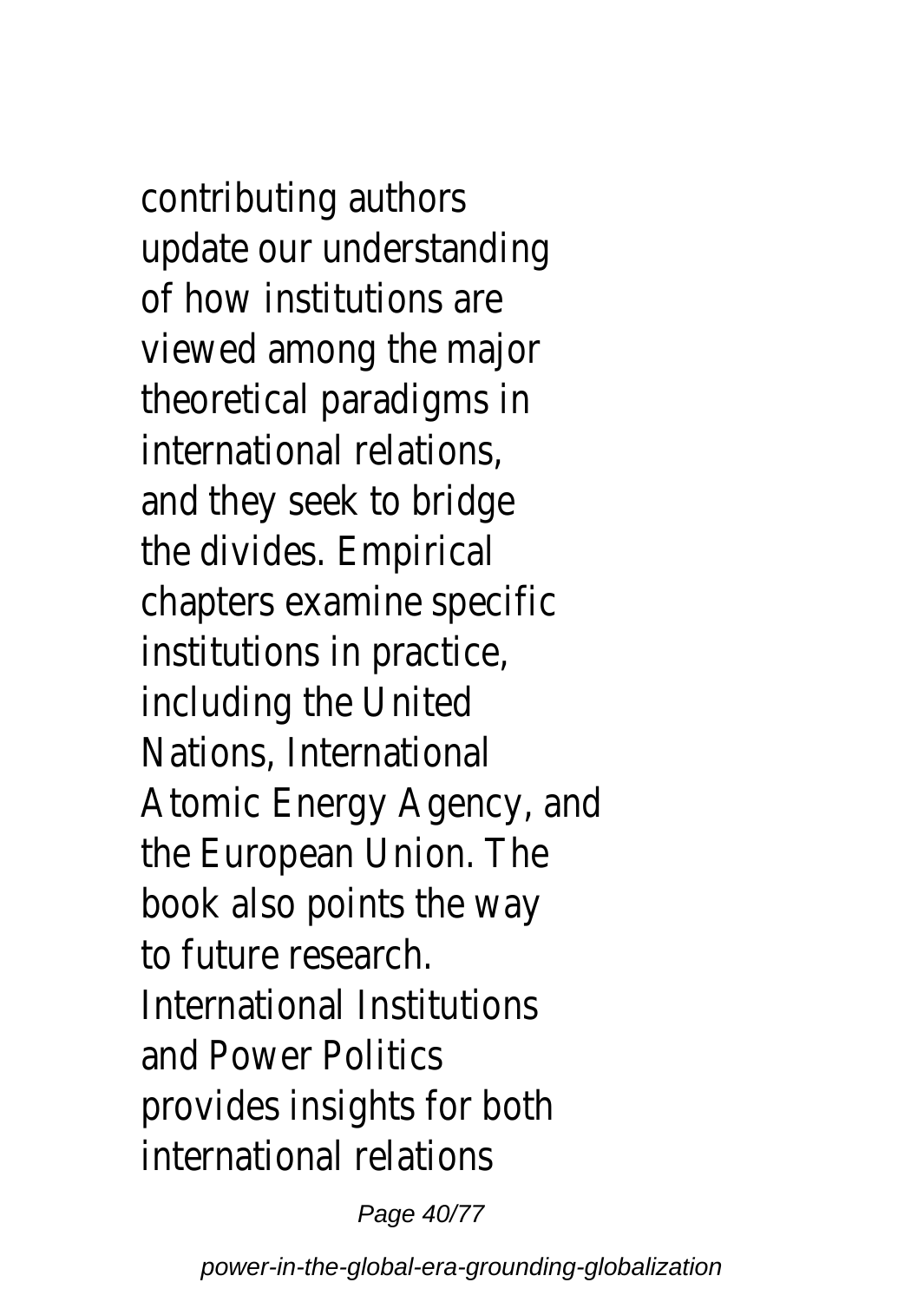theory and practical matters of foreign affairs, and it will be essential reading for all international relations scholars and advanced students.

"Pathologies of Power" uses harrowing stories of life and death to argue thatthe promotion of social and economic rights of the poor is the most importanthuman rights struggle of our times. "[T]his fine book . . . . enlarges our vision of one of the great national cinematic flowerings of the last decade."—Martin

Page 41/77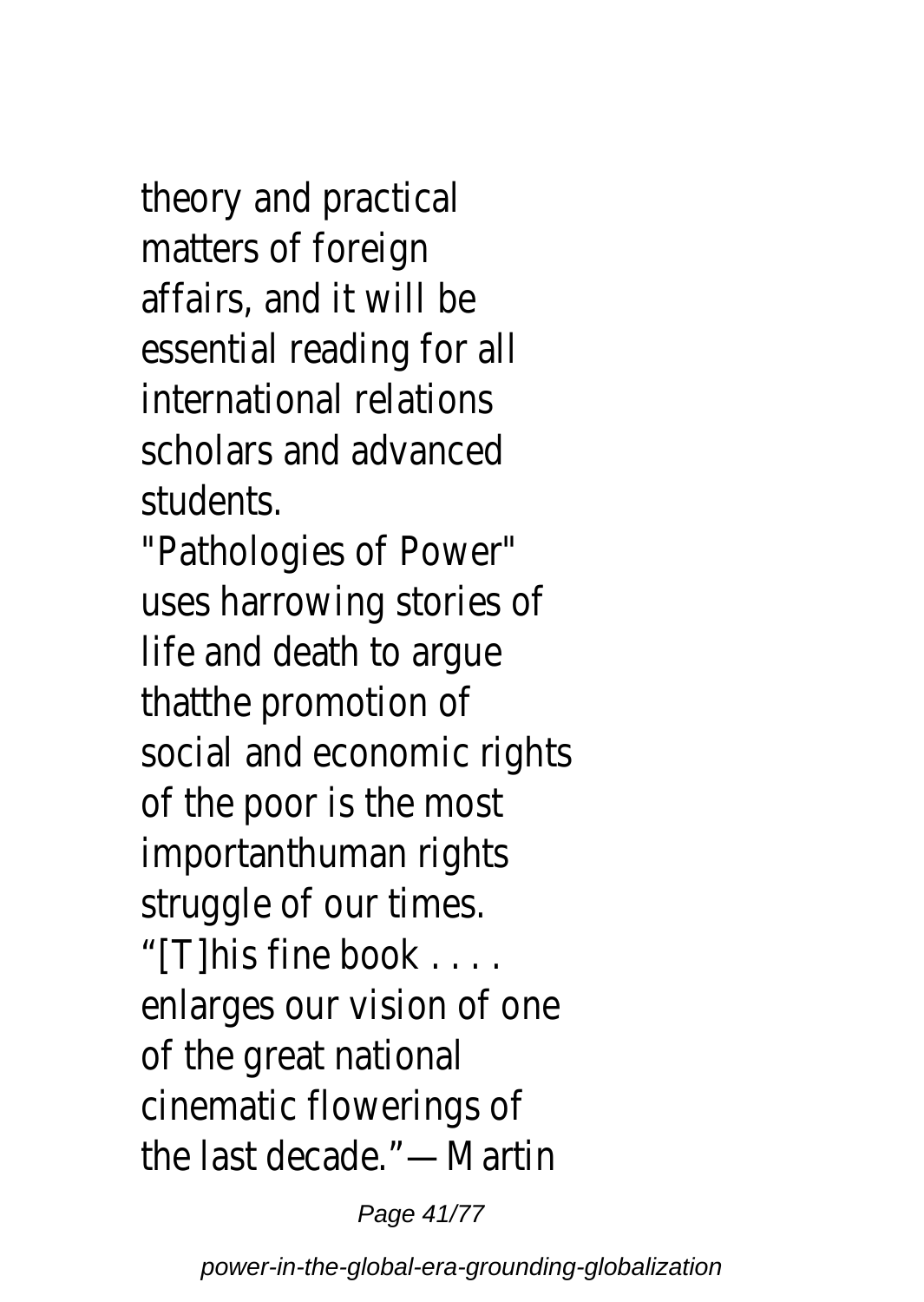Scorsese, from the foreword In the late 1990s, South Korean film and other cultural products, broadly known as hallyu (Korean wave), gained unprecedented international popularity. Korean films earned an alltime high of \$60.3 million in Japan in 2005, and they outperformed their Hollywood competitors at Korean box offices. In Virtual Hallyu, Kyung Hyun Kim reflects on the precariousness of Korean cinema's success over the past decade. Arguing that state film policies and

Page 42/77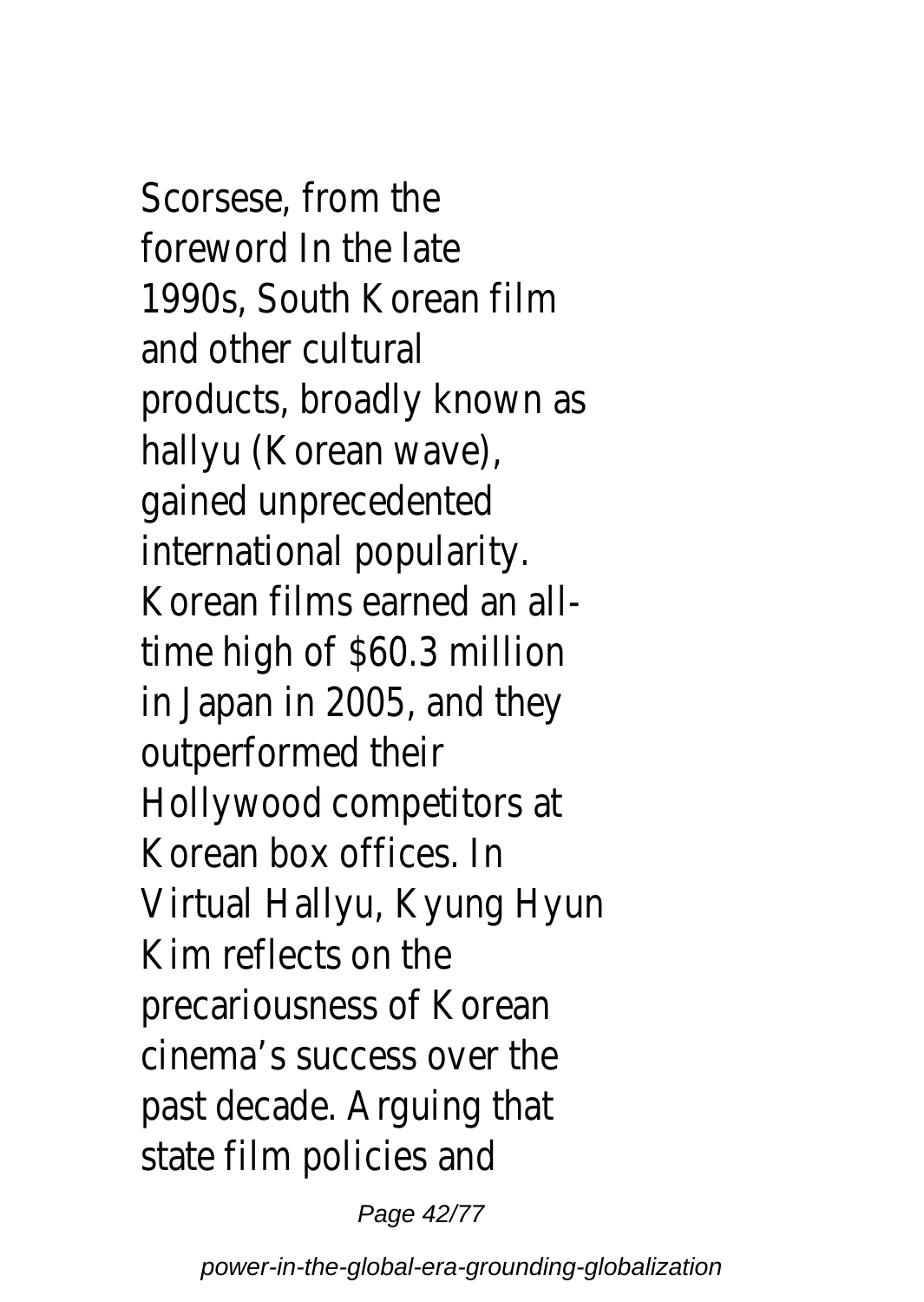socioeconomic factors cannot fully explain cinema's true potentiality, Kim draws on Deleuze's concept of the virtual—according to which past and present and truth and falsehood coexist—to analyze the temporal anxieties and cinematic ironies embedded in screen figures such as a made-inthe-USA aquatic monster (The Host), a postmodern Chosun-era wizard (Jeon Woo-chi), a schizo manchild (Oasis), a weepy North Korean terrorist (Typhoon), a salary man turned vengeful fighting

Page 43/77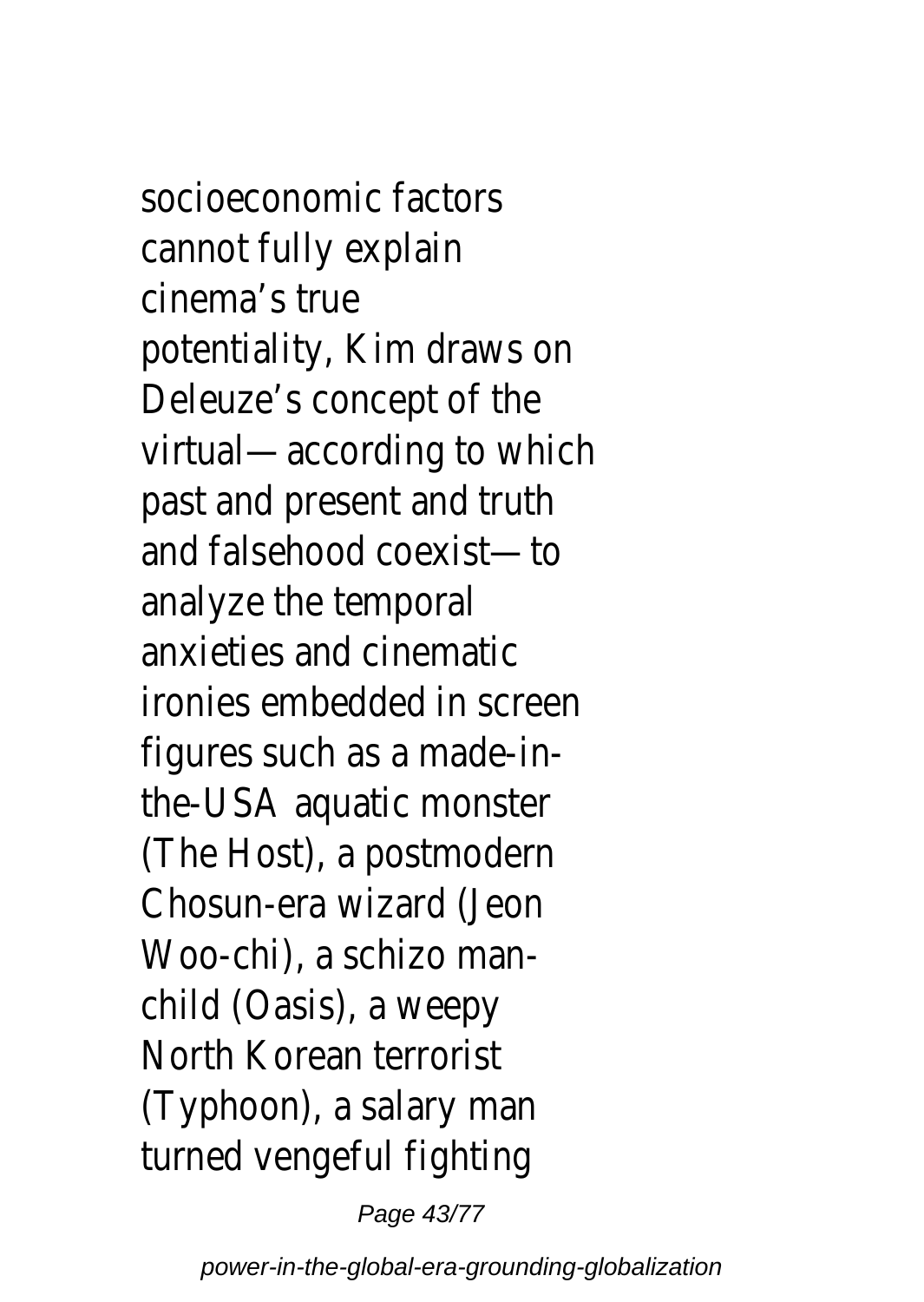machine (Oldboy), and a sick nationalist (the repatriated colonial-era film Spring of Korean Peninsula). Kim maintains that the full significance of hallyu can only be understood by exposing the implicit and explicit ideologies of protonationalism and capitalism that, along with Korea's ambiguous post-democratization and neoliberalism, are etched against the celluloid surfaces. Women's Movements in the Global Era Real-Time Diplomacy

Page 44/77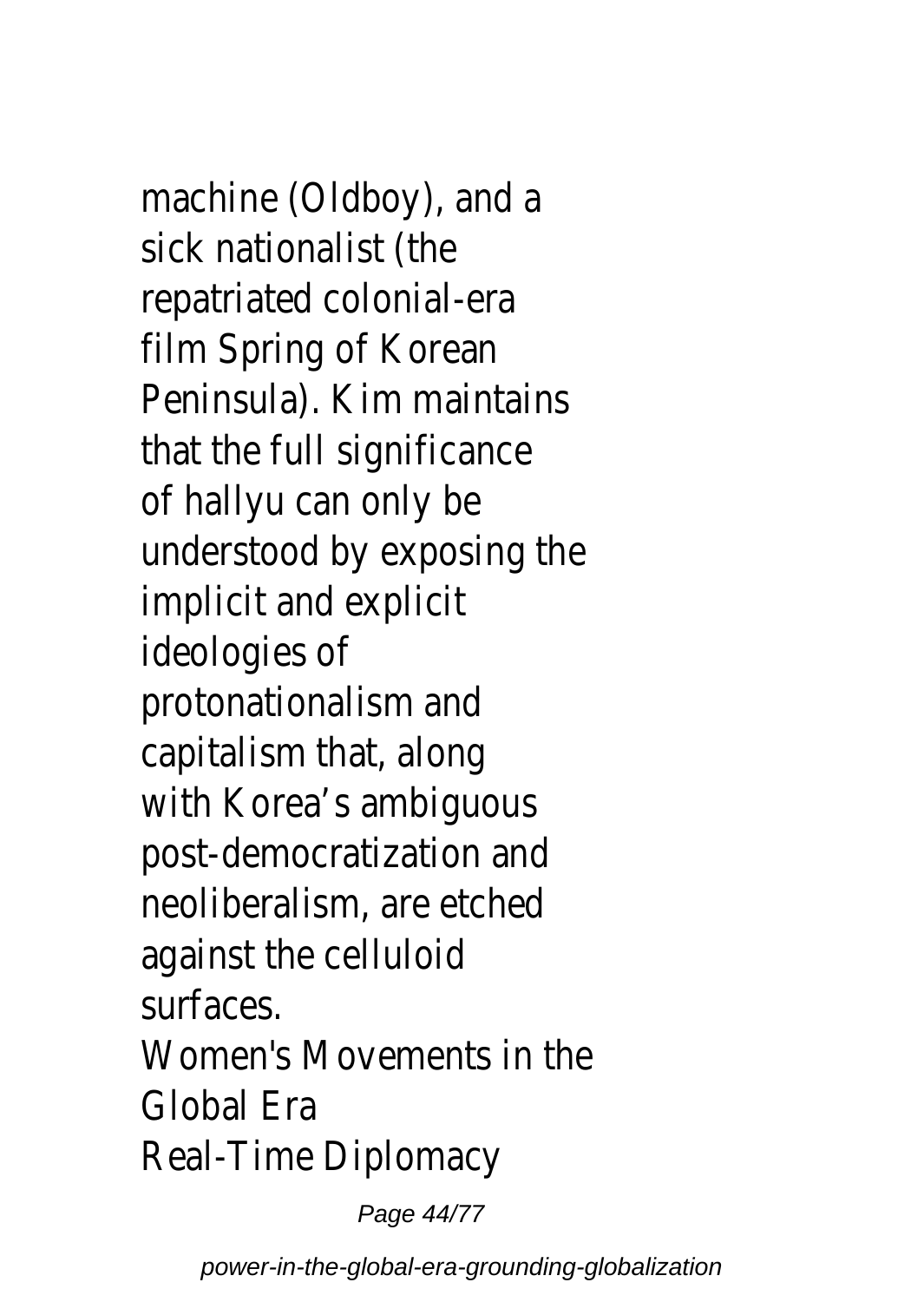Power Seeking in a Globalized Era The United States Army in a Global Era, 1917-2008 Health, Human Rights, and the New War on the Poor Grounding Globalization Communication and Power in the Global Era

**This engaging new text uses a feminist lens to crack open the often hidden worlds of gender and work, addressing enduring questions about how structural inequalities are produced and why they persist. Making visible the social relationships that drive the global economy, the book explores how economic transformations not only change the way we work, but how we live**

Page 45/77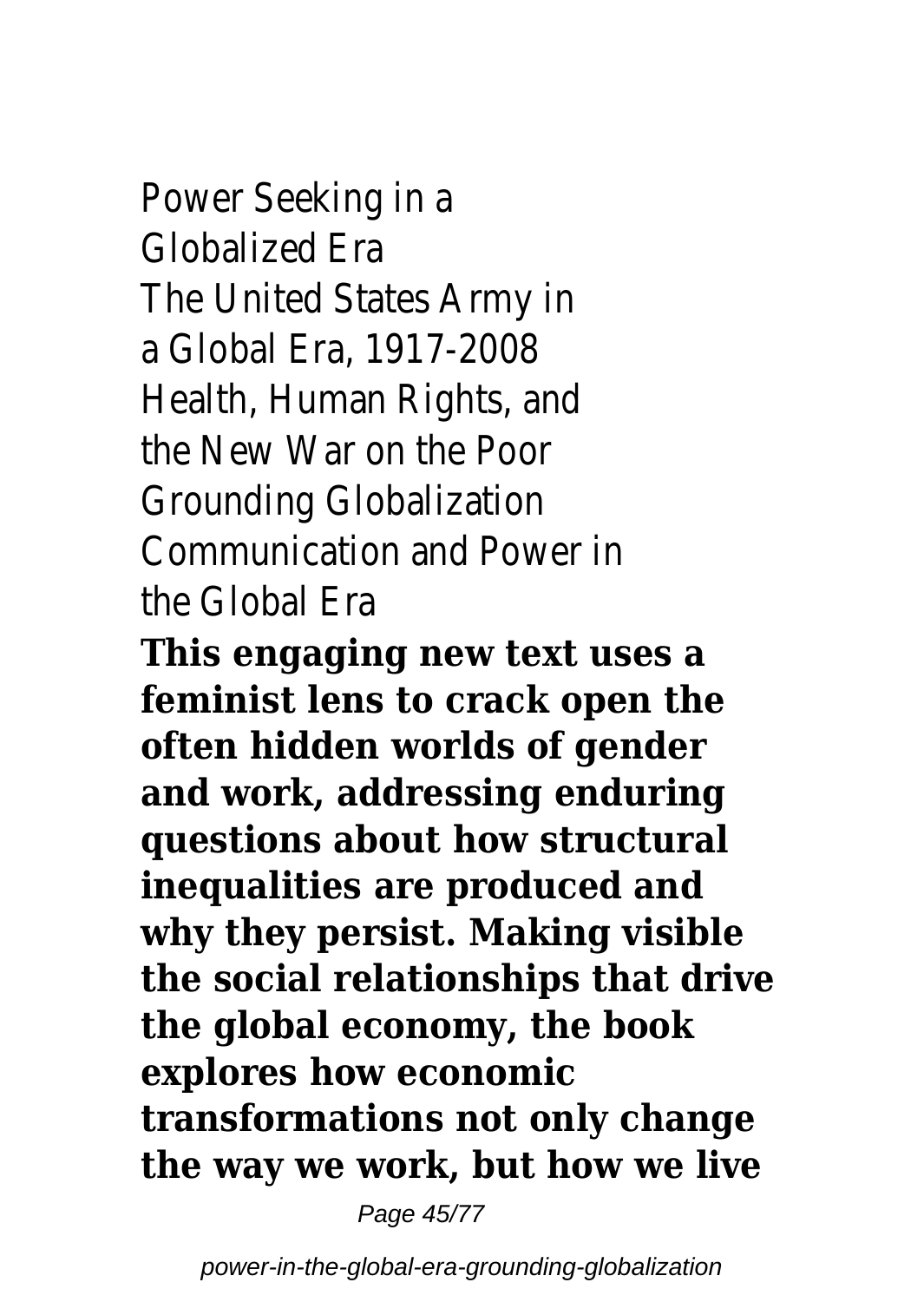**our lives. The full extent of changing patterns of employment and the current financial crisis cannot be fully understood in the confines of narrow conceptions of work and economy. Feminists address this shortcoming by developing both a theory and a political movement aimed at unveiling the power relations inherent in old and new forms of work. By providing an analysis of gender, work, and the economy, Heidi Gottfried brings to light the many faces of power from the bedroom to the boardroom. A discussion of globalization is threaded throughout the book to uncover the impact of increasing global interconnections, and vivid case studies are included, from industrialized countries such as** Page 46/77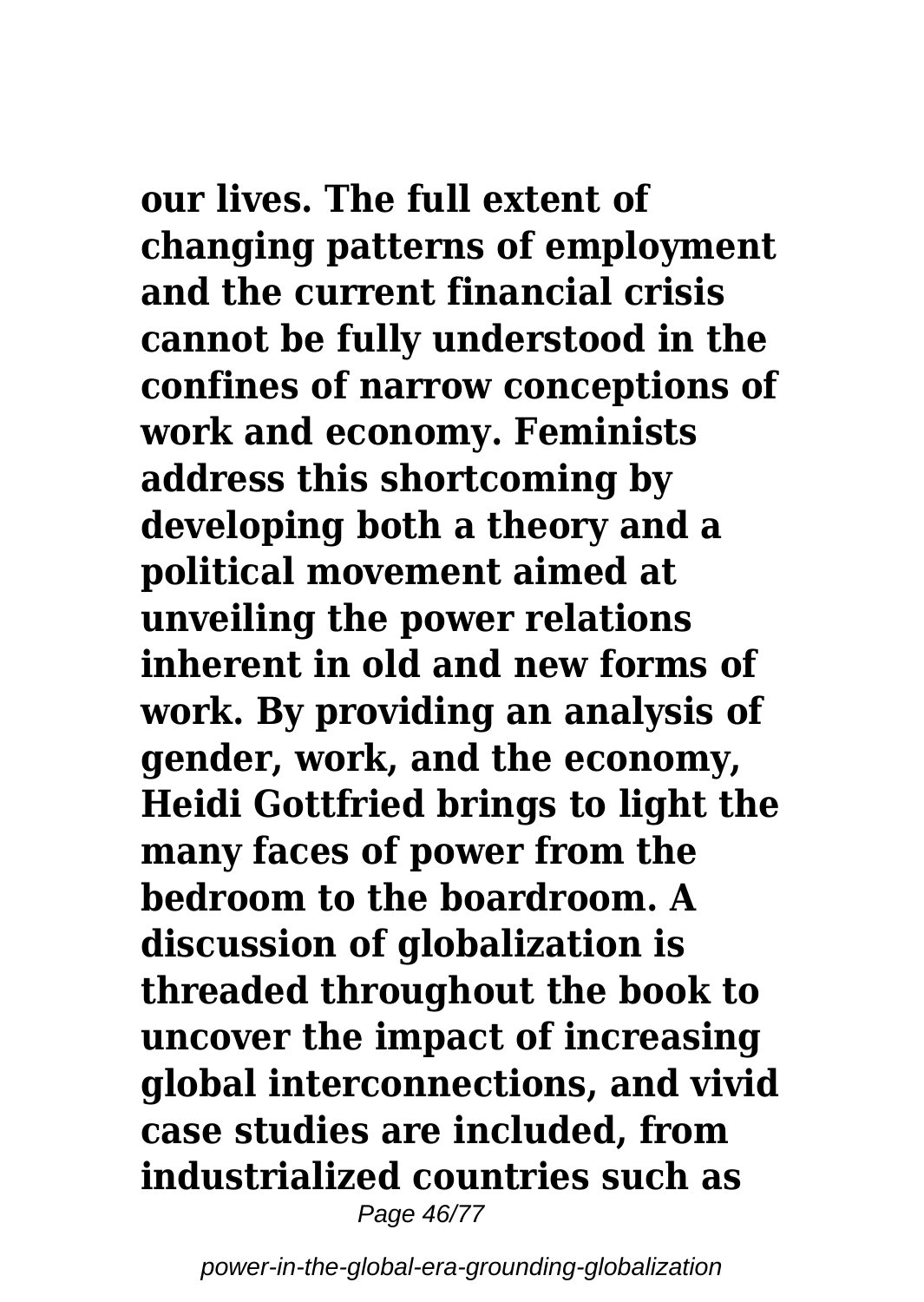**the US and the global cities of New York, London, and Tokyo, as well as from developing countries and the emerging global cities of Beijing, Shanghai, and Dubai. This comprehensive analysis of gender and work in a global economy, incorporating sociology, geography, and political economy perspectives, will be a valued companion to students in gender studies and across the social sciences more generally.**

**Cause lawyering is law as practised by the politically motivated and those devoted to moral activism. This text examines the concept in a global context, exploring ways in which it influences and is influenced by the disaggregation of state power** Page 47/77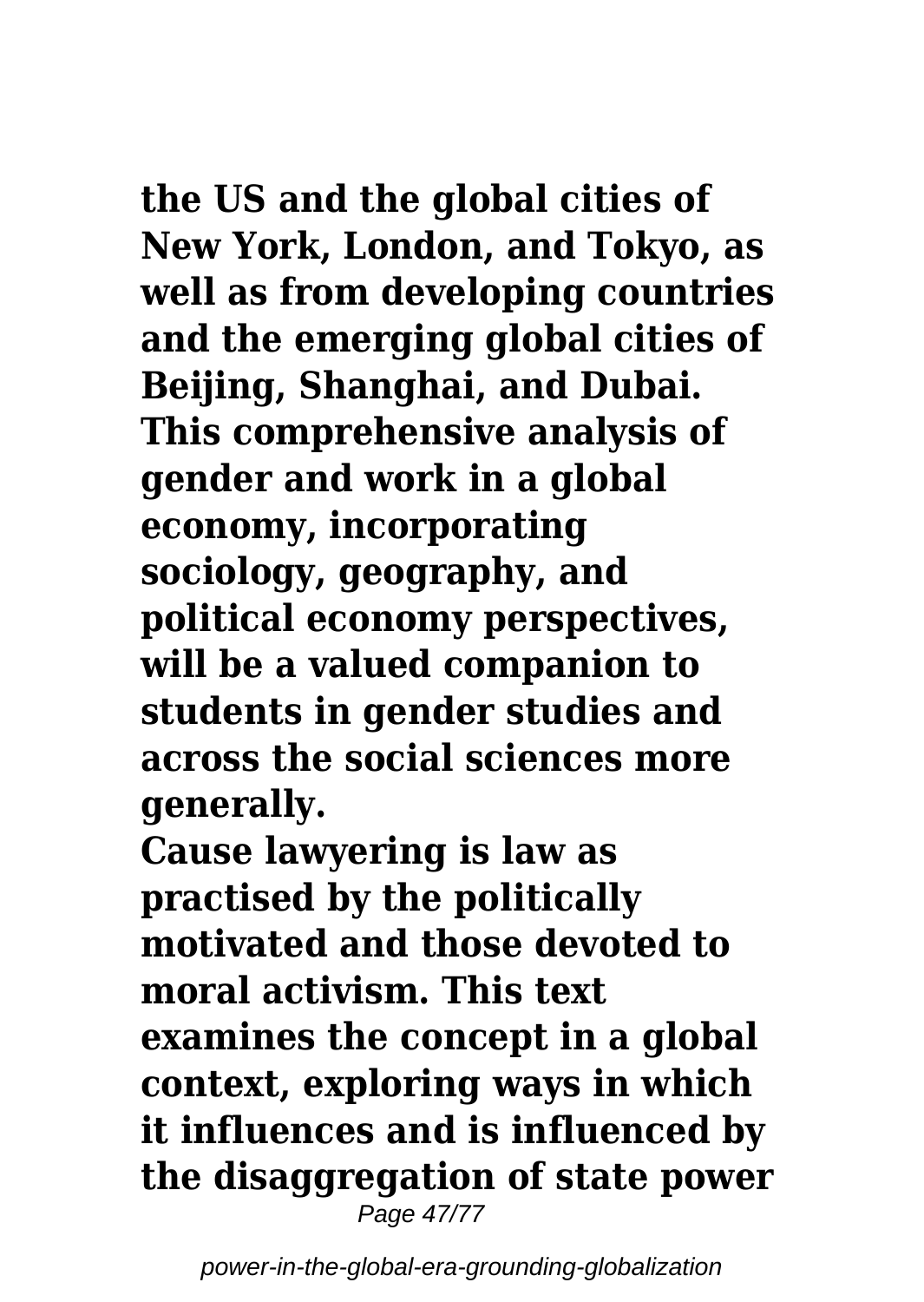**associated with democratization, and how democratization empowers lawyers who want to effect change.**

**An in-depth look at why American universities continue to favor U.S.-focused social science research despite efforts to make scholarship more cosmopolitan U.S. research universities have long endeavored to be cosmopolitan places, yet the disciplines of economics, political science, and sociology have remained stubbornly parochial. Despite decades of government and philanthropic investment in international scholarship, the most prestigious academic departments still favor research and expertise on the United States. Why? Seeing the World** Page 48/77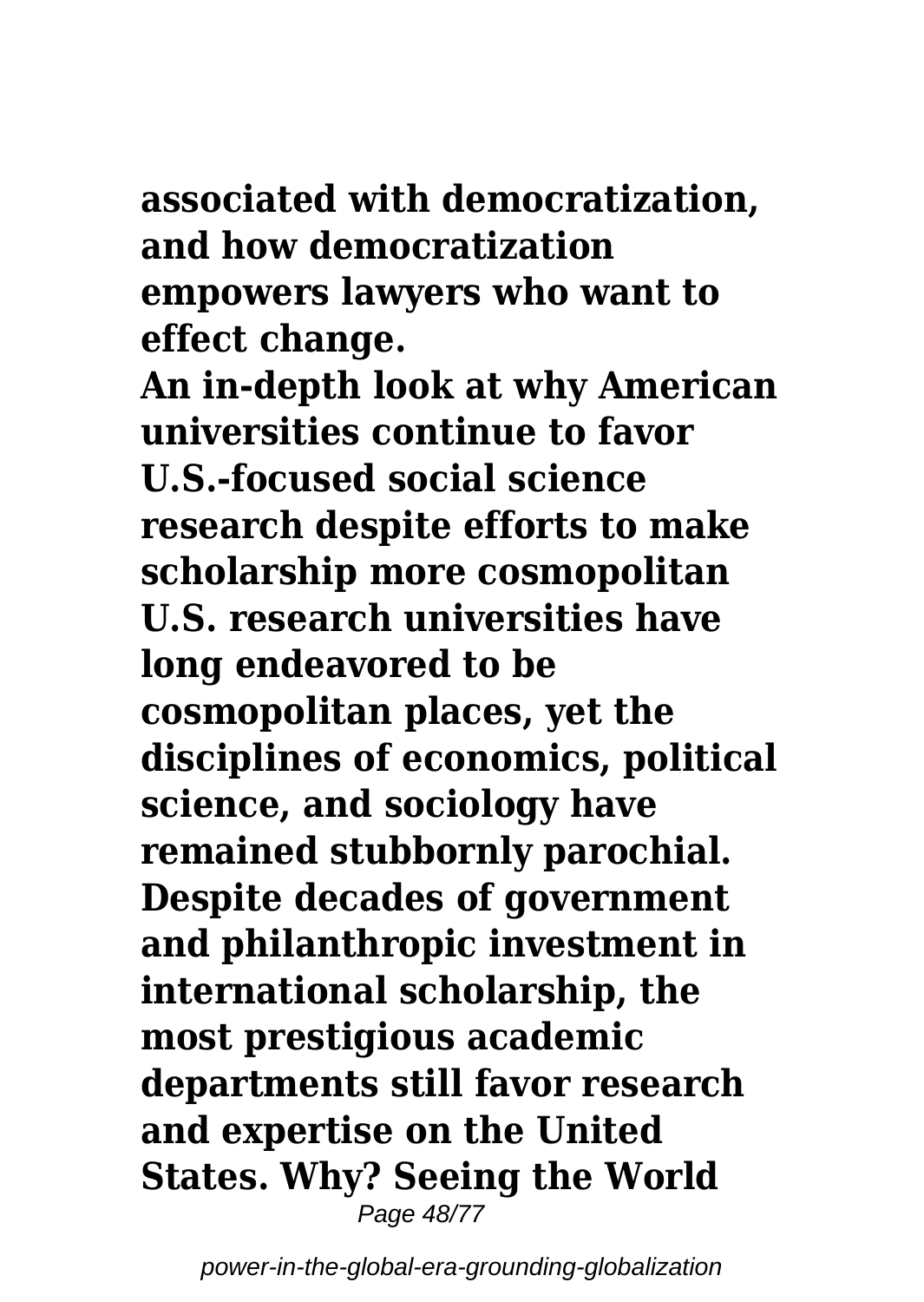**answers this question by examining university research centers that focus on the Middle East and related regional area studies. Drawing on candid interviews with scores of top scholars and university leaders to understand how international inquiry is perceived and valued inside the academy, Seeing the World explains how intense competition for tenure-line appointments encourages faculty to pursue "American" projects that are most likely to garner professional advancement. At the same time, constrained by tight budgets at home, university leaders eagerly court patrons and clients worldwide but have a hard time getting departmental faculty to join the program. Together** Page 49/77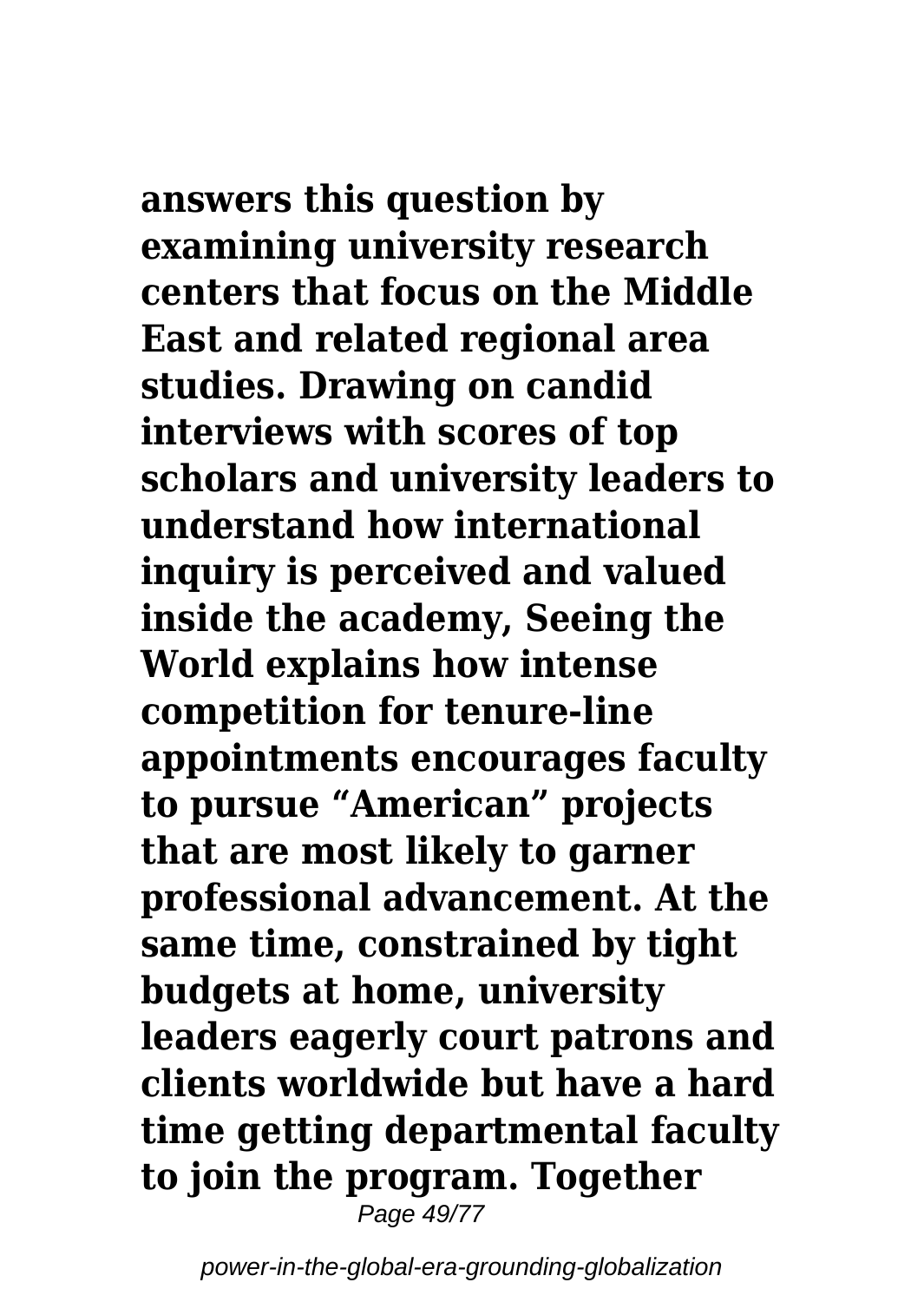## **these dynamics shape how**

**scholarship about the rest of the world evolves. At once a work-andoccupations study of scholarly disciplines, an essay on the formal organization of knowledge, and an inquiry into the fate of area studies, Seeing the World is a must-read for anyone who cares about the future of knowledge in a global era.**

**This volume discusses the effects of globalization on changing power relationships between transnational corporations (TNCs), and transnational capital, the state, and subnational groups. TNCs have expanded their power with the deepening of market relations, but they are not causing the state** Page 50/77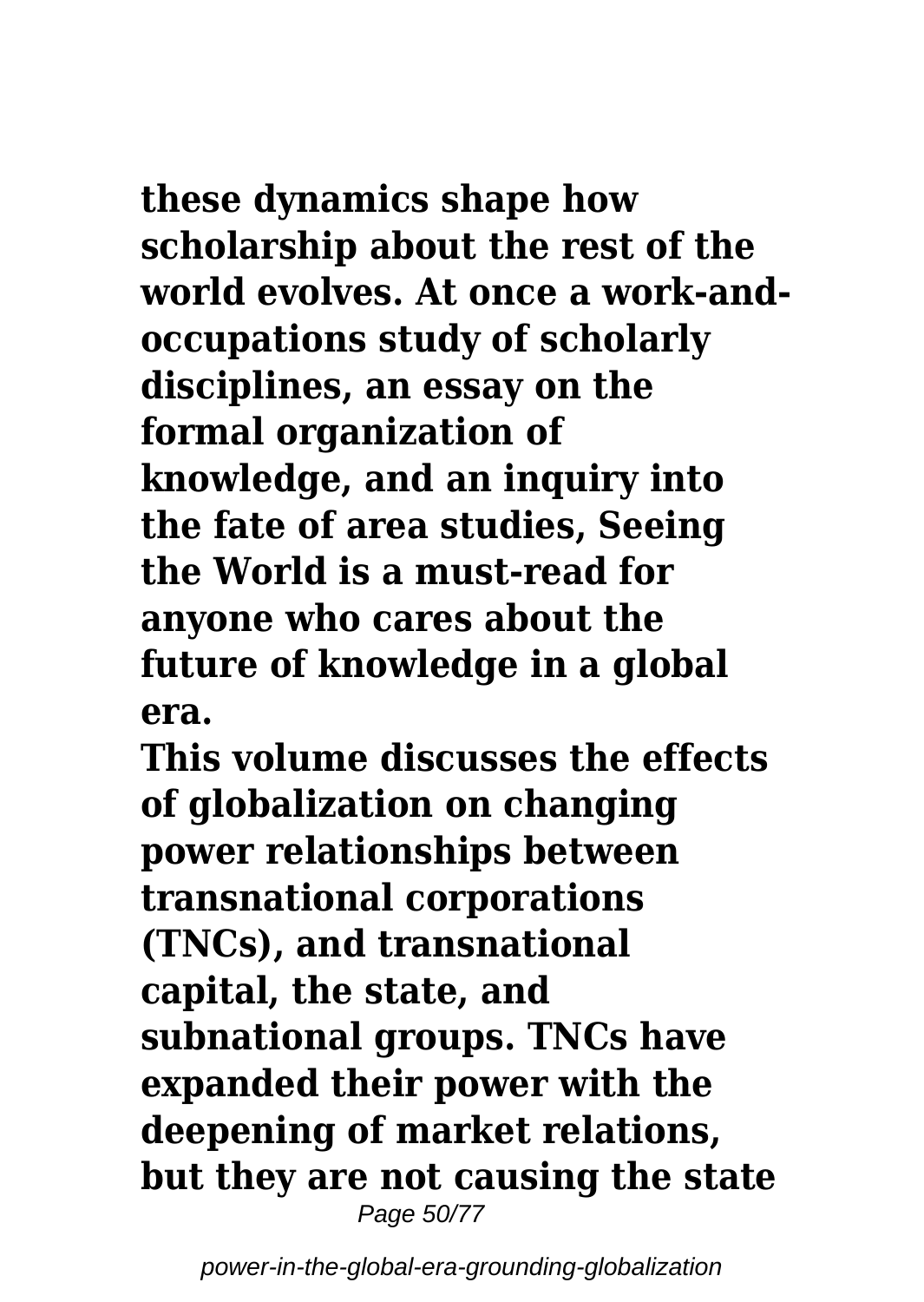# **to wither away. Indeed, neoliberal**

**changes often occur with the permission or even encouragement of powerful states. Transnational capital has weakened labour groups in order to make production more competitive, but the disadvantaged groups may mobilise to counter the power of transnational capital. Finally, globalization is subjecting domestic policies to increased international scrutiny. The Fourth Industrial Revolution Building International Order in an Era of Transnational Threats How US Universities Make Knowledge in a Global Era Power and Responsibility Private Security in International Politics**

Page 51/77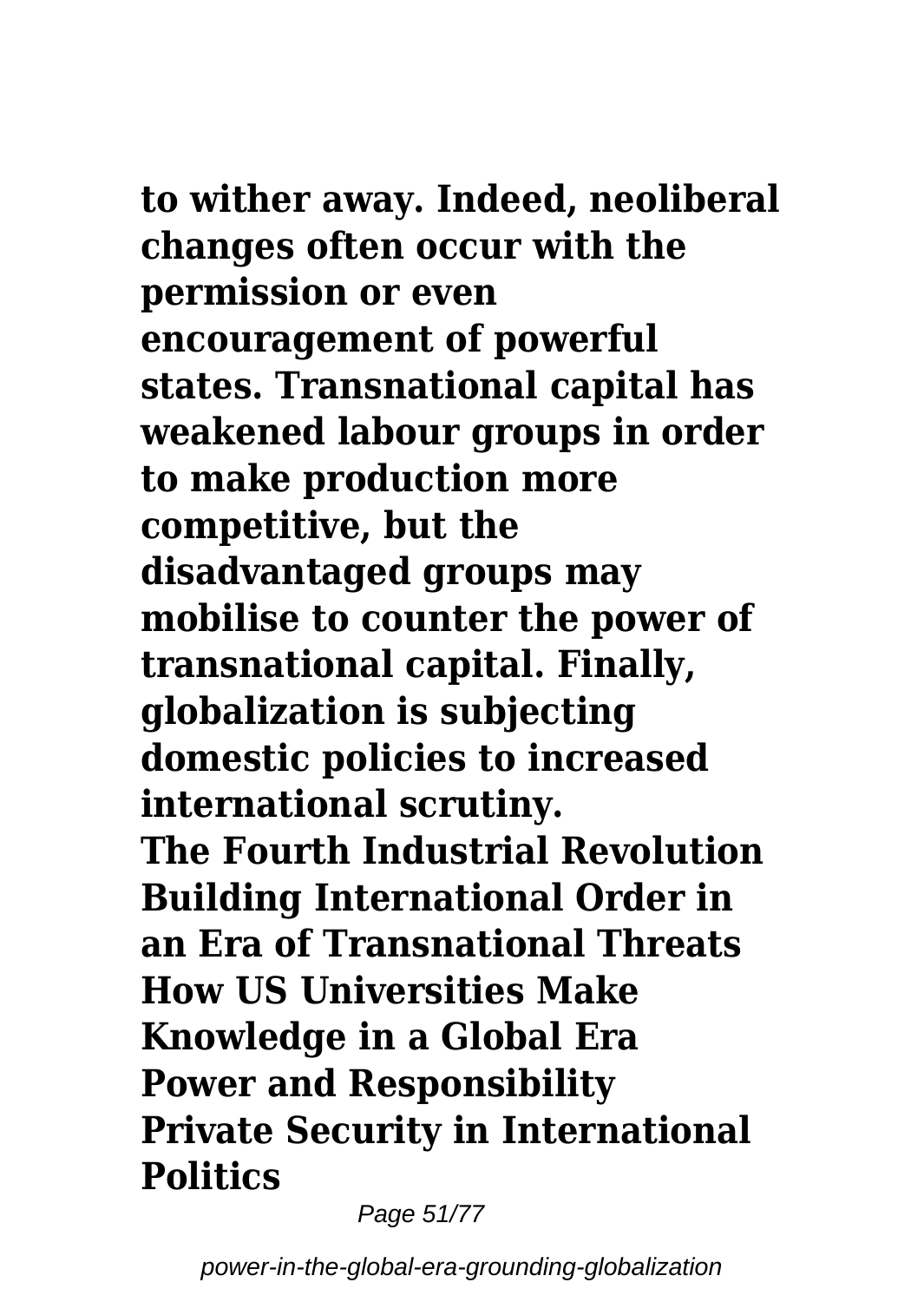### **Power Dynamics in an Era of Partnership**

### **Dialectical Methodology, Power & Capital**

At the end of the Cold War, the United States emerged as the world's most powerful state, and then used that power to initiate wars against smaller countries in the Middle East and South Asia. According to balanceof-power theory--the bedrock of realism in international relations--other states should have joined together militarily to counterbalance the United States' rising power. Yet they did not. Nor have they united to oppose Chinese aggression in the South China Sea or Russian offensives along its western

Page 52/77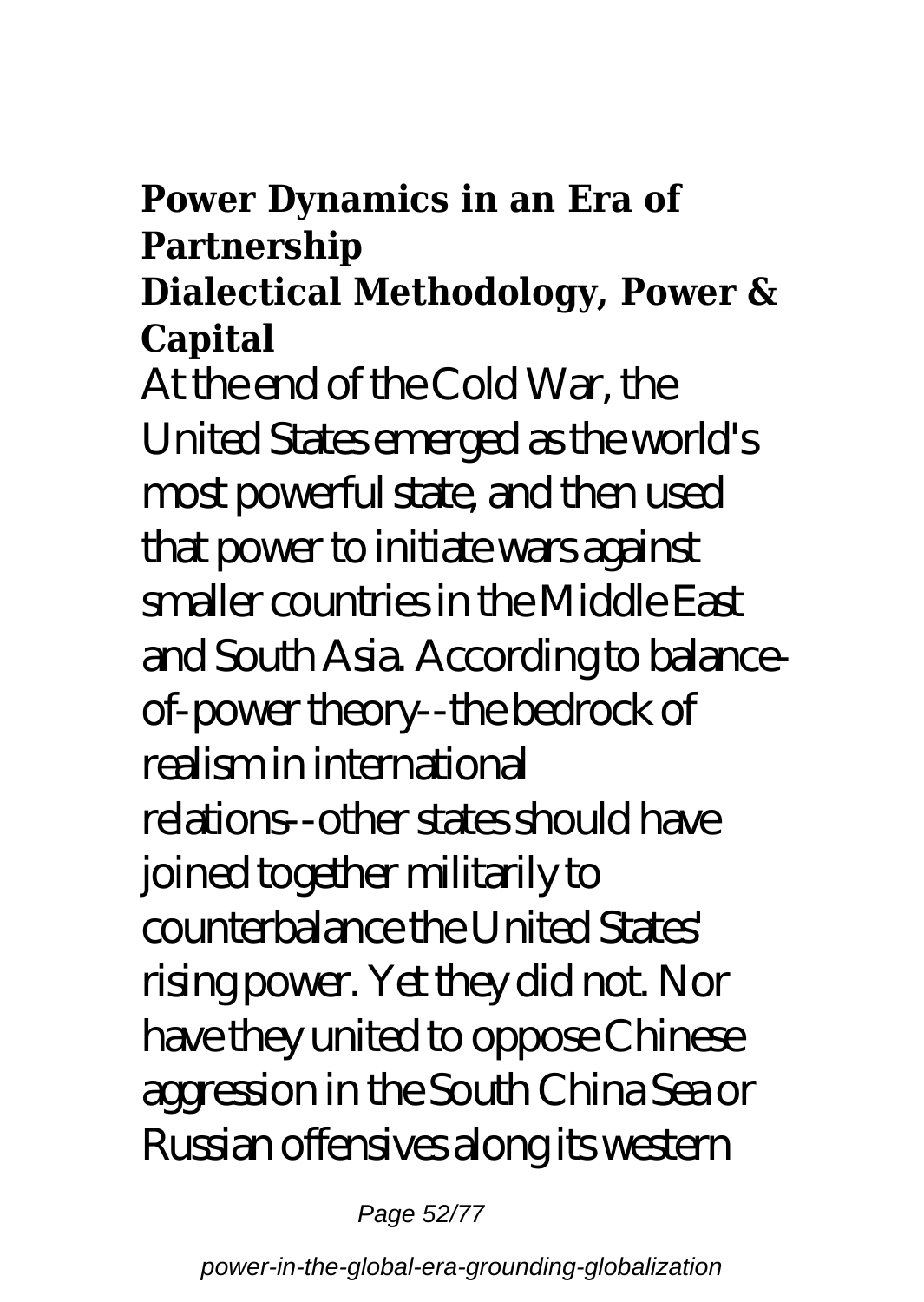## border. This does not mean balanceof-power politics is dead, argues renowned international relations

scholar T. V. Paul; instead it has taken a different form. Rather than employ familiar strategies such as active military alliances and arms buildups, leading powers have engaged in "soft balancing," which seeks to restrain threatening powers through the use of international institutions, informal alignments, and economic sanctions. Paul places the evolution of balancing behavior in historical perspective, from the post-Napoleonic era to today's globalized world. This book offers an illuminating examination of how subtler forms of balance-ofpower politics can help states achieve Page 53/77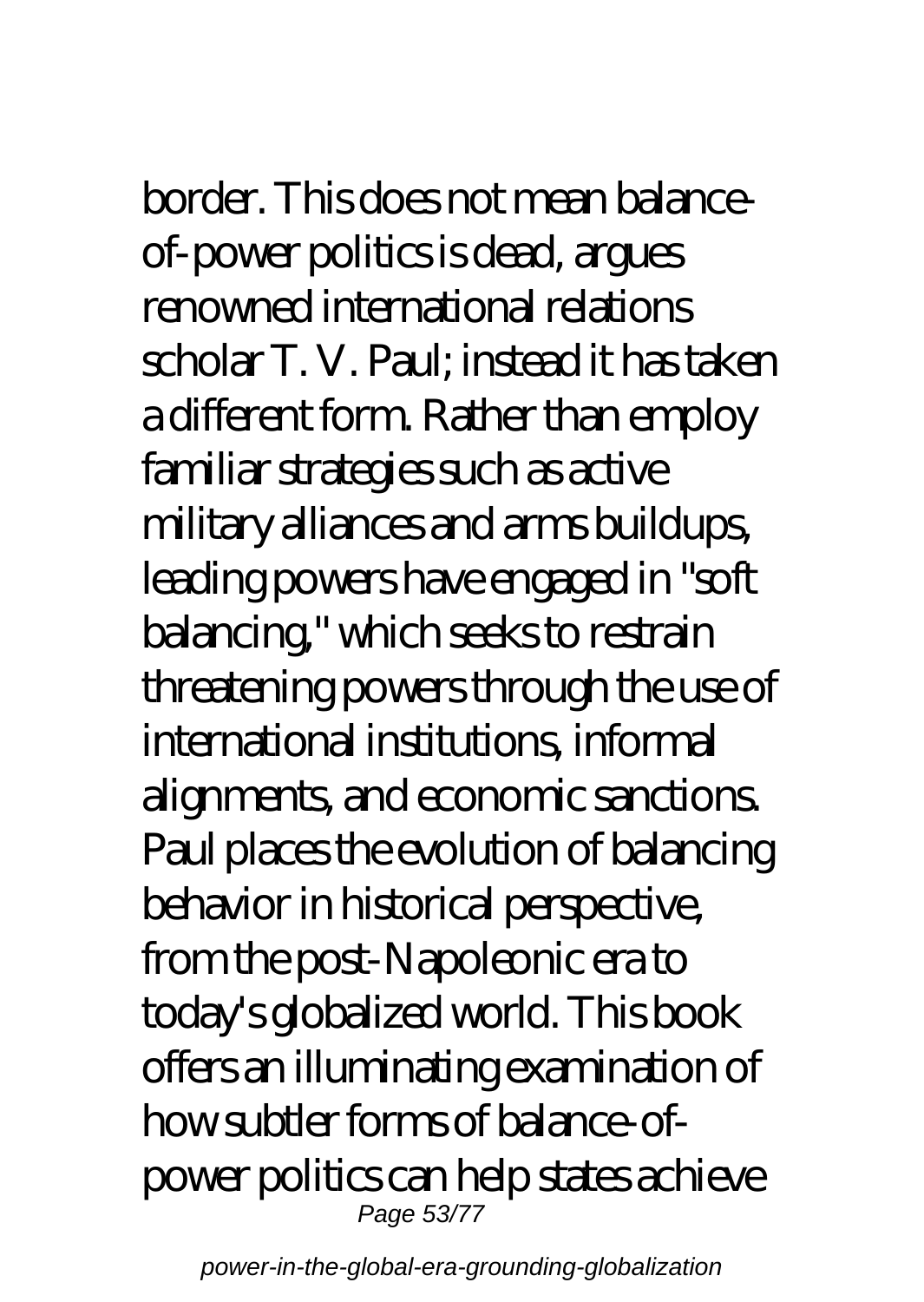# their goals against aggressive powers

without wars or arms races. Partnerships are now pervasive in global education and development, but are they creating equitable, cooperative, and positive relationships? Through case studies of prominent multistakeholder partnerships—including the Education Cannot Wait Fund and Global Partnership for Education—as well as a comprehensive analysis of the global education network, this book exposes clear power imbalances that persist in the international aid environment. The author reveals how actors and organizations from highincome countries continue to wield disproportionate influence, while the Page 54/77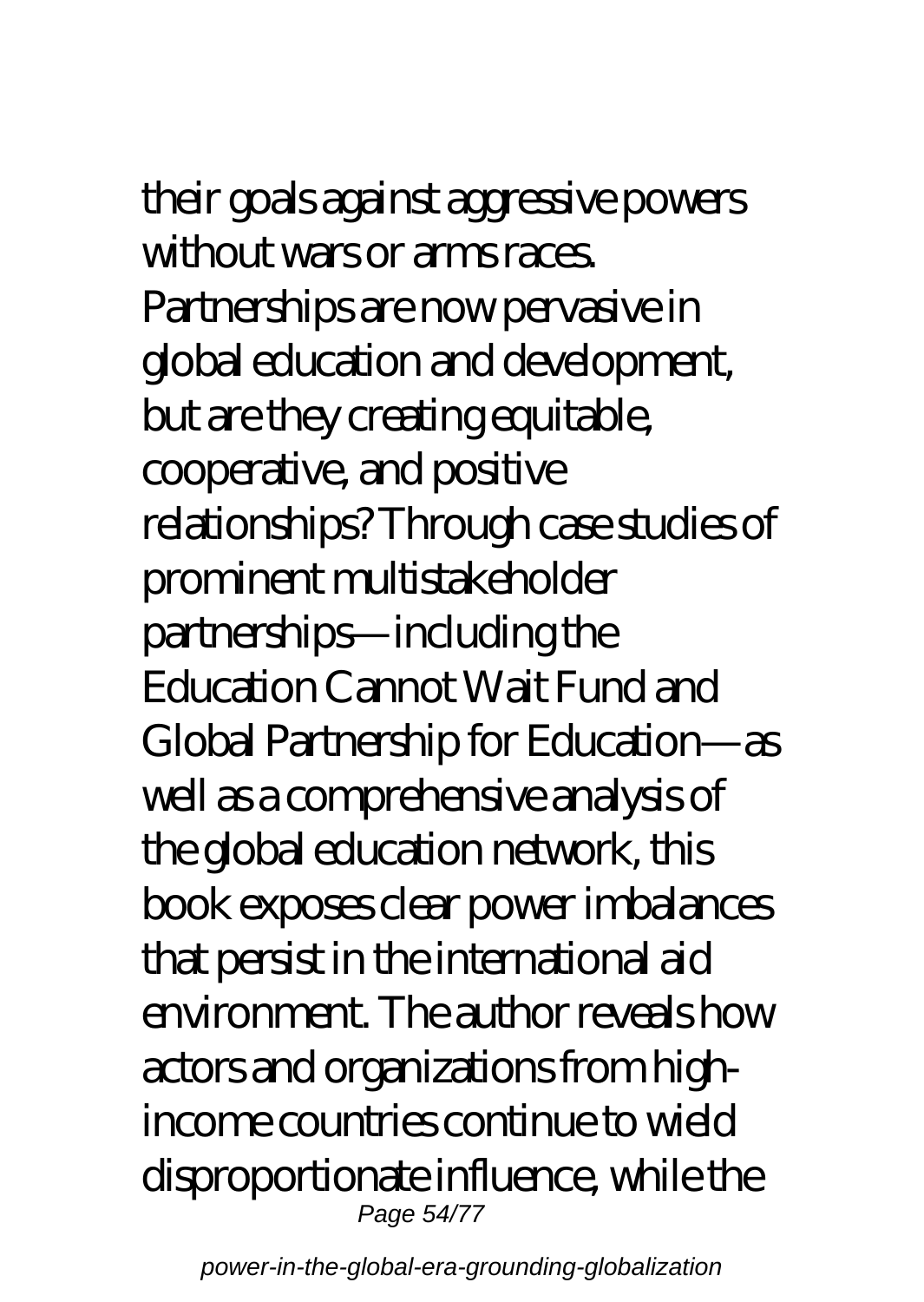private sector holds a growing degree of authority in public policy circles. In light of such evidence, this book questions if partnerships truly ameliorate power asymmetries, or if they instead reproduce the precise inequities they are meant to eliminate.

The use of partnerships for international aid and development has become ubiquitous, and their value has been too-little questioned. For education, Francine Menashy's book remedies this with a detailed, probing analysis of such partnerships in theory and practice." —From the Foreword by Steven J. Klees, University of Maryland

International Aid to Education is an urgent read for anyone working in Page 55/77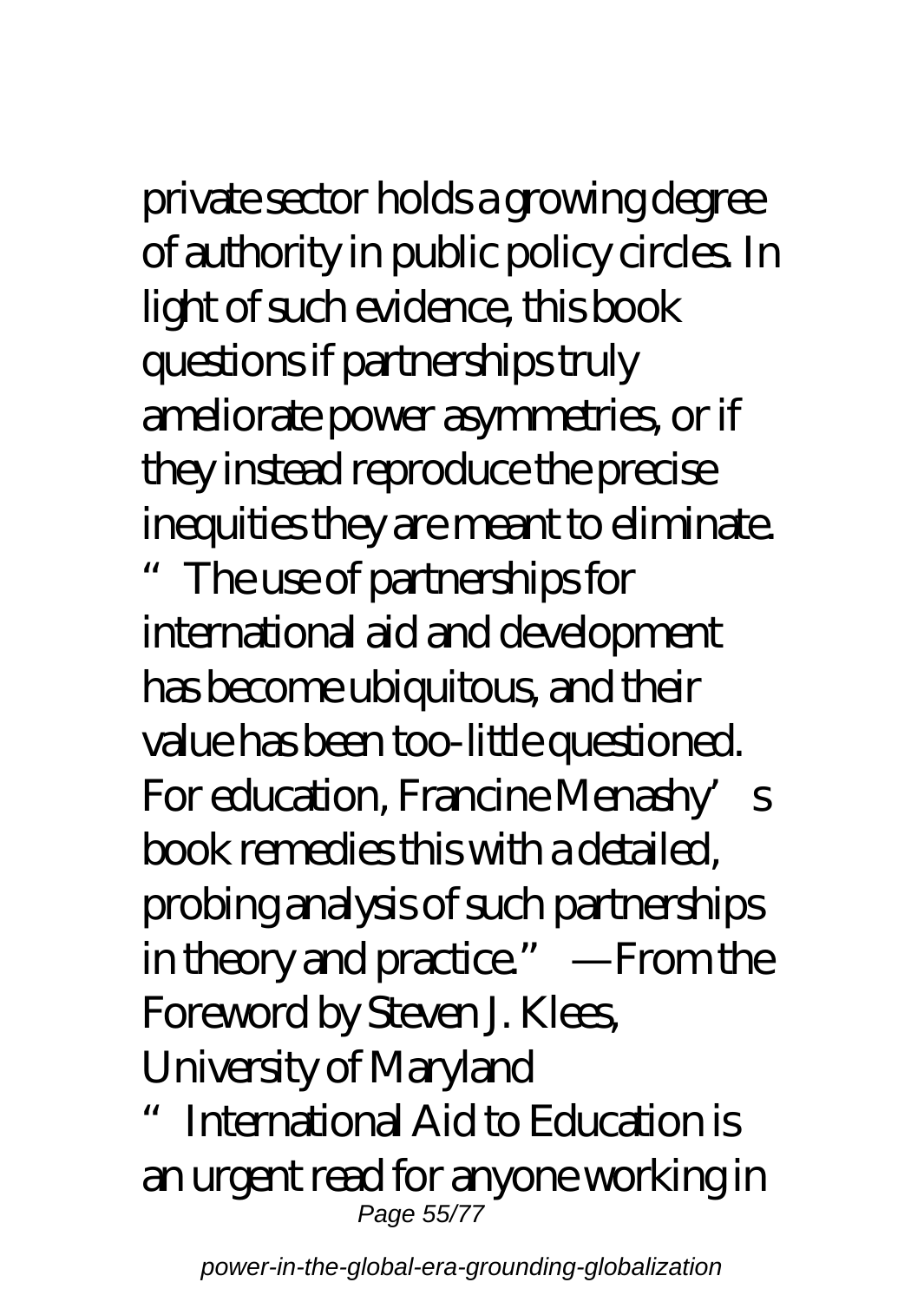## international development.

Menashy's work points to ways in which all of us working in research, policy, and practice can rethink our own roles in perpetuating power imbalances and inequities." —Sarah Dryden-Peterson, Harvard Graduate School of Education "Francine Menashy's new book provides a fresh and innovative take on power and politics within multistakeholder partnerships in international development. It makes a strong new contribution to the study of global governance and education policy." —Karen Mundy, chief technical officer, Global Partnership for **Education** Leading historian Lynn Hunt rethinks Page 56/77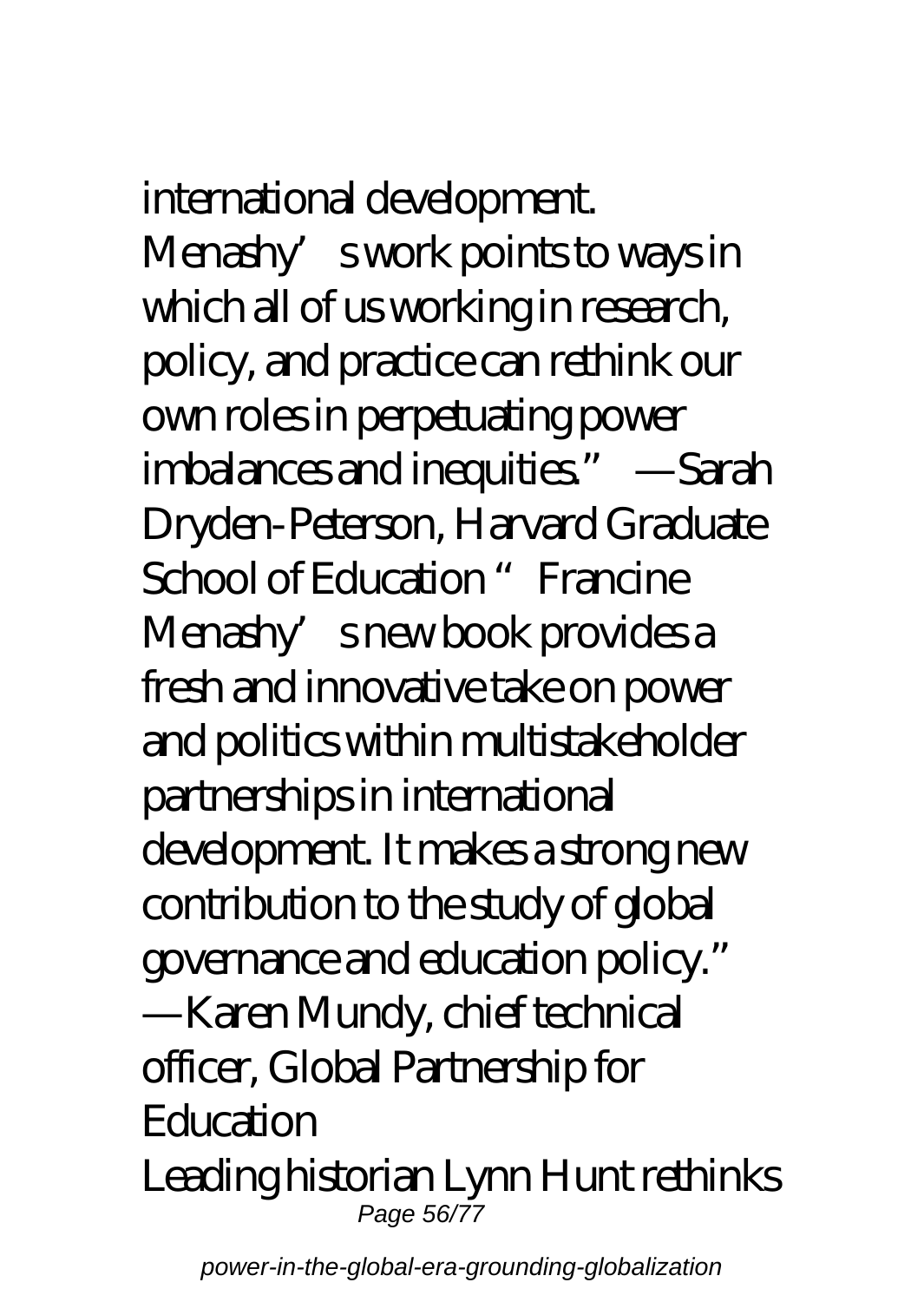why history matters in today's global world and how it should be written. Globalization is emerging as a major economic, cultural, and political force. In Writing History in the Global Era, historian Lynn Hunt examines whether globalization can reinvigorate the telling of history. She looks toward scholars from the East and West collaborating in new ways as they share their ideas. She proposes a sweeping reevaluation of individuals' active role and their place in society as the keys to understanding the way people and ideas interact. Hunt also reveals how surprising new perspectives on society and the self offer promising new ways of thinking about the meaning and Page 57/77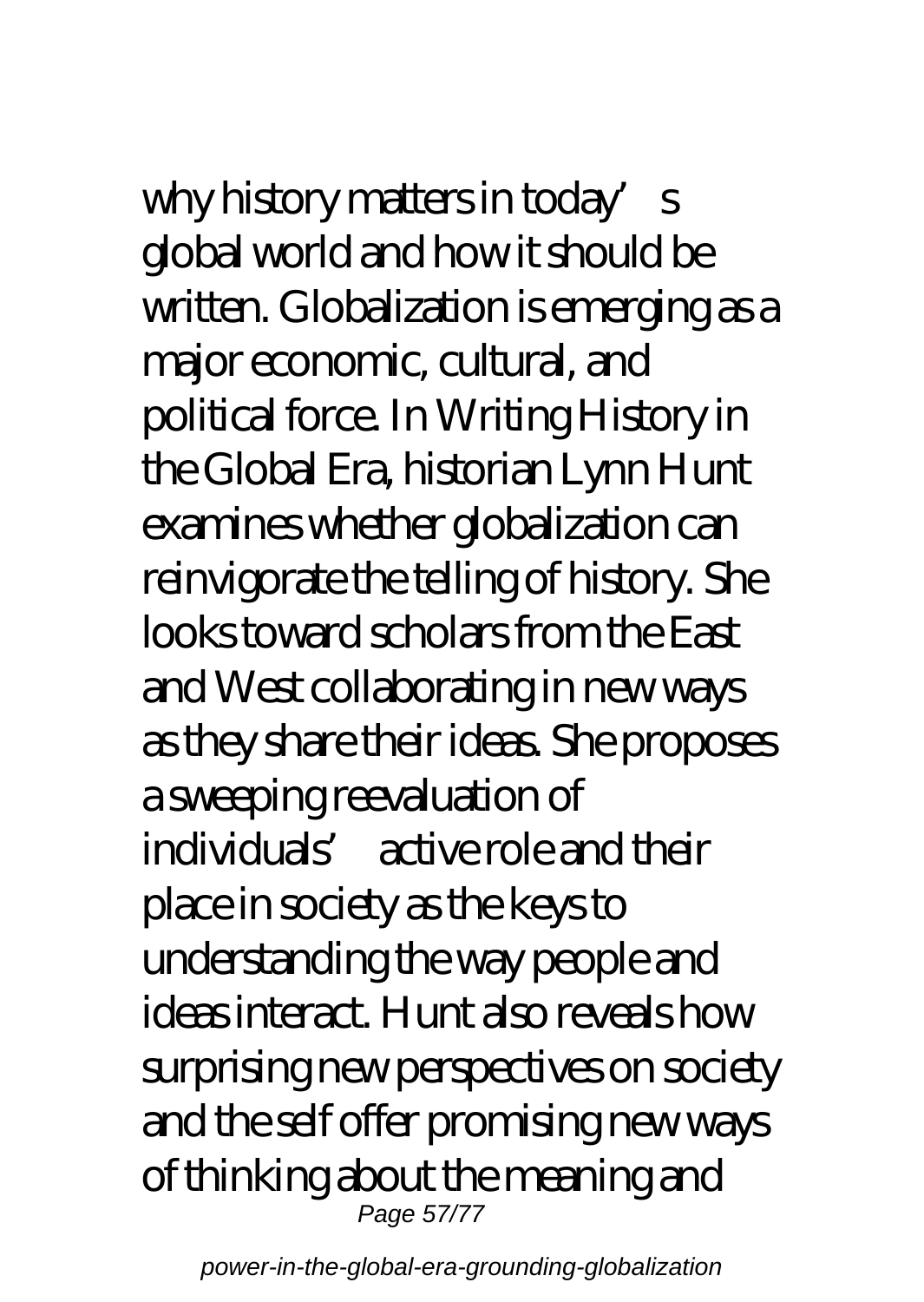# purpose of history in our time.

Paul Kennedy's classic naval history, now updated with a new introduction by the author This acclaimed book traces Britain's rise and fall as a sea power from the Tudors to the present day. Challenging the traditional view that the British are natural 'sons of the waves', he suggests instead that the country's fortunes as a significant maritime force have always been bound up with its economic growth. In doing so, he contributes significantly to the centuries-long debate between 'continental' and 'maritime' schools of strategy over Britain's policy in times of war. Setting British naval history within a framework of national, international, Page 58/77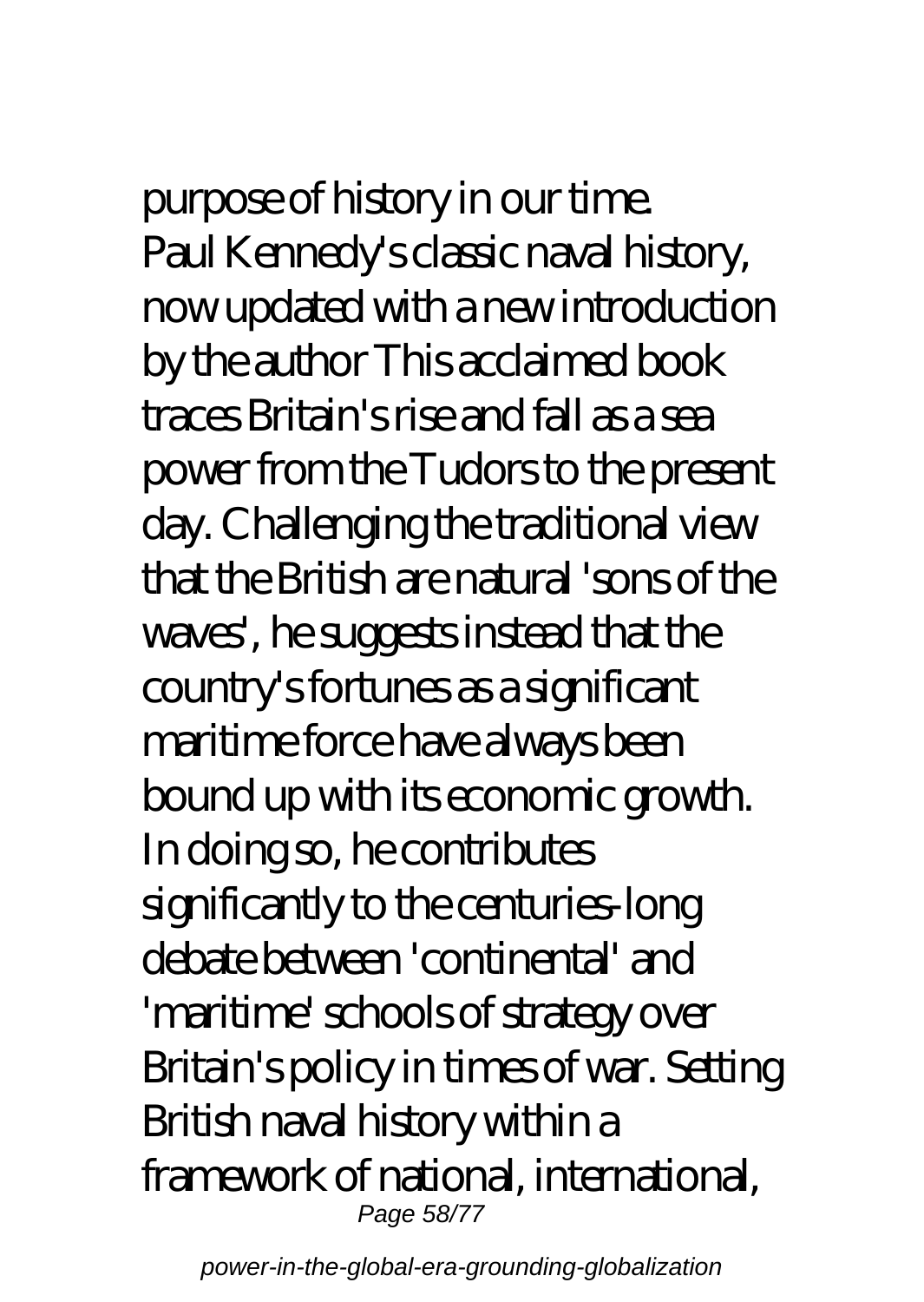economic, political and strategic considerations, he offers a fresh approach to one of the central questions in British history. A new introduction extends his analysis into the twenty-first century and reflects on current American and Chinese ambitions for naval mastery. 'Excellent and stimulating' Correlli Barnett 'The first scholar to have set the sweep of British Naval history against the background of economic history' Michael Howard, Sunday Times 'By far the best study that has ever been done on the subject ... a sparkling and apt quotation on practically every page' Daniel A. Baugh, International History Review 'The best single-volume study of

power-in-the-global-era-grounding-globalization

Page 59/77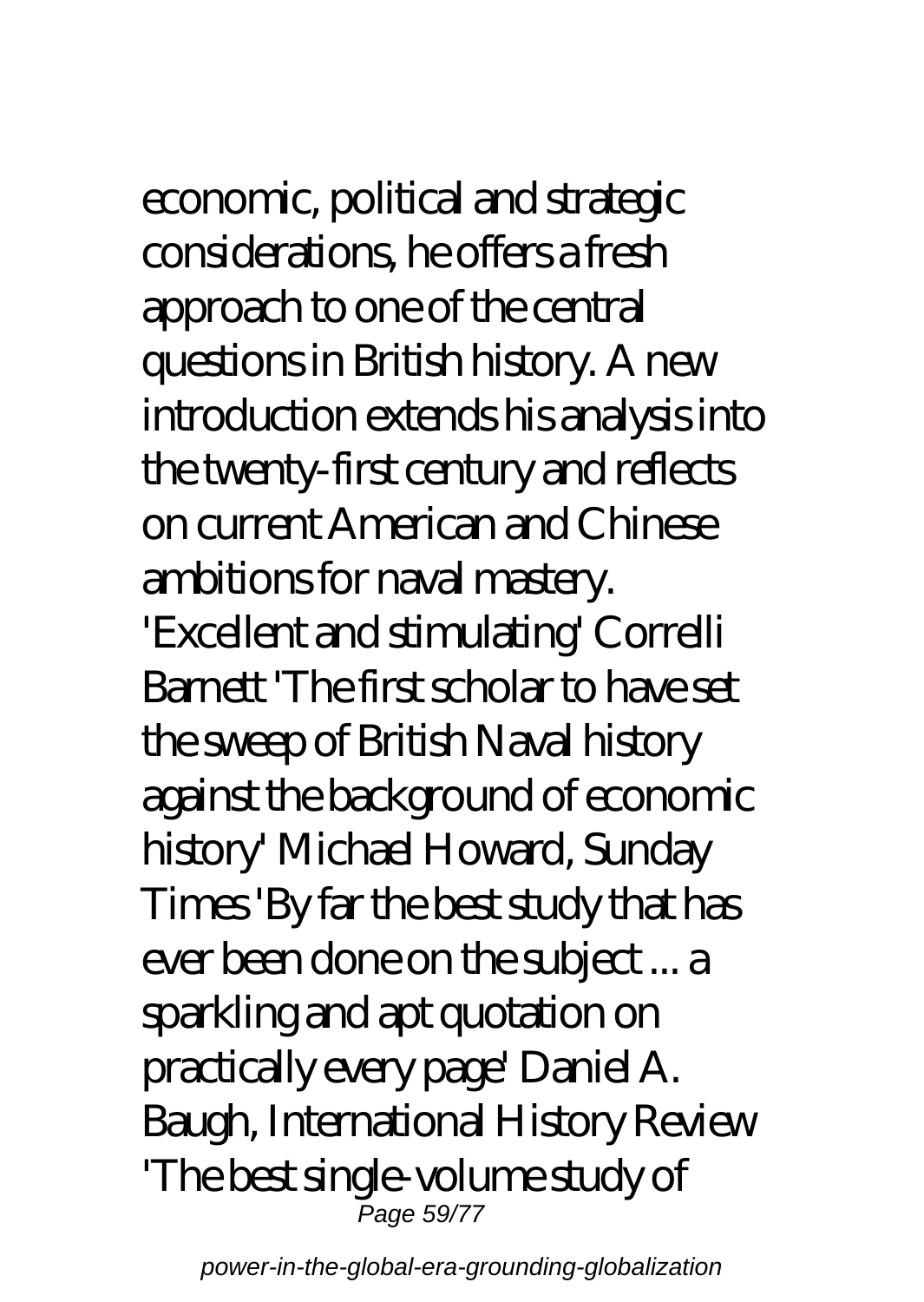Britain and her naval past now available to us' Jon Sumida, Journal of Modern History Social Welfare for a Global Era Political Community, Power, and Authority in a Global Era Orders and Borders With My Own Eyes Power and Inequality Soft Balancing from Empires to the Global Era

Cause Lawyering and the State in a Global Era

*Against the backdrop of demonstrations in Seattle, Porto Alegre and Genoa and within the context of growing resistances to free trade and the current global* Page 60/77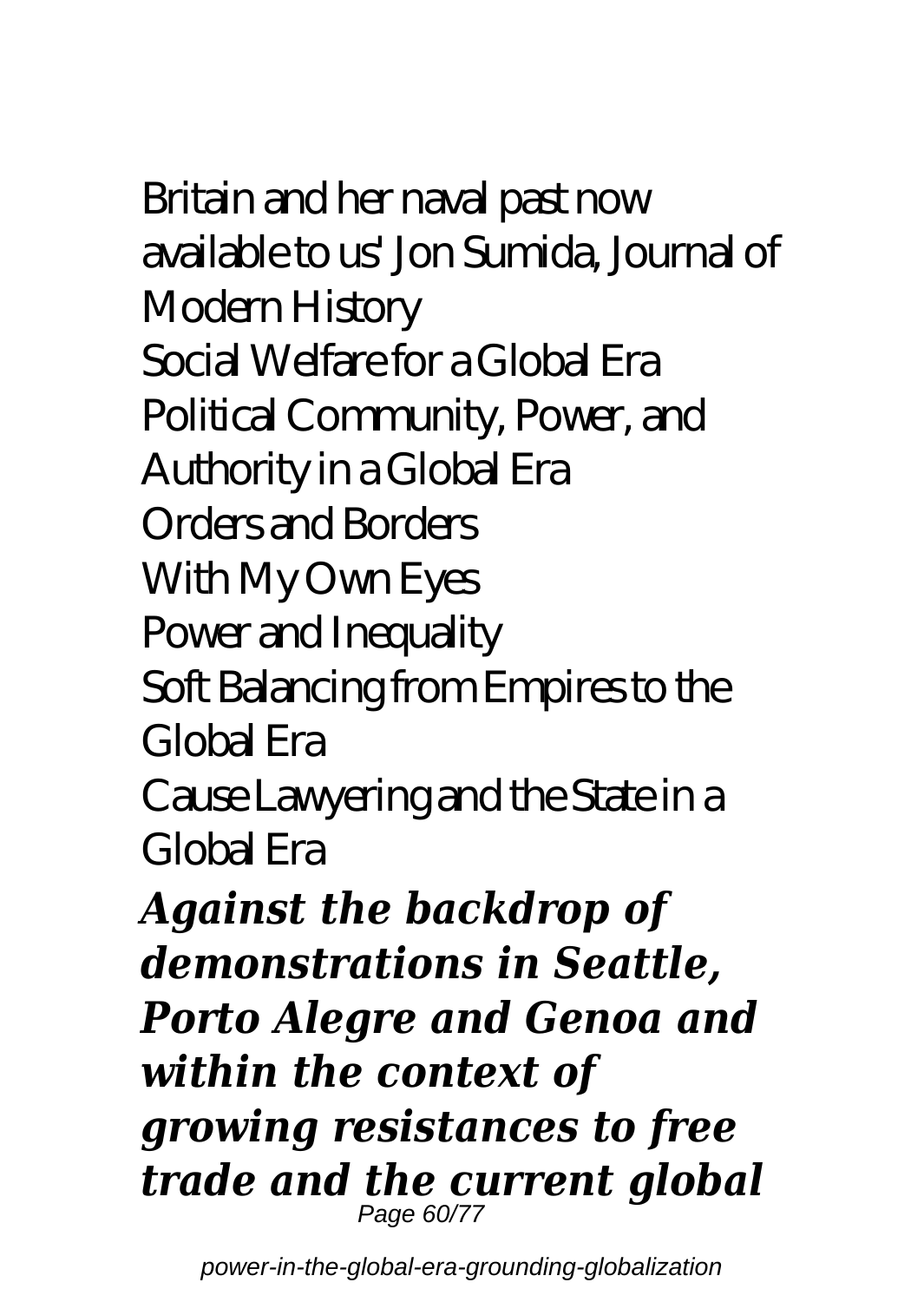*trends, Global Tensions takes a close look at the challenges posed by the processes of globalization at the beginning of the twentyfirst century. Composed of original essays by renowned scholars, this volume explores controversial topics such as free trade, women's rights, labor standards, the World Trade Organization and global tensions. "Across the globe, from mega-cities to isolated resource enclaves, the provision and governance of security takes place within assemblages that are de-*Page 61/77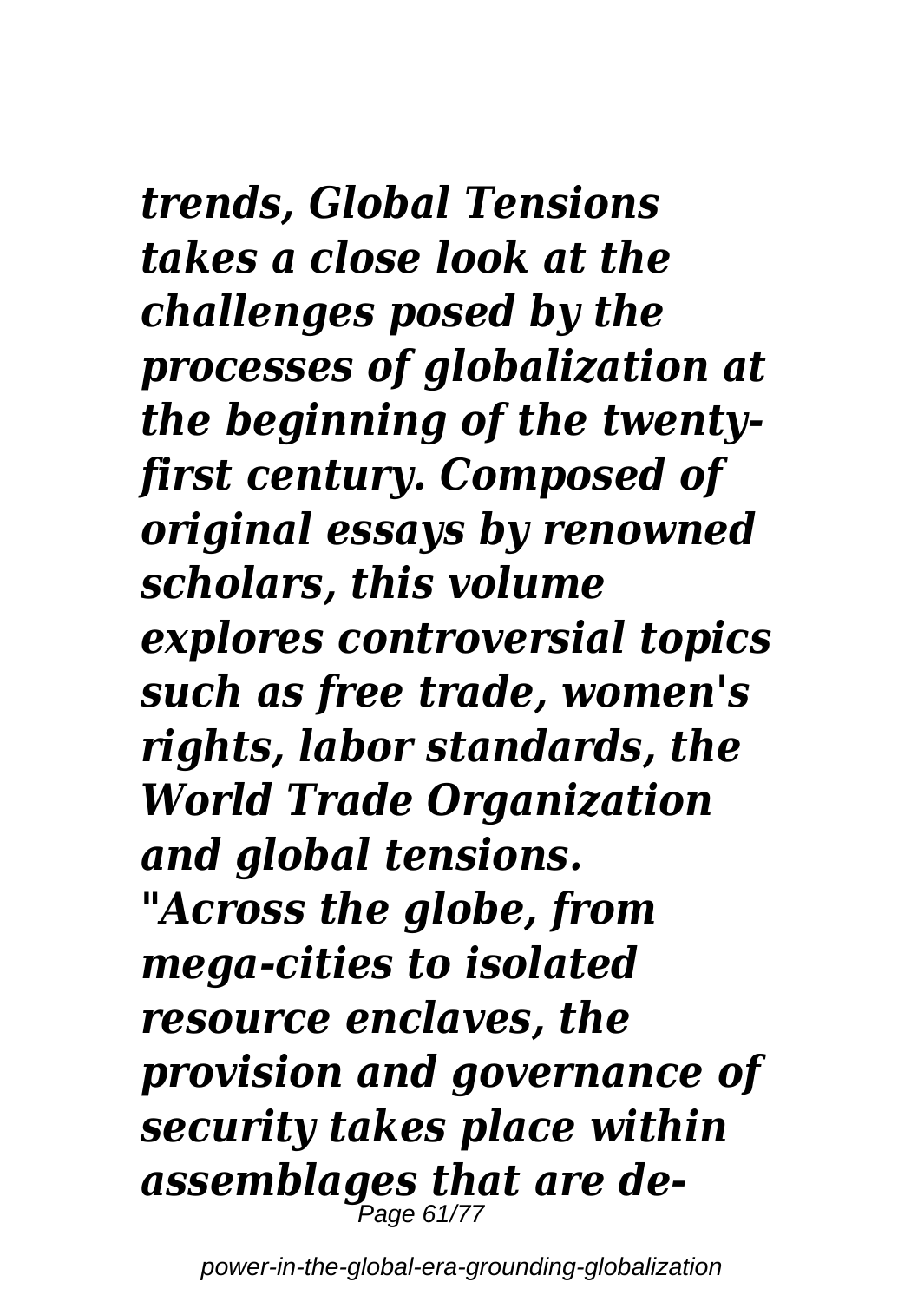# *territorialized in terms of*

*actors, technologies, norms and discourses. They are embedded in a complex transnational architecture, defying conventional distinctions between public and private, global and local. Drawing on theories of globalization and late modernity, along with insights from criminology, political science and sociology, Security beyond the State maps the emergence of the global private security sector and develops a novel analytical framework for* Page 62/77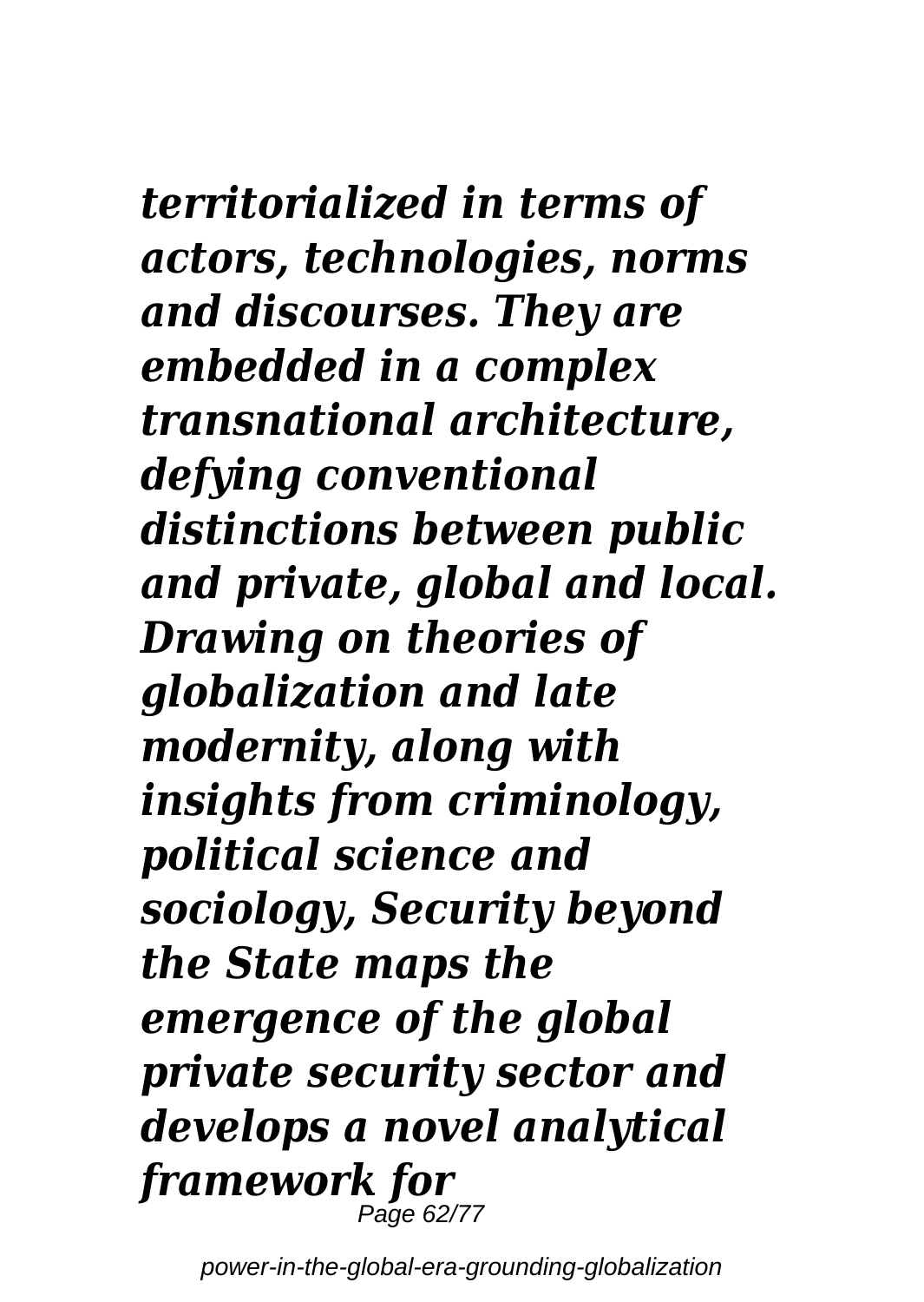## *understanding these global security assemblages. Through in-depth examinations of four African countries - Kenya, Nigeria, Sierra Leone and South Africa - it demonstrates how global security assemblages effect the distribution of social power, the dynamics of state stability, and the operations of the international political economy, with significant implications for who gets secured and how in a global era"--Provided by publisher. Introduction: 20th-21st century imaginings and*

power-in-the-global-era-grounding-globalization

Page 63/77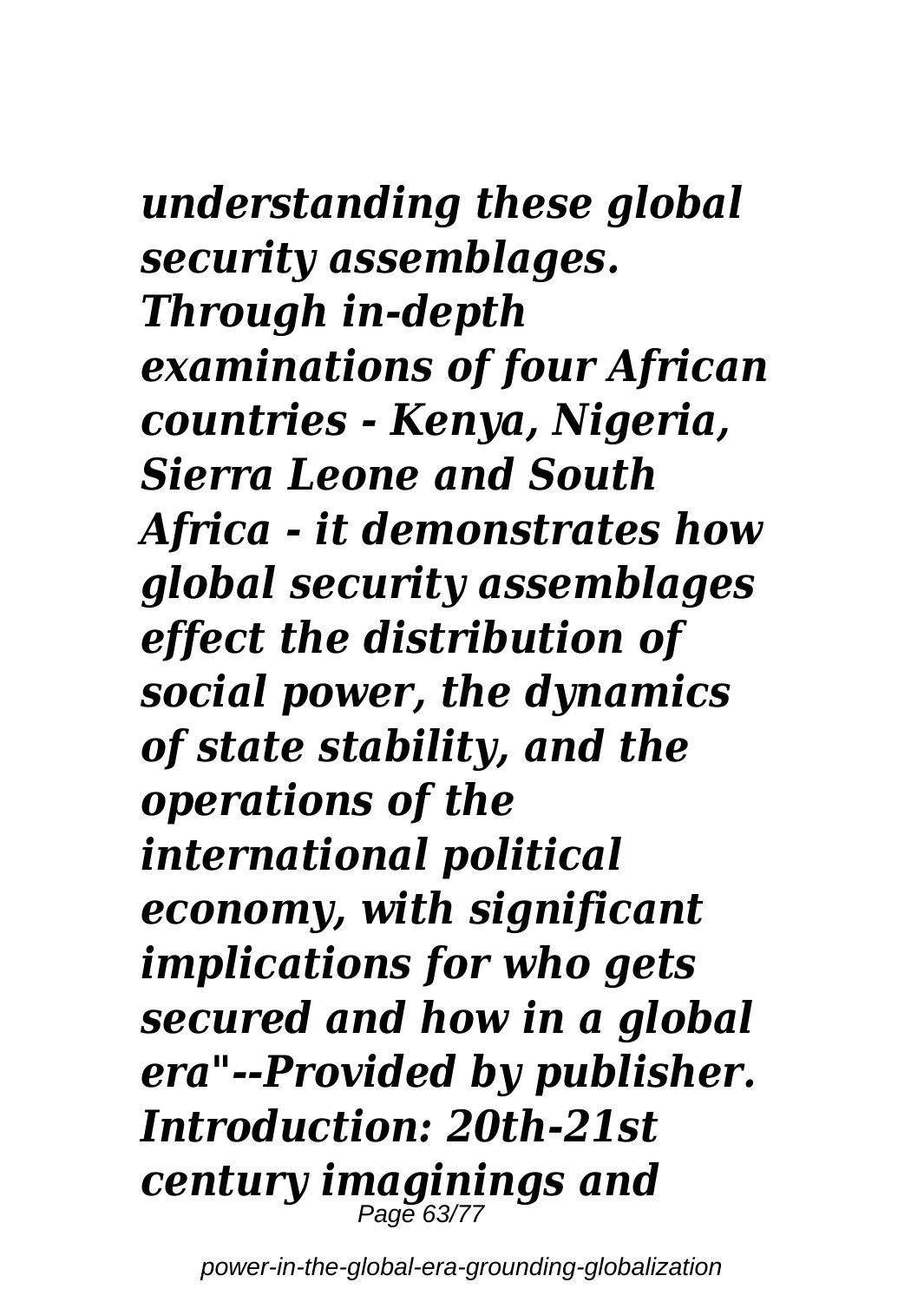*realities Section 1: Time/Space Frameworks 1. States and Markets: understanding geospatial time 2. Virtual Realities: exploring sociospatiality 3. The Political Economy of Time: historical time, speed and mobility Section 2: Borders and Inequality 4. Transcendence and Communication 5. Inequality as Driver 6. Embedding Patriarchy: feminism and inequality in the Internet era Section 3: Technofutures and Power 7. Complex Hegemony in the 21st Century: power and* Page 64/77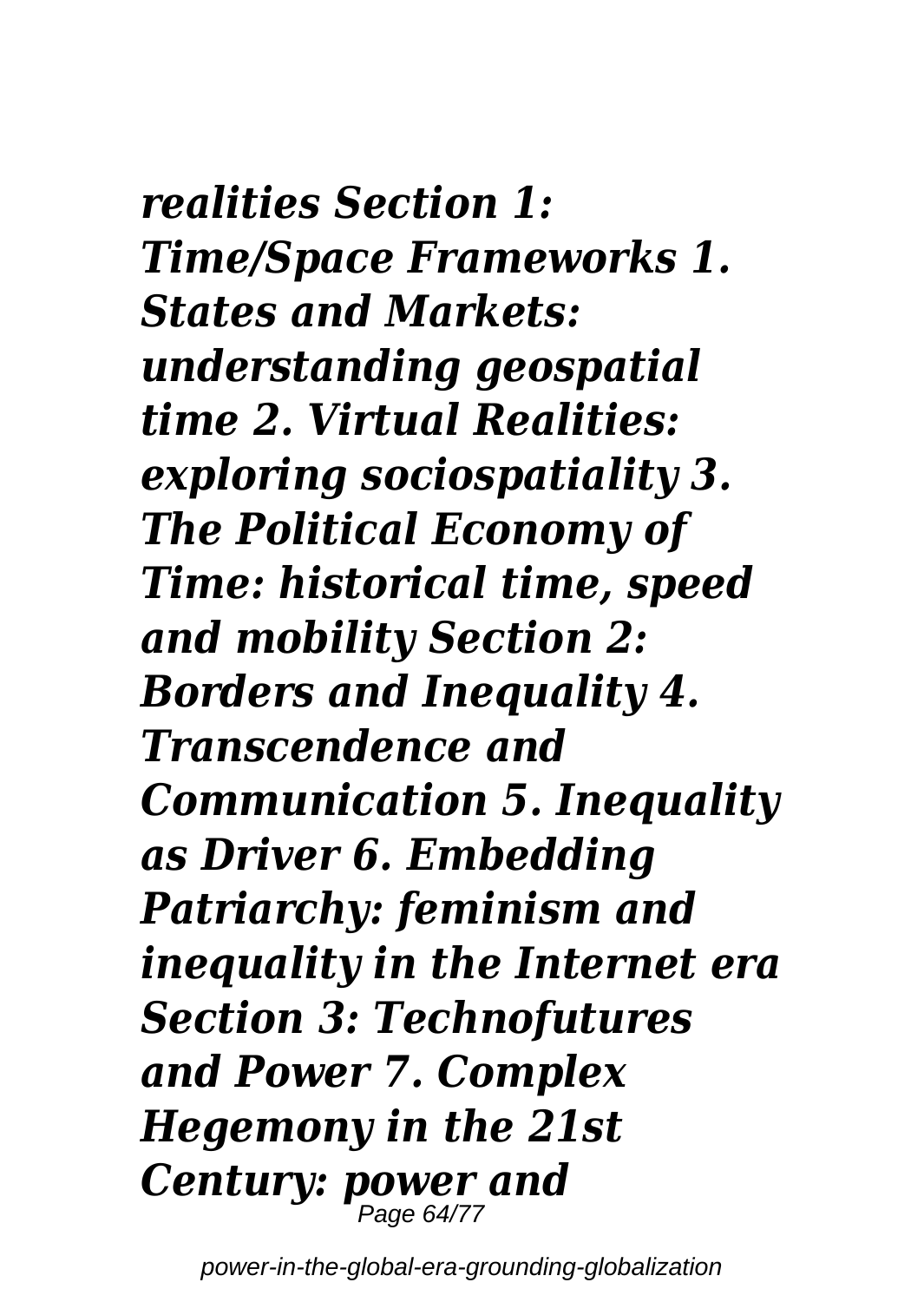*inequality Conclusion The Global 1980s takes an international perspective on the upheaval across the world during the long 1980s (1979–1991) with the end of the Cold War, a move towards a free-market economic system, and the increasing connectedness of the world. The 1980s was a decade of unimaginable change. At its start, dictatorships across the world appeared stable, the state was still seen as having a role to play in ensuring people's well-being, and the Cold War seemed set to* Page 65/77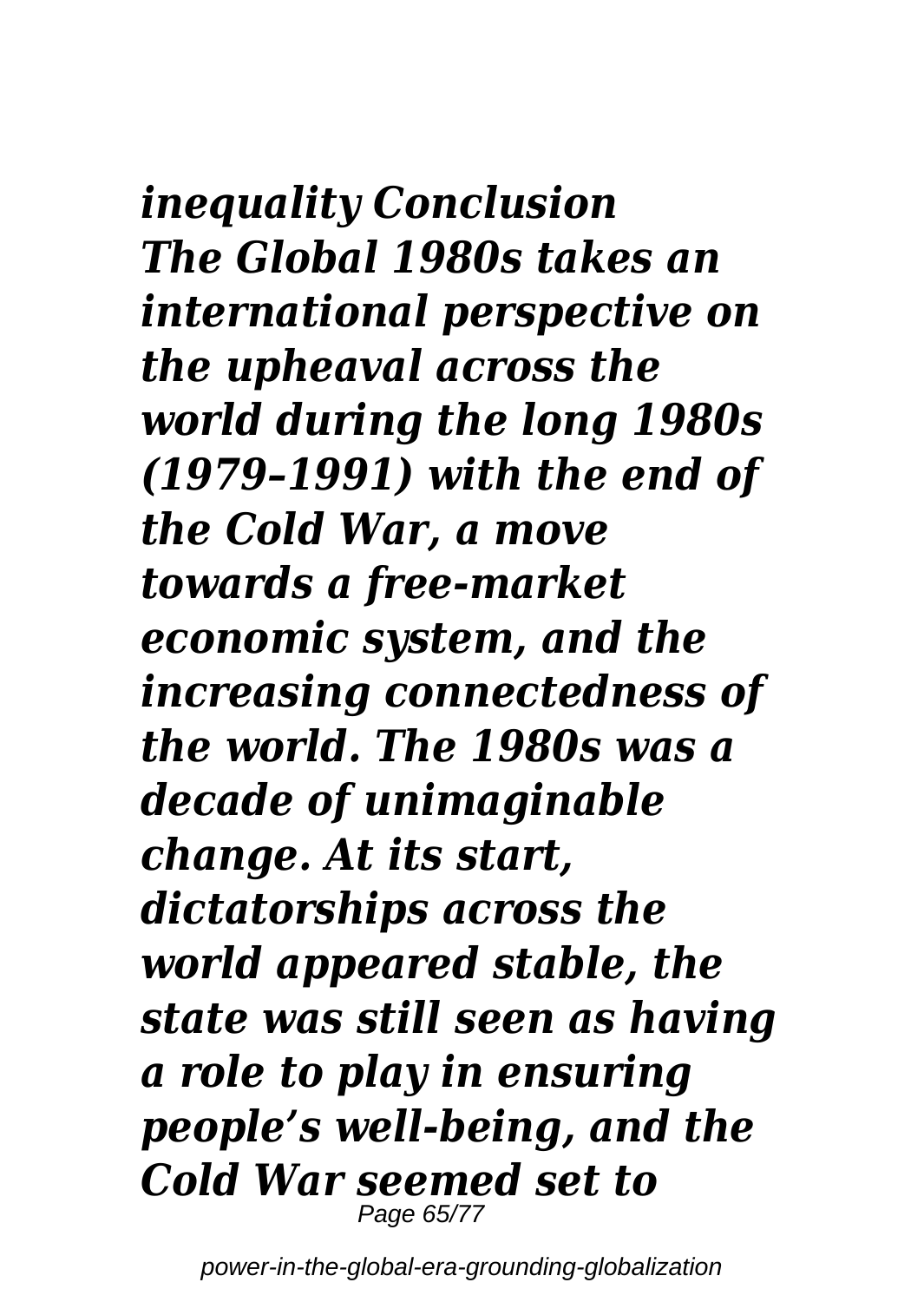*continue long into the future. By the end of the decade, dictatorships had fallen, globalisation was on the march and the opening of the Berlin Wall paved the way for the end of the Cold War. Divided into four chronological parts, sixteen chapters on themes including domestic politics, the global spread of democracy, international relations and global concerns including AIDS, acid rain and nuclear war, explore how world-wide change was initiated both from above and below. The* Page 66/77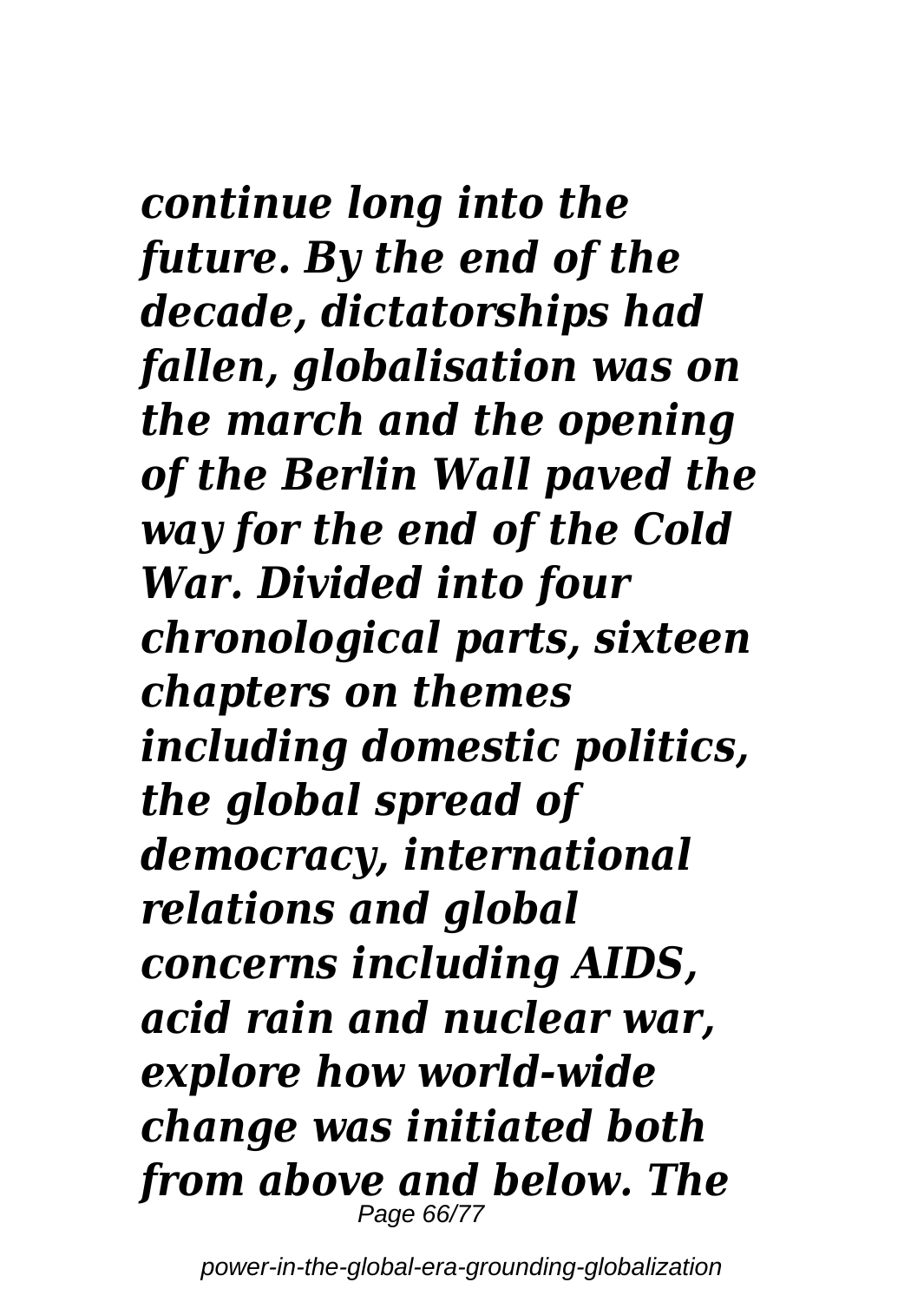## *book covers such topics as ideological changes in the liberal democratic west and socialist east, protests against nuclear weapons and for democratic governance, global environmental worries, and the end of apartheid in South Africa. Offering an overview of a decade in transition, as the*

*global order established after 1945 broke down and a new, globalised world order emerged, and supported by case studies from across the world, this truly global book is an essential resource for students and scholars of the* Page 67/77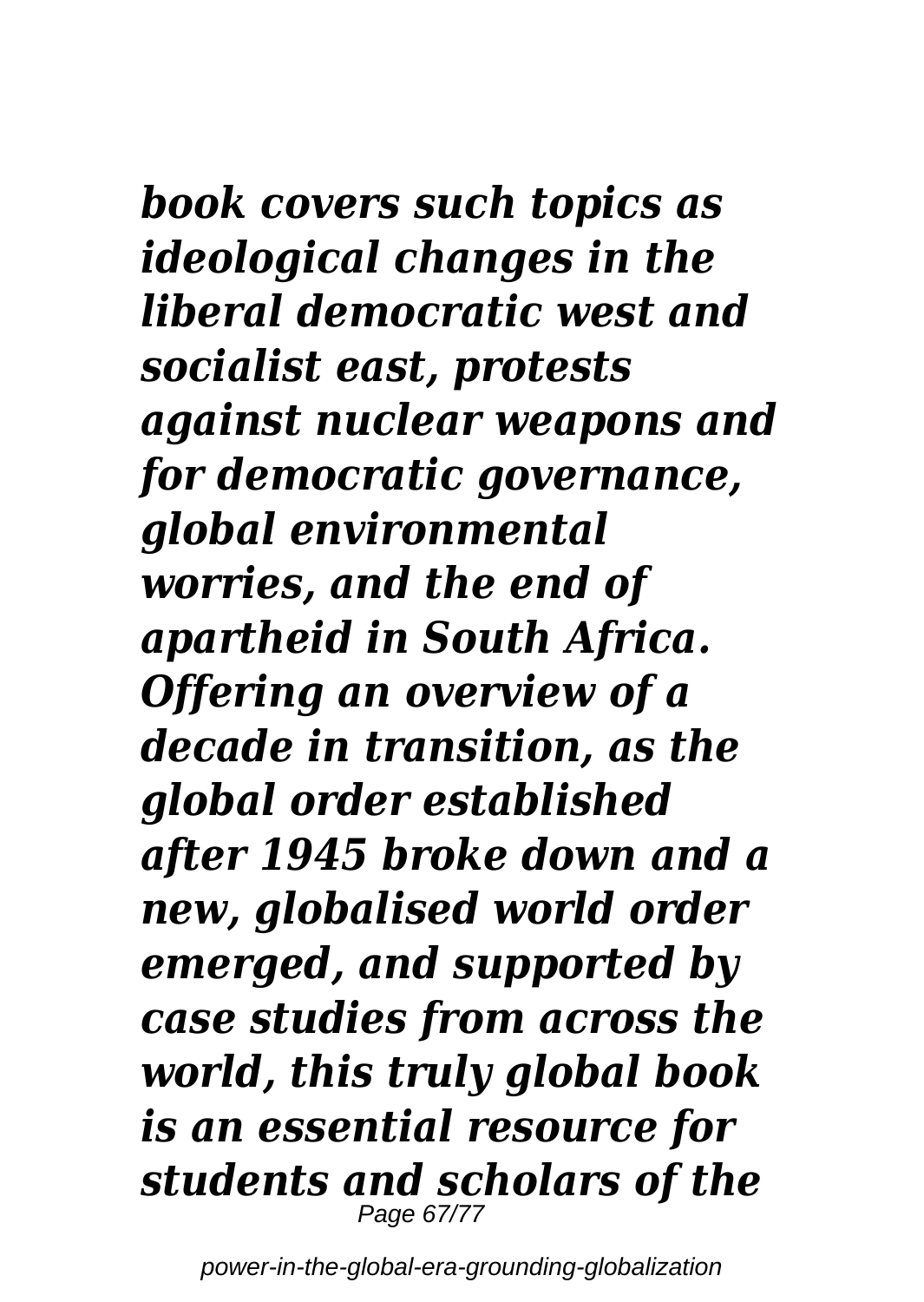## *long 1980s and the twentieth century more generally. A New Global Political Economy Virtual Hallyu Power in the Global Age Pathologies of Power Unpacking the Global Economy Gender, Work, and Economy*

## *Border Politics in a Global Era*

Globalization has challenged taken-forgranted relationships of rule at all levels. This unsettling of legitimacy raises some serious questions. Under what conditions do individuals and communities accept globalized decision making as legitimate? And what political practices do individuals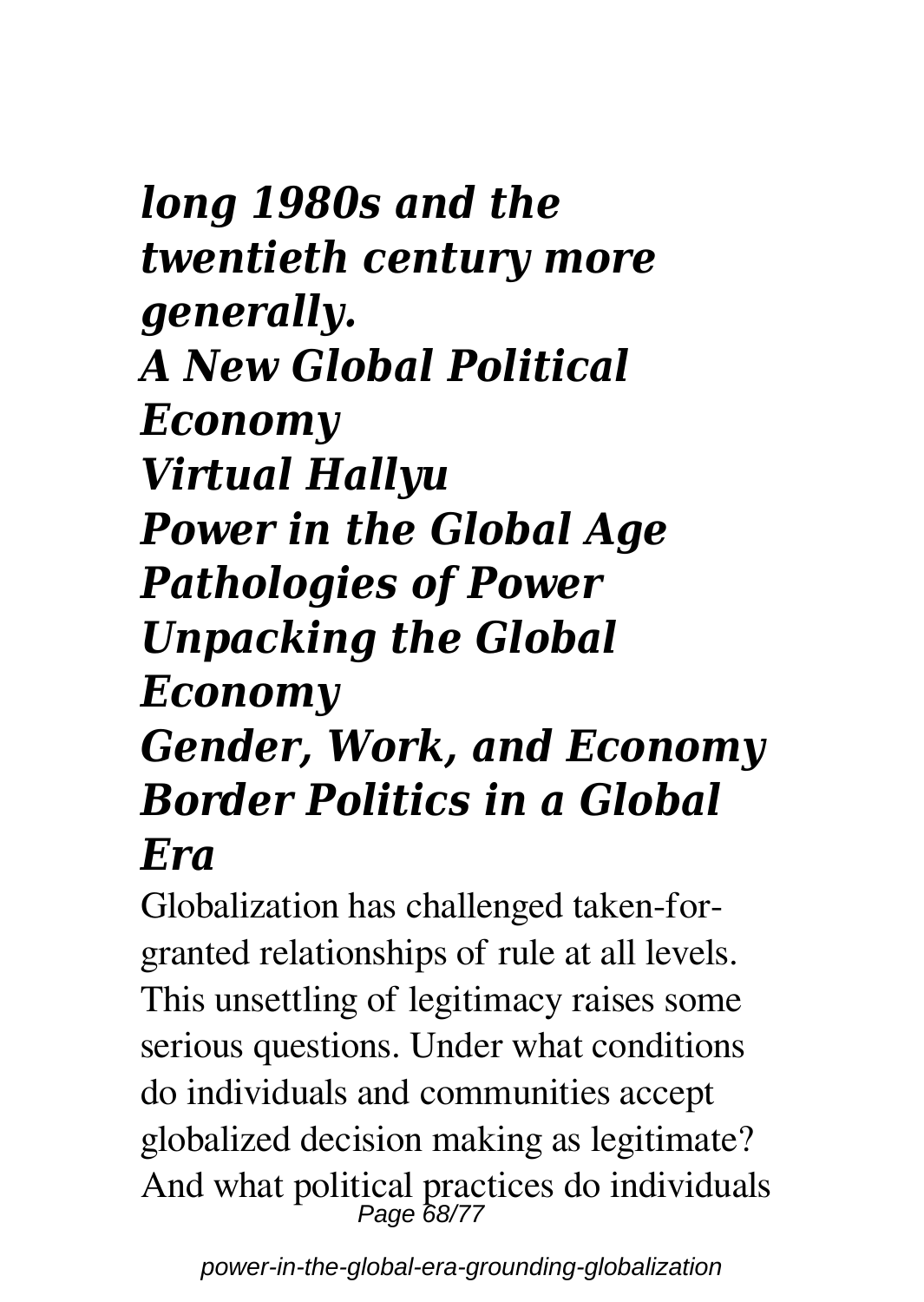and collectivities under globalization use to exercise autonomy? To answer these questions, the contributors to Unsettled Legitimacy explore the disruptions and reconfigurations of political authority that accompany globalization. Arguing that we live in an era in which political legitimacy at multiple scales of authority is under strain, they show that globalization has also created demands for regulation, security, and the protection of rights and expressions of individual and collective autonomy within and across multiple political and geographic spaces. Instead of offering simplistic arguments for or against global governance, enhanced democracy, or economic integration, the contributors provide a sophisticated examination of the complexities of legitimacy and autonomy in a globalizing world. Coleman is professor and Center for International Governance Innovation Chair in

Page 69/77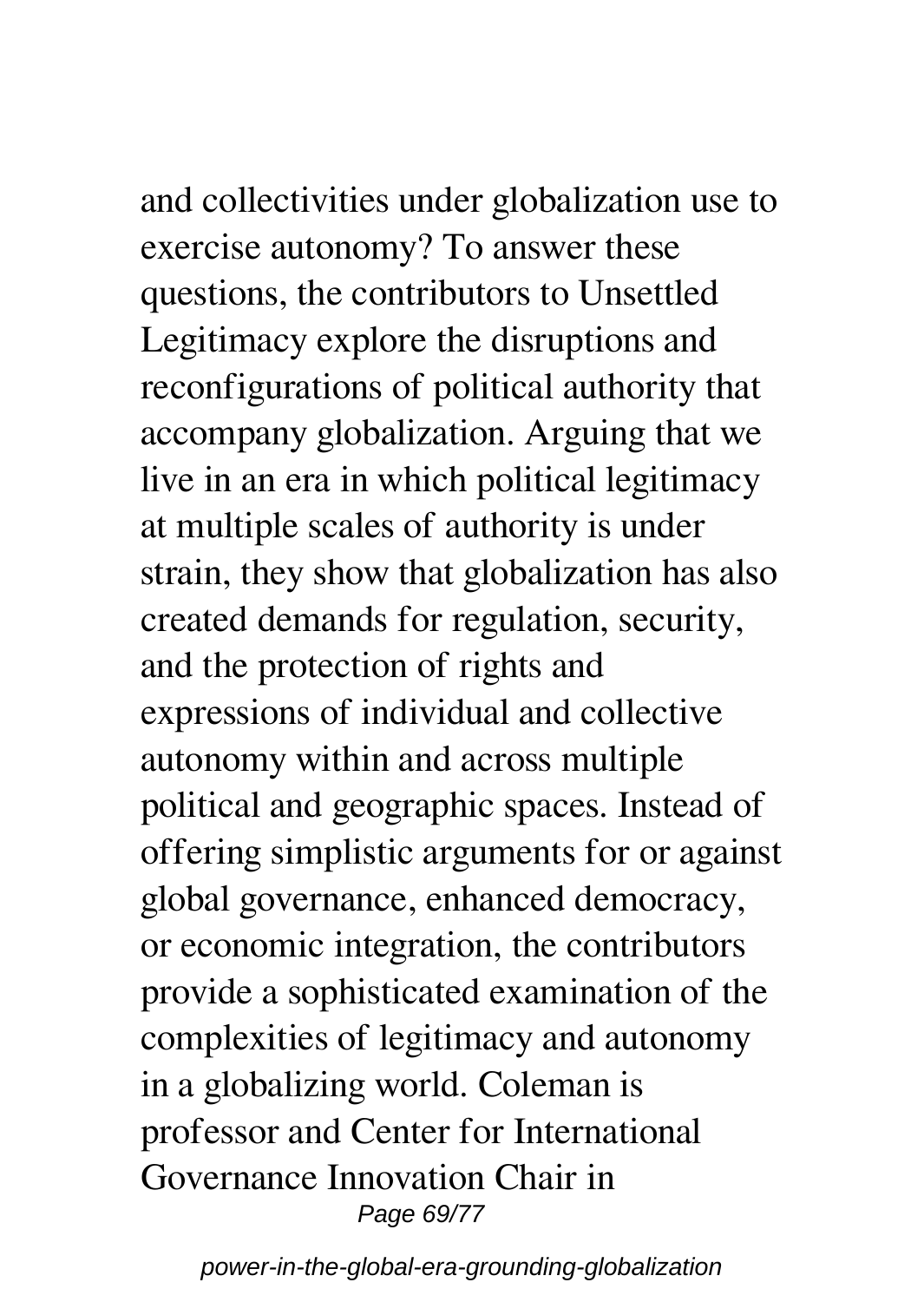Globalization and Public Policy at the Balsillie School of International Affairs, Waterloo,Ontario.

Between the 18th and 19th centuries, Britain experienced massive leaps in technological, scientific, and economical advancement

This brilliant new book by one of Europe's leading social thinkers throws light on the global power games being played out between global business, nation states and movements rooted in civil society. Beck offers an illuminating account of the changing nature of power in the global age and assesses the influence of the everexpanding counter-powers. The author puts forward the provocative thesis that in an age of global crises and risks, a politics of "golden handcuffs" - the creation of a dense network of transnational interdependencies - is exactly what is needed in order to regain national Page 70/77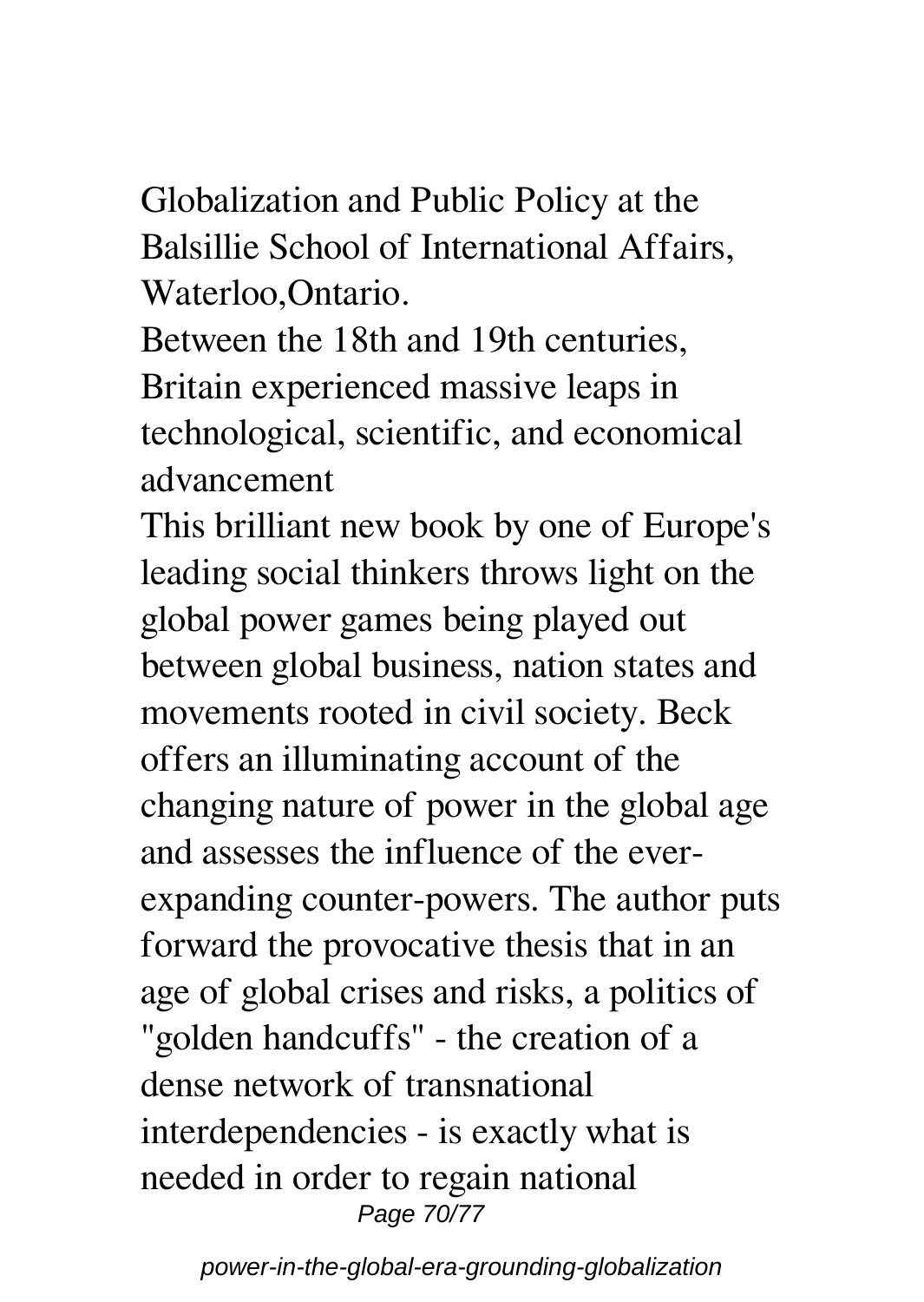autonomy, not least in relation to a highly mobile world economy. It is imperative that the maxim of nation-based realpolitik - that national interests have necessarily to be pursued by national means - be replaced by the maxim of cosmopolitan realpolitik. The more cosmopolitan our political structures and activities, Beck suggests, the more successful they will be in promoting national interests, and the greater our individual power in this global age will be. "The aim of the Managing Global Insecurity project is to launch a reform effort of the global security system in 2009. That task is both ambitious and urgent.... The time to act is now."—from the Foreword by Javier Solana The twentyfirst century will be defined by security threats unconstrained by borders—from economic instability, climate change, and nuclear proliferation to conflict, poverty, terrorism, and disease. The greatest test of Page 71/77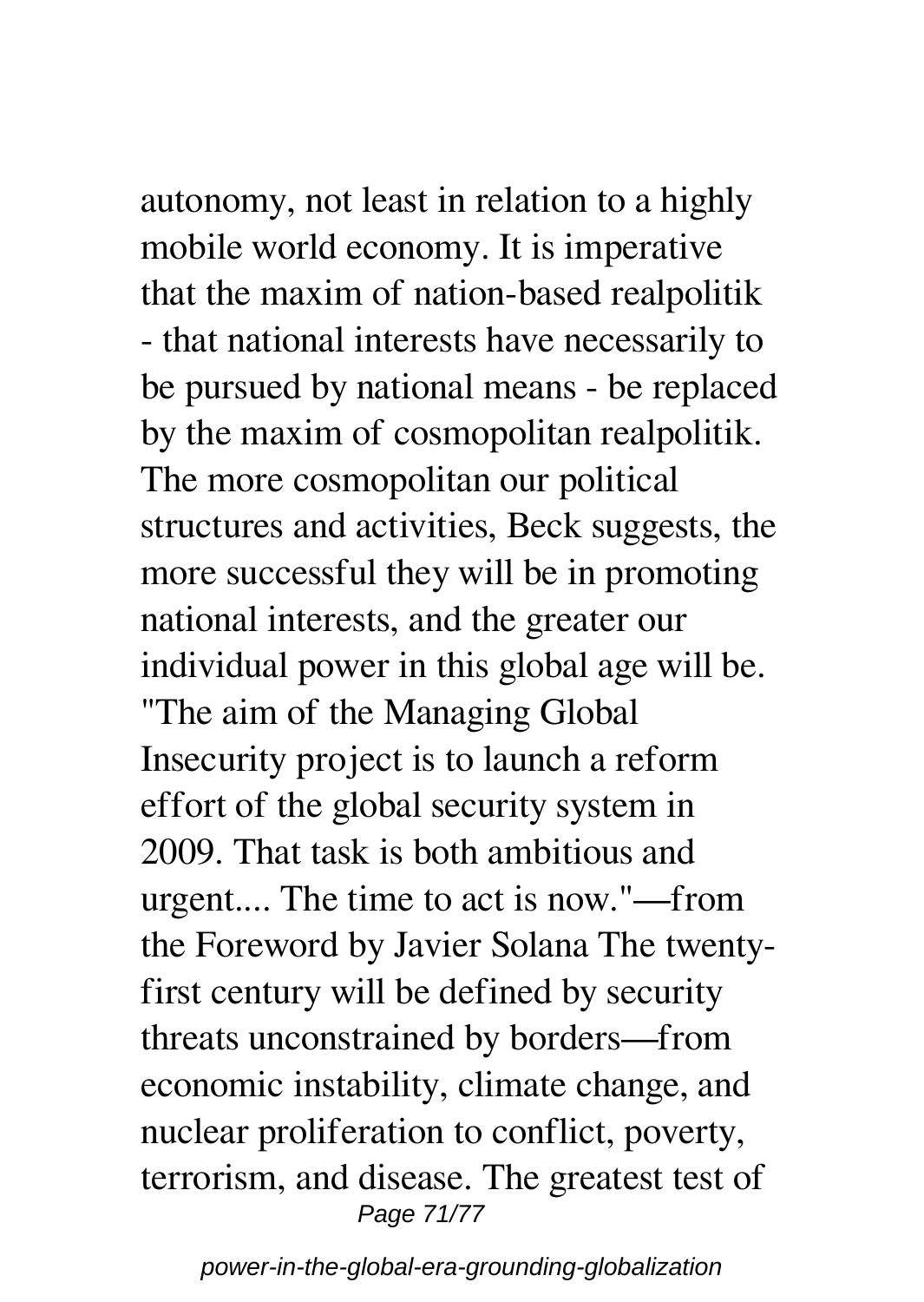global leadership will be building partnerships and institutions for cooperation that can meet the challenge. Power and Responsibility describes how American leadership can rebuild international order to promote global security and prosperity for today's transnational world. Power & Responsibility establishes a new foundation for international security: "responsible sovereignty," or the notion

that sovereignty entails obligations and duties toward other states as well as one's own citizens. Governments must cooperate across borders to safeguard common resources and tackle common threats. Power & Responsibility argues that in order to advance its own interests, the United States must learn to govern in an interdependent world, exercise leadership through cooperation, and create new institutions with today's traditional and Page 72/77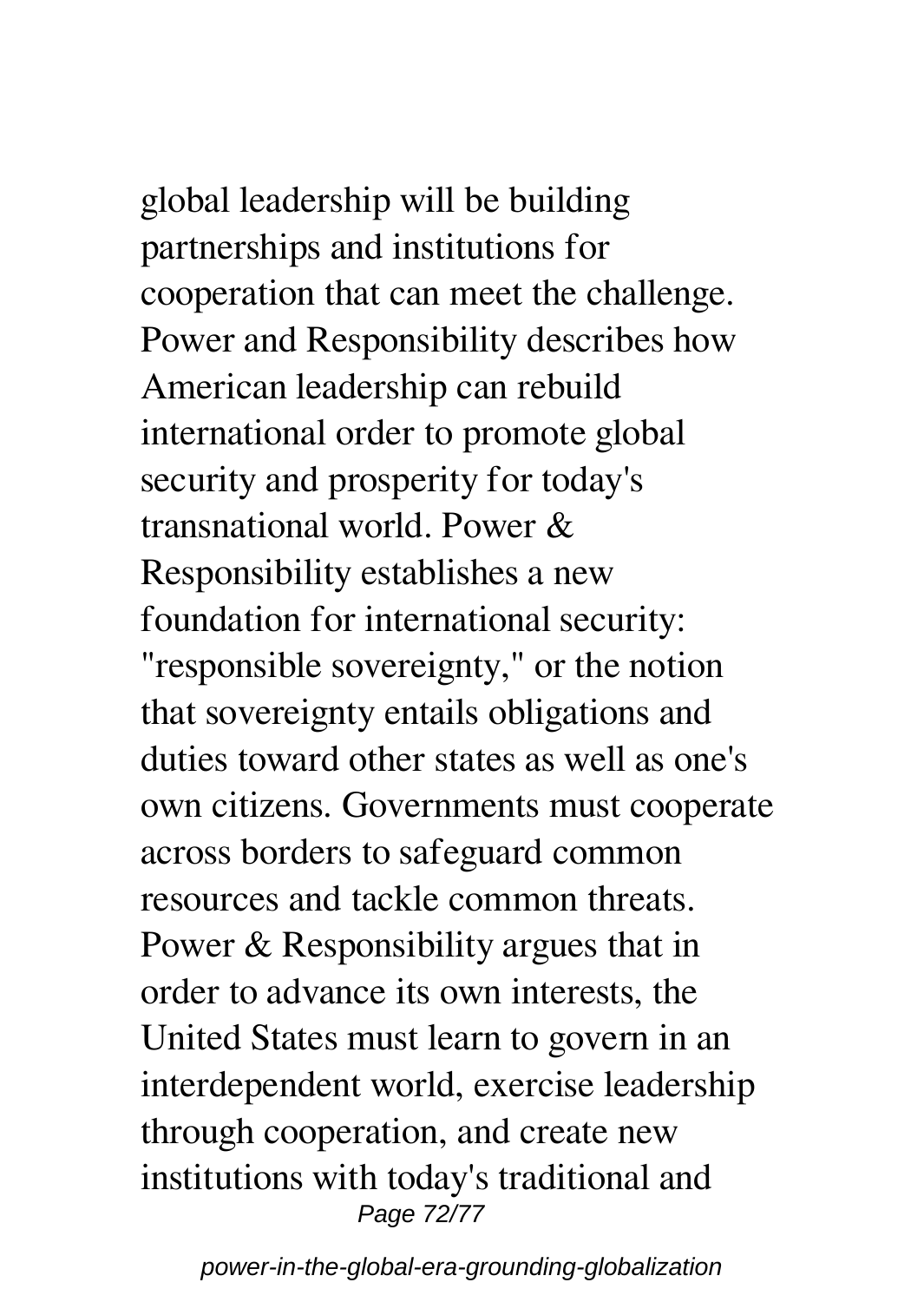emerging powers. The result of a collaborative project on Managing Global Insecurity, the book also reflects the MGI project's global dialogue—extensive consultations in the United States and in regions around the world as well as discussions with the MGI project's Advisory Group, composed of prominent U.S. and international figures. "The 2008 financial crisis has brought our global interconnectedness close to home. But economic insecurity is just one concern. Power and Responsibility provides a road map for building effective policies and legitimate global institutions to tackle today's suite of transnational challenges."—Kemal Dervis, administrator, UN Development Program Dialectical Methods, Foucault's Encounter with Marxism, and Techniques of Class Domination Into the Global Era The Power of Local Feminisms Page 73/77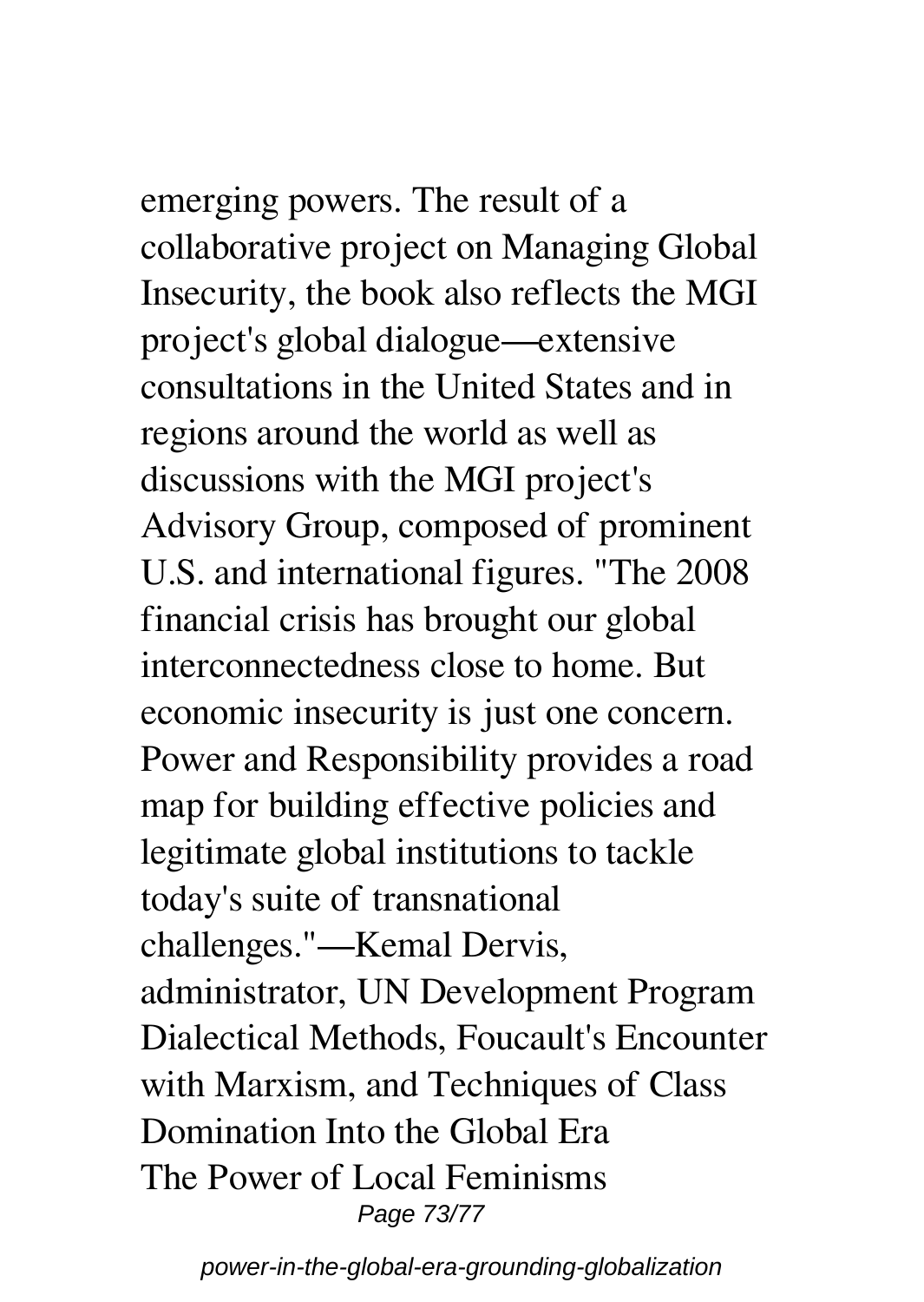Administrative Law in a Global Era International Aid to Education Restraining Great Powers Power in the Global Era Politics and Power in the Social Media Era Initially, research in border studies relied mainly on generalizations from cases in the US-Mexico borderlands before subsequently burgeoning in Europe. Border Politics in a Global Era seeks to expand the study further to include the post-colonial South in response to the major challenge of interdisciplinary border studies: to explore borderlands in many contexts, with and across a variety of

Page 74/77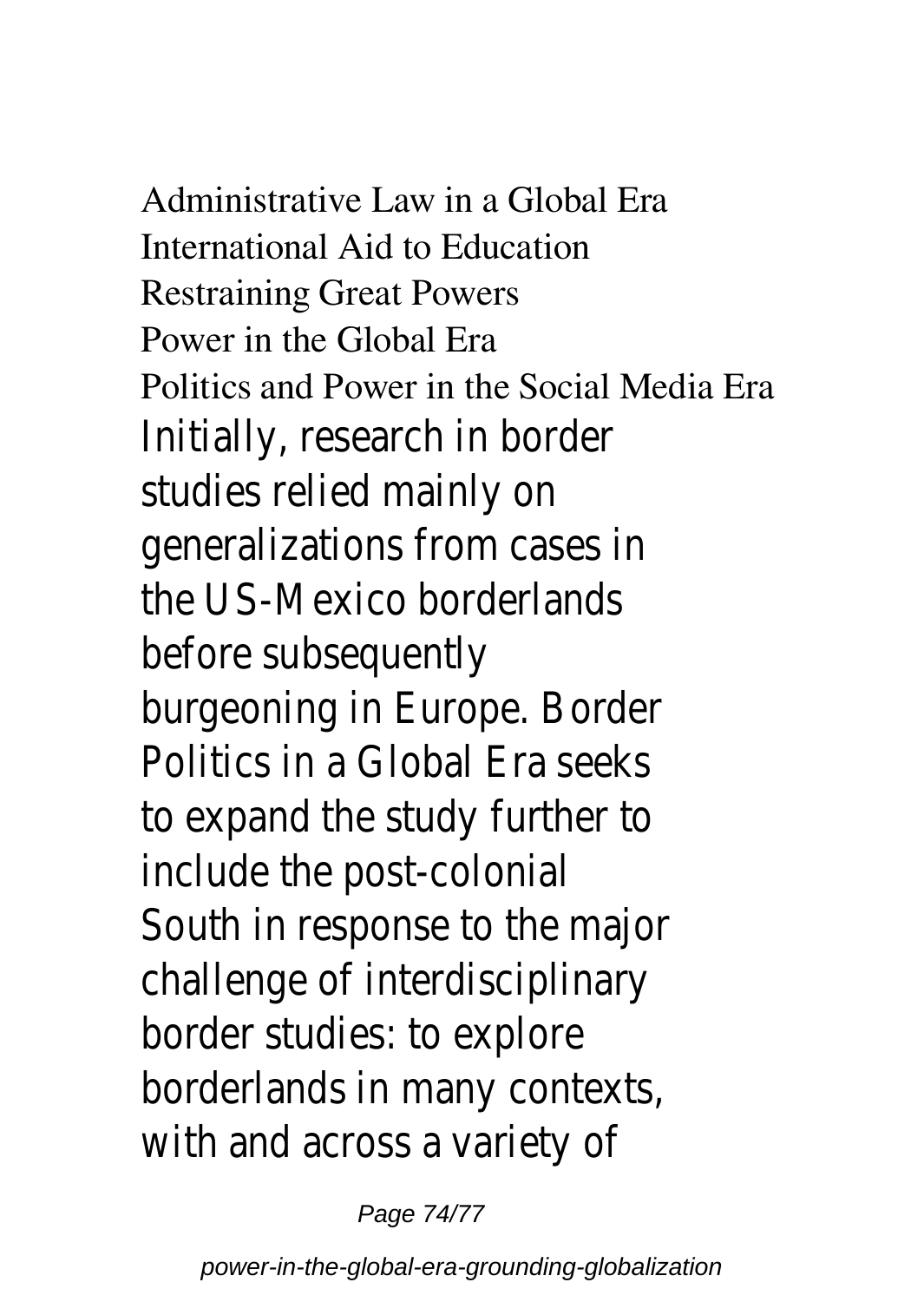states, including the so-called developing, post-colonial states. Culled from decades of firsthand observations of borders from around the worl and written with a critical and gender lens, the text is frame with attention to history, geography, and the power of films and travelogues to represent people as "others." Professor Kathleen Staudt advances border concepts, categories, and theories to focus on trade, migration, and security highlighting the importance of states, their length of time since independence, and border Page 75/77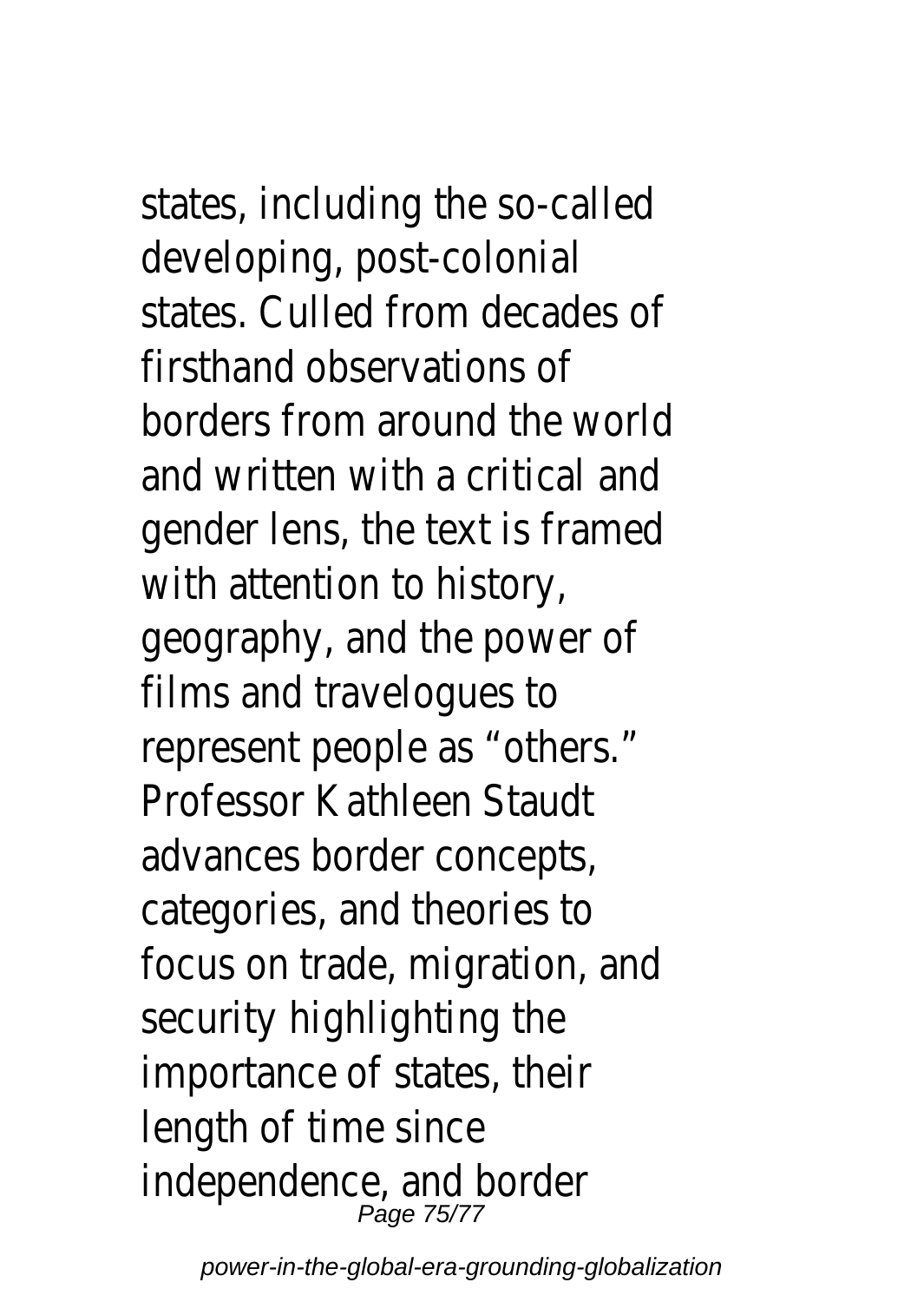bureaucrats' discretionary practices. Drawing on her Border Inequalities Database for a global perspective, Staudt calls for reducing inequalities and building institutions in the common grounds of borderlands. The book features maps and othe visuals with lists of links at the close of most chapters. Broadly comparative in nature, Border Politics in a Global Era will appeal not only to students of border studies; it will also stimulate attention in comparative politics, international studies, and political geography.<br>Page 76/77